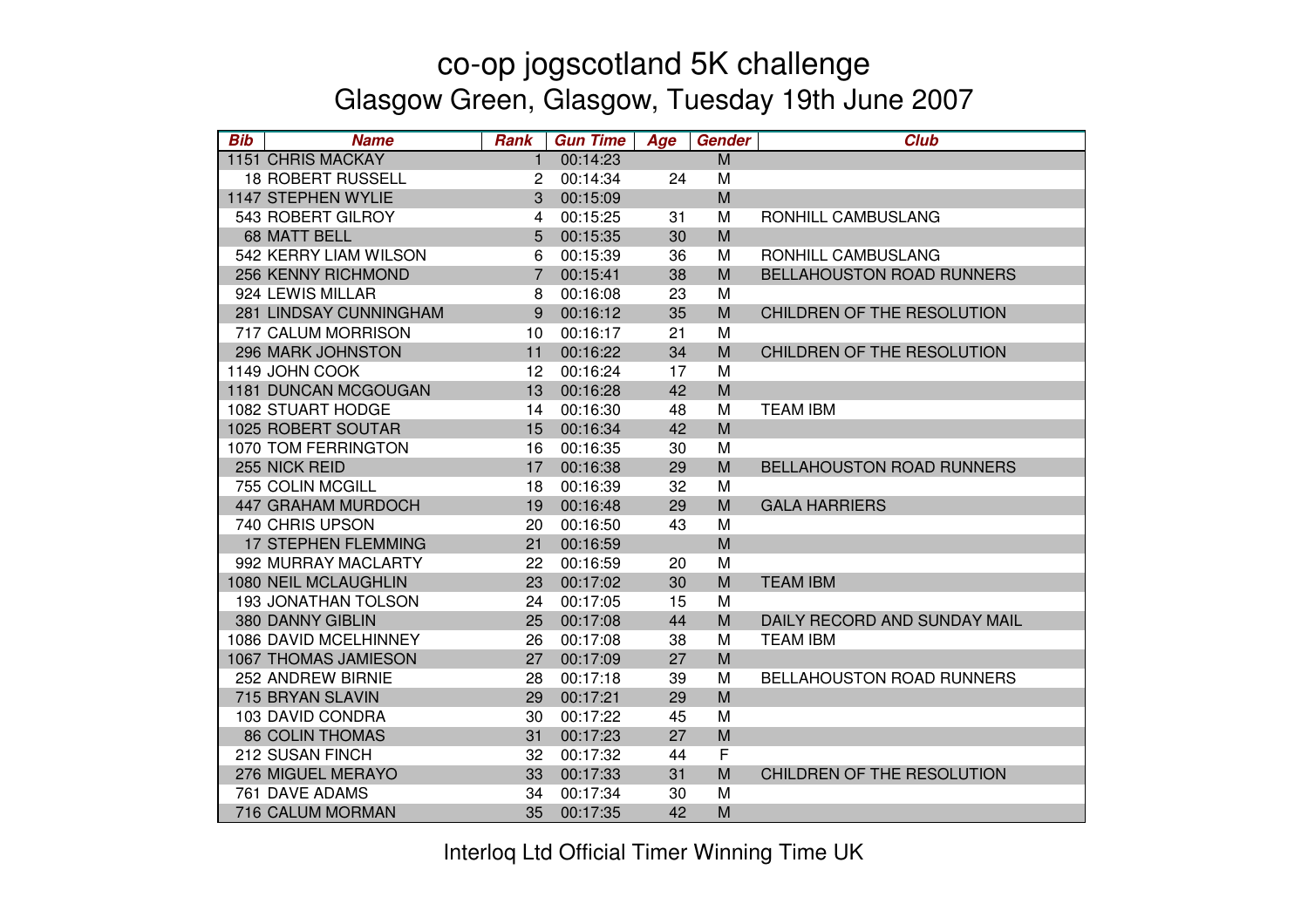| <b>Bib</b> | <b>Name</b>               | <b>Rank</b> | <b>Gun Time</b> | Age | Gender      | <b>Club</b>                      |
|------------|---------------------------|-------------|-----------------|-----|-------------|----------------------------------|
|            | 1079 TONY MCKNIGHT        | 36          | 00:17:42        | 38  | M           | <b>TEAM IBM</b>                  |
|            | 292 DEREK GOVAN           | 37          | 00:17:47        | 40  | M           | CHILDREN OF THE RESOLUTION       |
|            | 646 JILL KNOWLES          | 38          | 00:17:52        | 30  | F           | V.P OF CITY OF GLASGOW A.C       |
|            | 1089 DOUGLAS MUNRO        | 39          | 00:17:56        | 44  | M           | <b>TEAM IBM</b>                  |
|            | 1124 SHONA MCINTOSH       | 40          | 00:17:58        | 24  | $\mathsf F$ |                                  |
|            | 373 DAVID MUNRO           | 41          | 00:18:01        | 36  | M           | DAILY RECORD AND SUNDAY MAIL     |
|            | 800 FRANCES FLORENCE      | 42          | 00:18:04        | 47  | $\mathsf F$ |                                  |
|            | 97 CORIN GALLAGHER        | 43          | 00:18:05        | 16  | M           |                                  |
|            | 278 SCOTT KENNEDY         | 44          | 00:18:06        | 36  | M           | CHILDREN OF THE RESOLUTION       |
|            | <b>19 LESLEY CHISHOLM</b> | 45          | 00:18:14        | 32  | F           |                                  |
|            | 871 JOHN OATES            | 46          | 00:18:15        | 47  | M           |                                  |
|            | 394 MARK MCGLUERN         | 47          | 00:18:20        | 38  | M           | DAILY RECORD AND SUNDAY MAIL     |
|            | <b>26 KIRSTY HUSBAND</b>  | 48          | 00:18:24        | 41  | F           |                                  |
|            | <b>448 KATE E CHAPMAN</b> | 49          | 00:18:26        | 23  | F           | <b>GARSCUBE HARRIERS</b>         |
|            | 837 JACQUELINE THOMSON    | 50          | 00:18:29        | 43  | F           |                                  |
|            | 253 EMMA BIRNIE           | 51          | 00:18:46        | 35  | F           | <b>BELLAHOUSTON ROAD RUNNERS</b> |
|            | 286 ANDREW HEATHWOOD      | 52          | 00:18:50        | 37  | M           | CHILDREN OF THE RESOLUTION       |
|            | 538 JOHN MCLEAN           | 53          | 00:18:50        | 41  | M           | <b>REID FURNITURE</b>            |
|            | 989 MICHELLE HETHERINGT   | 54          | 00:18:51        | 43  | F           |                                  |
|            | 270 MARK WALKER           | 55          | 00:18:53        | 44  | M           | CHILDREN OF THE RESOLUTION       |
|            | 1085 JAMES MCFADDEN       | 56          | 00:18:59        | 35  | M           | <b>TEAM IBM</b>                  |
|            | 878 JULIA HENDERSON       | 57          | 00:19:02        | 34  | F           |                                  |
|            | 385 STEPHEN MARTIN        | 58          | 00:19:08        | 36  | M           | DAILY RECORD AND SUNDAY MAIL     |
|            | 496 GORDON GALLACHER      | 59          | 00:19:08        | 40  | M           | KILBARCHAN                       |
|            | 858 JIM ROBINSON          | 60          | 00:19:09        | 47  | M           |                                  |
|            | 1001 PABLO GARCIA-ALVARE  | 61          | 00:19:10        | 28  | M           |                                  |
|            | 392 MARK HOLLINSHEAD      | 62          | 00:19:11        | 47  | M           | DAILY RECORD AND SUNDAY MAIL     |
|            | 1136 GREIG GLENDINNING    | 63          | 00:19:11        | 36  | M           | <b>BELLAHOUSTON ROAD RUNNERS</b> |
|            | 748 CLAIRE THOMPSON       | 64          | 00:19:12        | 31  | F           |                                  |
|            | 290 BRIAN O'DONNELL       | 65          | 00:19:15        | 30  | M           | CHILDREN OF THE RESOLUTION       |
|            | 1126 IAN WRIGHT           | 66          | 00:19:15        | 50  | M           |                                  |
|            | 1158 HELEN STEWART        | 67          | 00:19:18        | 31  | F           | <b>BELLAHOUSTON ROAD RUNNERS</b> |
|            | 714 BRUCE STRANG          | 68          | 00:19:21        | 41  | M           |                                  |
|            | 1065 TERRY O'BRIEN        | 69          | 00:19:23        | 48  | M           |                                  |
|            | 104 ALEX MCTIER           | 70          | 00:19:25        | 25  | M           |                                  |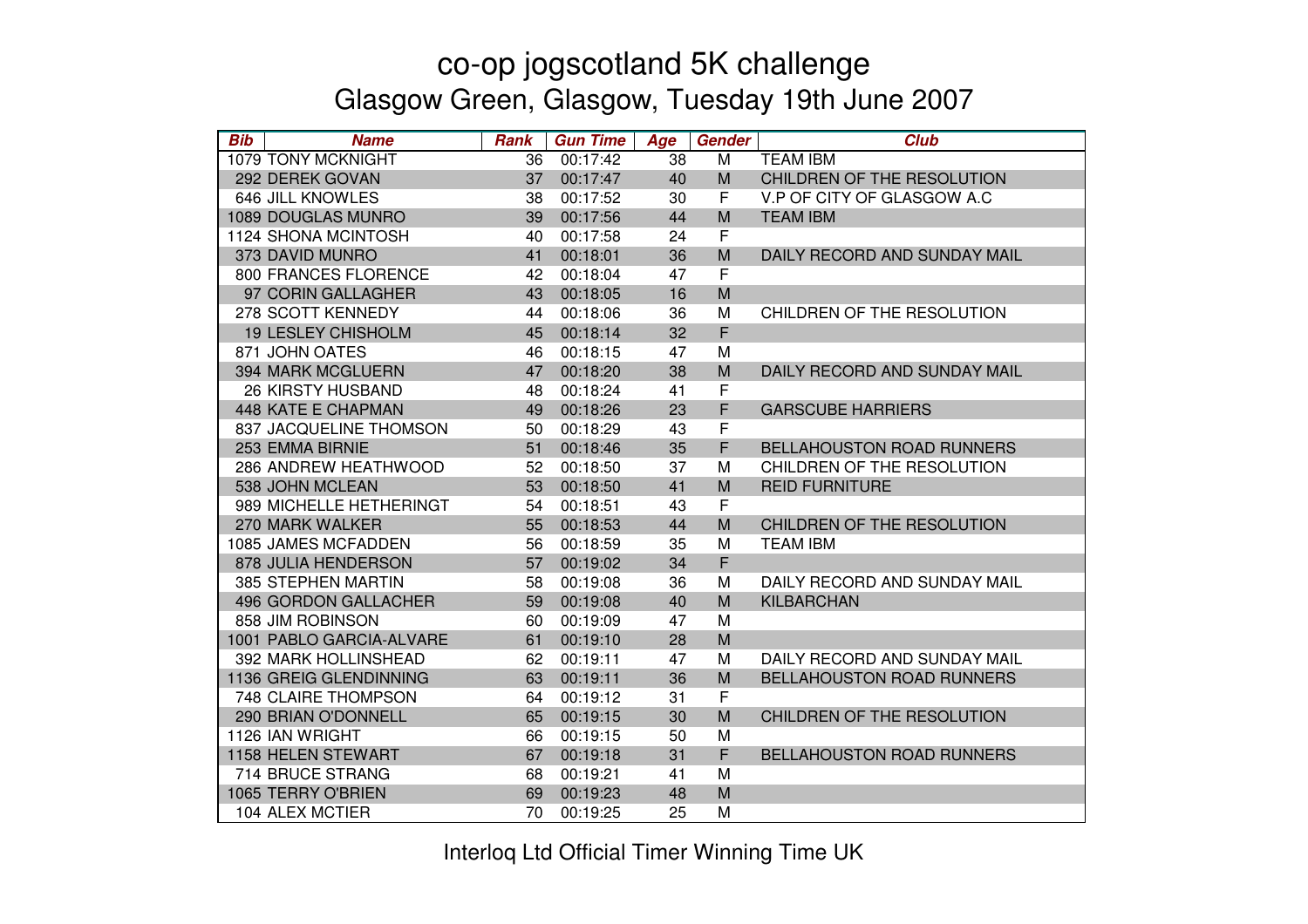| <b>Bib</b> | <b>Name</b>                 | <b>Rank</b> | <b>Gun Time</b> | Age | Gender      | <b>Club</b>                      |
|------------|-----------------------------|-------------|-----------------|-----|-------------|----------------------------------|
|            | <b>154 DONALD KENNEDY</b>   | 71          | 00:19:31        | 37  | M           |                                  |
|            | 1091 DEREK BEATTIE          | 72          | 00:19:34        | 30  | М           | <b>TEAM IBM</b>                  |
|            | 317 IAN MUIRHEAD            | 73          | 00:19:34        | 37  | M           | <b>COMMUNITIES SCOTLAND</b>      |
|            | 311 FRASER SCOTT            | 74          | 00:19:38        | 30  | M           | <b>COMMUNITIES SCOTLAND</b>      |
|            | 1040 SARAH DOWLING          | 75          | 00:19:39        | 37  | $\mathsf F$ |                                  |
|            | 1142 COLIN DUNCAN           | 76          | 00:19:40        | 36  | M           | DAILY RECORD AND SUNDAY MAIL     |
|            | 463 ANDREW JESKE            | 77          | 00:19:40        | 40  | M           | <b>GOLLY JOGS</b>                |
|            | 254 GRAEME BOYLE            | 78          | 00:19:41        | 47  | M           | <b>BELLAHOUSTON ROAD RUNNERS</b> |
|            | 294 GORDON SPEARING         | 79          | 00:19:44        | 33  | M           | CHILDREN OF THE RESOLUTION       |
|            | 1060 STUART BLACKWELL       | 80          | 00:19:53        | 42  | M           |                                  |
|            | 529 STEVEN NOBLE            | 81          | 00:19:54        | 26  | M           | <b>REDSPIRIT 2007</b>            |
|            | 710 BILL FISHER             | 82          | 00:19:54        | 38  | M           |                                  |
|            | 654 ALAN CAMERON            | 83          | 00:19:55        | 32  | M           |                                  |
|            | <b>1153 ERICA CHRISTIE</b>  | 84          | 00:19:57        | 50  | F           | PATHS TO FITNESS                 |
|            | 663 ALLAN WALLACE           | 85          | 00:19:58        | 25  | M           |                                  |
|            | 269 NIKKI MAY               | 86          | 00:20:02        | 34  | F           | <b>CARNEGIE</b>                  |
|            | 1092 DAVID MCGARRITY        | 87          | 00:20:04        | 57  | M           | <b>TEAM IBM</b>                  |
|            | 115 JIM DOBBIE              | 88          | 00:20:05        | 48  | M           |                                  |
|            | <b>75 KENNETH MCNAMEE</b>   | 89          | 00:20:05        | 31  | M           |                                  |
|            | 273 GAVIN REEKIE            | 90          | 00:20:08        | 29  | M           | CHILDREN OF THE RESOLUTION       |
|            | 830 IAN TYLDESLEY           | 91          | 00:20:09        | 35  | M           |                                  |
|            | 354 PAUL O'HARE             | 92          | 00:20:09        | 29  | M           | DAILY RECORD AND SUNDAY MAIL     |
|            | 55 GARY MCILREE             | 93          | 00:20:17        | 45  | M           |                                  |
|            | 1106 EMILY POLLOCK          | 94          | 00:20:17        | 14  | $\mathsf F$ |                                  |
|            | 312 KEVIN MCGOWAN           | 95          | 00:20:18        | 26  | M           | <b>COMMUNITIES SCOTLAND</b>      |
|            | <b>149 ALAN FITZSIMMONS</b> | 96          | 00:20:20        | 39  | M           |                                  |
|            | 841 JAMIE MCLEOD            | 97          | 00:20:22        | 27  | M           |                                  |
|            | 861 JOCK FERGUSON           | 98          | 00:20:29        | 49  | M           |                                  |
|            | 604 SIMON MARTIN            | 99          | 00:20:31        | 33  | M           | THE NAMELESS TEAM                |
|            | <b>284 RICHARD TAIT</b>     | 100         | 00:20:31        | 35  | M           | CHILDREN OF THE RESOLUTION       |
|            | 1083 DAMIEN MALLET          | 101         | 00:20:34        | 30  | M           | <b>TEAM IBM</b>                  |
|            | 449 LESLEY CHAPMAN          | 102         | 00:20:35        | 52  | F           | <b>GARSCUBE HARRIERS</b>         |
|            | 789 EMMA BAXTER             | 103         | 00:20:35        | 15  | F           |                                  |
|            | 482 JENNIFER FITZGERALD     | 104         | 00:20:36        | 32  | F           | <b>HELENSBURGH AAC</b>           |
|            | 895 KATHRYN ELLIS           | 105         | 00:20:38        | 32  | F           |                                  |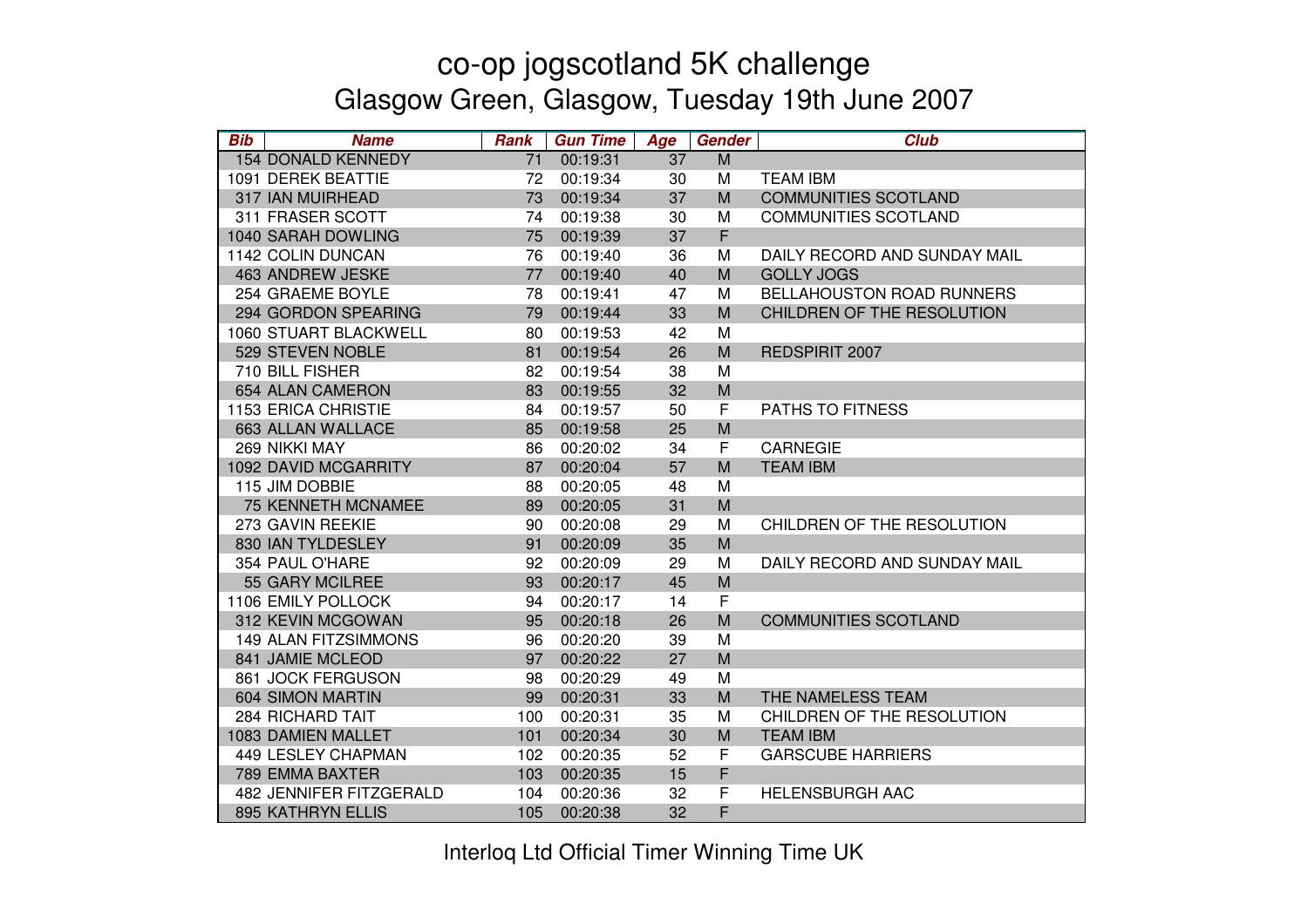| <b>Bib</b> | <b>Name</b>                    | <b>Rank</b> | <b>Gun Time</b> | Age | <b>Gender</b> | <b>Club</b>                       |
|------------|--------------------------------|-------------|-----------------|-----|---------------|-----------------------------------|
|            | 829 IAN MITCHELL               | 106         | 00:20:43        | 43  | M             |                                   |
|            | 1012 PETER STURROCK            | 107         | 00:20:44        | 39  | M             |                                   |
|            | 972 MARK ROBERTSON             | 108         | 00:20:44        | 33  | M             |                                   |
|            | 541 CAROL-ANNE THOMSON         | 109         | 00:20:45        | 38  | F             | <b>REID FURNITURE</b>             |
|            | 679 ANDREW MCCONACHIE          | 110         | 00:20:50        | 19  | M             |                                   |
|            | 369 RYAN MCGRAW                | 111         | 00:20:51        | 27  | M             | DAILY RECORD AND SUNDAY MAIL      |
|            | 1084 DENIS MCCABE              | 112         | 00:20:53        | 45  | M             | <b>TEAM IBM</b>                   |
|            | 310 KATHRYN SCOTT              | 113         | 00:20:53        | 45  | $\mathsf F$   | <b>CLYDESDALE HARRIERS</b>        |
|            | 215 KENNETH GOULD              | 114         | 00:20:57        | 22  | М             | AND IN LAST PLACE                 |
|            | 652 AILSA CURRIE               | 115         | 00:20:57        | 27  | F             |                                   |
|            | 1088 JULIAN BENSON             | 116         | 00:20:59        | 48  | M             | <b>TEAM IBM</b>                   |
|            | <b>5 MARINA MCCALLUM</b>       | 117         | 00:21:01        | 36  | $\mathsf F$   |                                   |
|            | 461 JOHN SMITH                 | 118         | 00:21:02        | 49  | M             | <b>GOLLY JOGS</b>                 |
|            | 66 ALEXIS ALLEN                | 119         | 00:21:03        | 29  | M             |                                   |
|            | 280 DAVY CAMPBELL              | 120         | 00:21:04        | 44  | M             | CHILDREN OF THE RESOLUTION        |
|            | 984 MCLAUGHLIN JAMIE           | 121         | 00:21:09        | 40  | M             |                                   |
|            | 429 ADRIAN BICKERSTAFF         | 122         | 00:21:10        | 33  | М             | <b>EAST END PAVEMENT POUNDERS</b> |
|            | 430 KRZYSTOF KIERYS            | 123         | 00:21:11        | 27  | M             | <b>EAST END PAVEMENT POUNDERS</b> |
|            | <b>13 FIONA KELSALL</b>        | 124         | 00:21:14        | 37  | F             |                                   |
|            | <b>1006 PATRICK MULLEN</b>     | 125         | 00:21:17        | 51  | M             |                                   |
|            | 757 CRAIG CAMPB BROWN          | 126         | 00:21:19        | 35  | M             |                                   |
|            | 1192 MICHAEL ROWE              | 127         | 00:21:21        | 48  | M             |                                   |
|            | 995 NEIL SLAVIN                | 128         | 00:21:23        | 40  | M             |                                   |
|            | 864 JOHN LYNCH                 | 129         | 00:21:24        | 40  | M             |                                   |
|            | 41 DON SCOTT                   | 130         | 00:21:25        | 53  | M             |                                   |
|            | 1013 RACHEL MCLELLAN           | 131         | 00:21:25        | 15  | F             |                                   |
|            | 1010 PAULINE WRIGHT            | 132         | 00:21:26        | 35  | F             |                                   |
|            | 299 CHARLES MCATEER            | 133         | 00:21:27        | 52  | M             | <b>CLIFF HANGERS</b>              |
|            | 996 NICHOLAS FORRESTER         | 134         | 00:21:28        | 29  | M             |                                   |
|            | 379 GARY MCLAUCHLAN            | 135         | 00:21:35        | 36  | M             | DAILY RECORD AND SUNDAY MAIL      |
|            | 148 ROSS BARR                  | 136         | 00:21:37        | 29  | M             |                                   |
|            | <b>128 CHRISTOPHER HARRISO</b> | 137         | 00:21:43        | 28  | M             |                                   |
|            | 1023 ROBERT MCLACHLAN          | 138         | 00:21:43        | 48  | M             |                                   |
|            | 119 AMY MACLELLAN              | 139         | 00:21:45        | 13  | F             |                                   |
|            | 768 DAVID WARDROPE             | 140         | 00:21:52        | 36  | M             |                                   |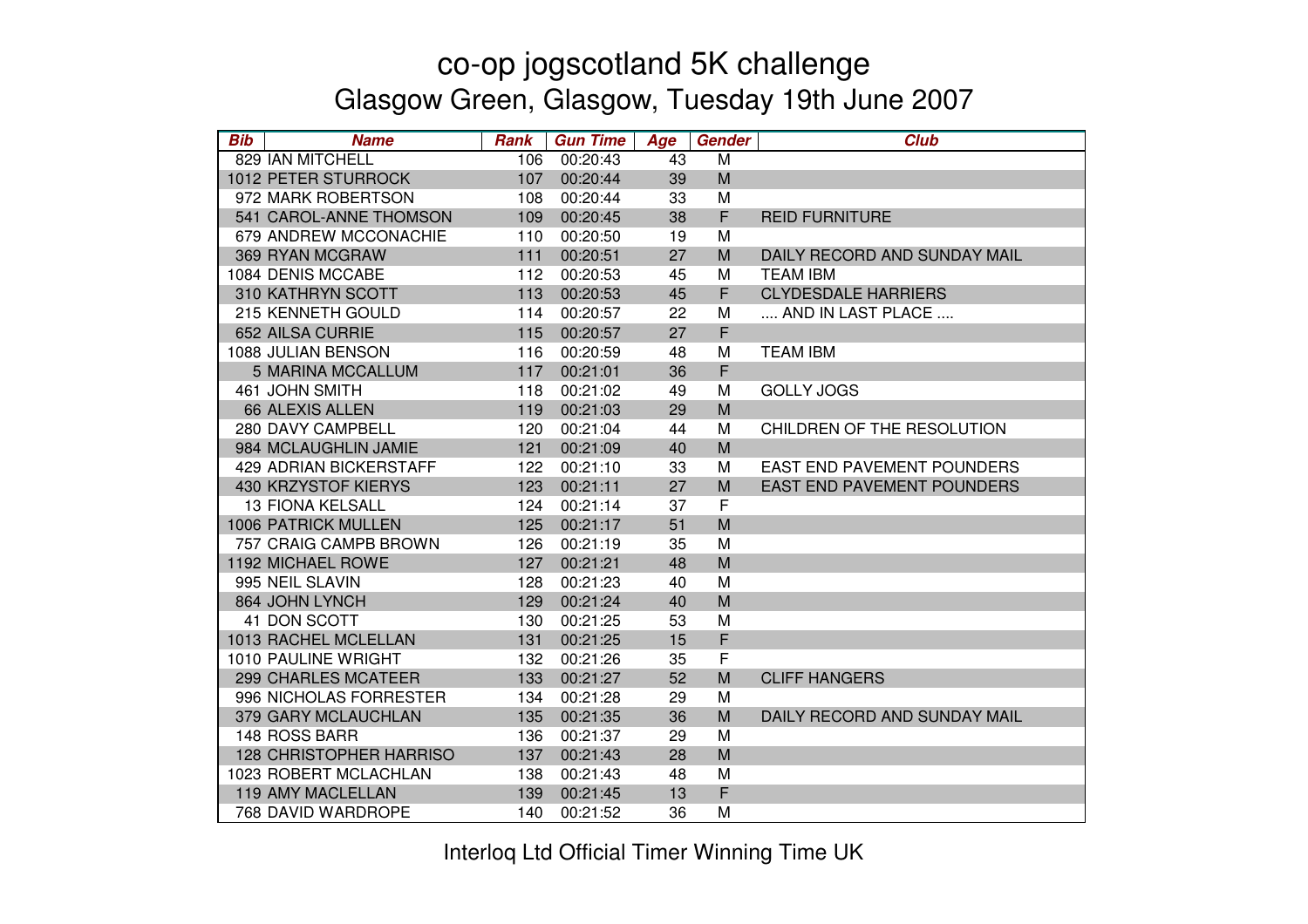| <b>Bib</b> | <b>Name</b>                  | <b>Rank</b> | <b>Gun Time</b> | Age | <b>Gender</b> | <b>Club</b>                      |
|------------|------------------------------|-------------|-----------------|-----|---------------|----------------------------------|
|            | 811 GRAEME AITKEN            | 141         | 00:21:55        | 38  | M             |                                  |
|            | 161 JOE MUNRO                | 142         | 00:21:58        |     | М             |                                  |
|            | 647 WILLIAM REID             | 143         | 00:21:58        | 22  | M             | <b>VICTORIA PARK</b>             |
|            | 403 CAROL GIBB               | 144         | 00:21:58        | 42  | F             | <b>DISABILITY BENEFIT CENTRE</b> |
|            | 597 MICHAEL SELBY            | 145         | 00:22:01        | 26  | M             | <b>SPENCE &amp; PARTNERS</b>     |
|            | <b>191 VINCE FRASER</b>      | 146         | 00:22:02        | 37  | М             |                                  |
|            | 539 THOMAS WALKER            | 147         | 00:22:02        | 62  | M             | <b>REID FURNITURE</b>            |
|            | 1048 SHARON TAYLOR           | 148         | 00:22:02        | 45  | $\mathsf F$   |                                  |
|            | 596 JOHN GRIFFIN             | 149         | 00:22:05        | 41  | M             | <b>SPENCE &amp; PARTNERS</b>     |
|            | 656 ALAN RUSSELL             | 150         | 00:22:06        | 34  | M             |                                  |
|            | 898 KATIE WYLLIE             | 151         | 00:22:06        | 16  | F             |                                  |
|            | <b>1059 STEWART MCINTYRE</b> | 152         | 00:22:08        | 36  | M             |                                  |
|            | 455 SCOTT YOUNG              | 153         | 00:22:10        | 33  | M             | <b>GOATS AND GAZELLES</b>        |
|            | <b>15 JULIA HARRIS</b>       | 154         | 00:22:10        | 41  | F             |                                  |
|            | 973 MARK SNEDDON             | 155         | 00:22:11        | 35  | M             |                                  |
|            | 1094 HUGH SPEIRS             | 156         | 00:22:13        | 44  | M             | <b>TEAM IBM</b>                  |
|            | 287 IAN PAYNE                | 157         | 00:22:15        | 33  | M             | CHILDREN OF THE RESOLUTION       |
|            | 396 JAMES STEPHENS           | 158         | 00:22:16        | 35  | M             | DAILY RECORD AND SUNDAY MAIL     |
|            | 93 PETER JONES               | 159         | 00:22:17        |     | M             |                                  |
|            | 700 ANNE SCOTT               | 160         | 00:22:17        | 33  | F             |                                  |
|            | <b>462 MOIRA NICOL</b>       | 161         | 00:22:18        | 45  | F             | <b>GOLLY JOGS</b>                |
|            | 7 IAN BOYCE                  | 162         | 00:22:18        | 41  | M             |                                  |
|            | 764 DAVID BRYANS             | 163         | 00:22:19        | 14  | M             |                                  |
|            | 319 ELINOR DEVLIN            | 164         | 00:22:20        | 27  | $\mathsf F$   | <b>COMMUNITIES SCOTLAND</b>      |
|            | <b>1177 MARK PRINGLE</b>     | 165         | 00:22:22        |     | M             | <b>LLOYDS TSB FOR BARNARDOS</b>  |
|            | 1045 SHARON LAW              | 166         | 00:22:22        | 32  | F             |                                  |
|            | <b>157 PHILIP COUPAR</b>     | 167         | 00:22:24        | 29  | M             |                                  |
|            | 233 JAMES MCILKENNY          | 168         | 00:22:24        | 20  | M             | <b>ANNETTE IRVINE</b>            |
|            | 1125 TONY BURKE              | 169         | 00:22:25        | 43  | M             |                                  |
|            | 1075 WAYNE GLASSE-DAVIES     | 170         | 00:22:26        | 63  | M             |                                  |
|            | 353 TONY DONNELLY            | 171         | 00:22:26        | 48  | M             | DAILY RECORD AND SUNDAY MAIL     |
|            | 1157 CLAIRE MCDONALD         | 172         | 00:22:27        | 43  | F             |                                  |
|            | 600 OLY MCCOLLUM             | 173         | 00:22:28        | 29  | M             | <b>SUMERIAN</b>                  |
|            | 1026 ROBERT STEEL            | 174         | 00:22:28        | 42  | M             |                                  |
|            | 205 CRAIG WHITESIDE          | 175         | 00:22:30        | 56  | F             |                                  |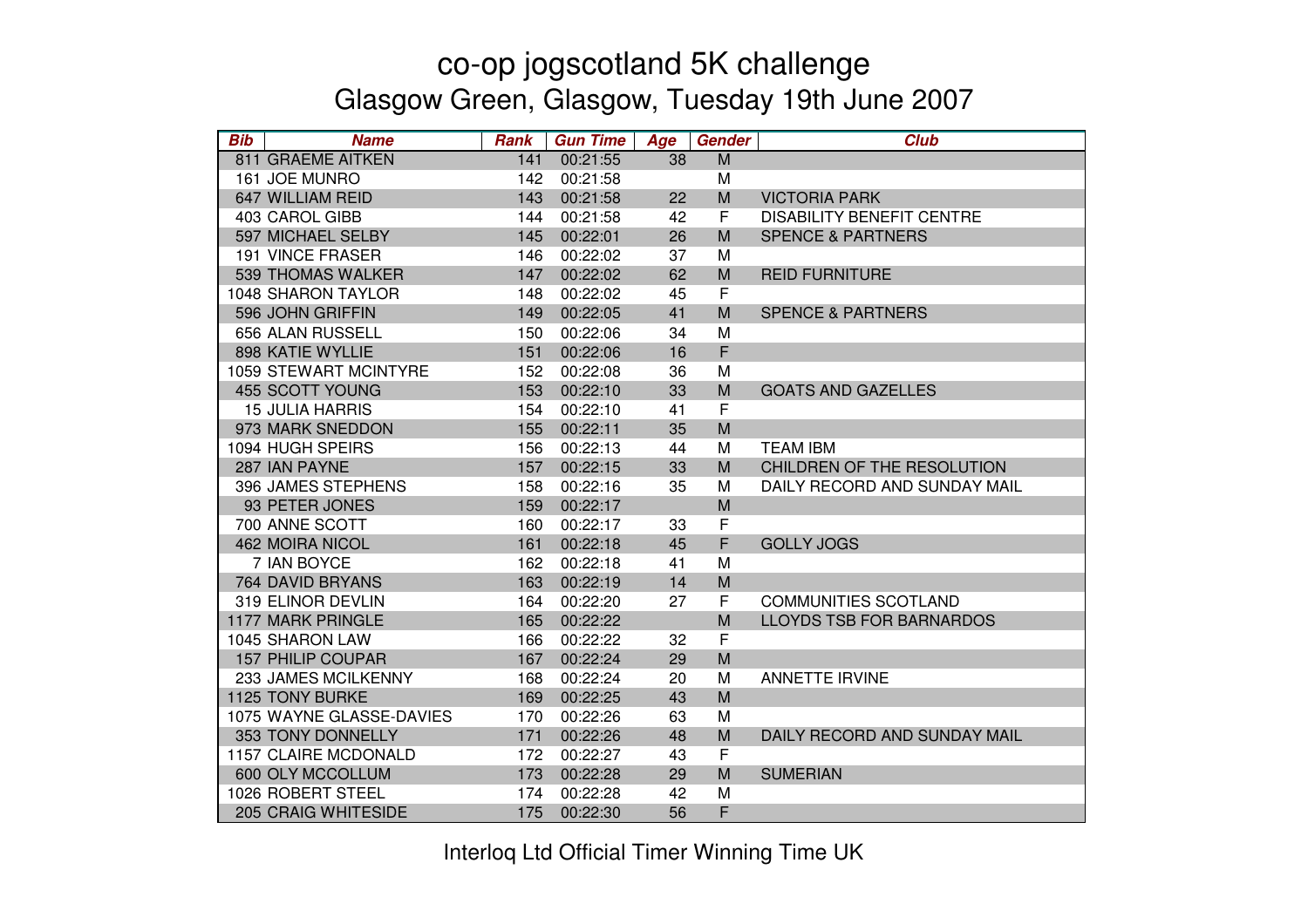| <b>Bib</b> | <b>Name</b>                | <b>Rank</b> | <b>Gun Time</b> | Age | <b>Gender</b> | <b>Club</b>                  |
|------------|----------------------------|-------------|-----------------|-----|---------------|------------------------------|
|            | 293 DAVID CAMPBELL         | 176         | 00:22:31        | 40  | M             | CHILDREN OF THE RESOLUTION   |
|            | <b>766 DAVID HUGHES</b>    | 177         | 00:22:32        | 55  | M             |                              |
|            | 204 JOHN MCBRIDE           | 178         | 00:22:37        | 47  | M             |                              |
|            | 602 DOUGLAS MCNISH         | 179         | 00:22:40        | 36  | M             | SUMERIAN SMELLY TRAINERS     |
|            | 279 LINDA KENNEDY          | 180         | 00:22:41        | 37  | F             | CHILDREN OF THE RESOLUTION   |
|            | 1076 WILLIAM SCALLEY       | 181         | 00:22:43        | 35  | M             |                              |
|            | 827 IAIN SMITH             | 182         | 00:22:44        | 18  | M             |                              |
|            | 1022 ROBERT MAXW CONNELL   | 183         | 00:22:47        | 47  | M             |                              |
|            | <b>179 TONY HALL</b>       | 184         | 00:22:48        | 60  | М             |                              |
|            | 313 CAROLANNE DUIGLEY      | 185         | 00:22:50        | 30  | F             | <b>COMMUNITIES SCOTLAND</b>  |
|            | 595 IAN CONLON             | 186         | 00:22:54        | 42  | M             | <b>SPENCE &amp; PARTNERS</b> |
|            | 251 THOMAS BREWER          | 187         | 00:22:55        | 22  | M             | <b>BARLANARK O.S.C</b>       |
|            | 109 JIM BOYD               | 188         | 00:22:57        | 54  | M             |                              |
|            | 309 COLIN GRAY             | 189         | 00:23:00        | 38  | M             | <b>CLYDESDALE</b>            |
|            | 1063 TAYLOR STEWART        | 190         | 00:23:01        | 36  | M             |                              |
|            | 114 DAVE JOHNSON           | 191         | 00:23:02        |     | M             |                              |
|            | 756 COLM NESTOR            | 192         | 00:23:02        | 30  | M             |                              |
|            | 828 IAN KIRKWOOD           | 193         | 00:23:11        | 26  | M             |                              |
|            | 382 WILSON FRASER          | 194         | 00:23:13        | 28  | М             | DAILY RECORD AND SUNDAY MAIL |
|            | <b>459 NICK DOMMINNEY</b>  | 195         | 00:23:14        | 50  | M             | <b>GOATS AND GAZELLES</b>    |
|            | 361 FIONA MCFARLANE        | 196         | 00:23:14        | 40  | F             | DAILY RECORD AND SUNDAY MAIL |
|            | <b>28 TONY MASTERSON</b>   | 197         | 00:23:15        | 39  | M             |                              |
|            | <b>34 THOMAS BRADY</b>     | 198         | 00:23:16        | 47  | M             |                              |
|            | 707 BARRY BROWN            | 199         | 00:23:16        | 31  | M             |                              |
|            | 661 ALISTAIR MCLEOD        | 200         | 00:23:17        | 48  | M             |                              |
|            | 1024 ROBERT MCMILLAN       | 201         | 00:23:18        | 39  | M             |                              |
|            | 872 JOHN SINCLAIR          | 202         | 00:23:18        | 50  | M             |                              |
|            | 357 WULLIE LEARY           | 203         | 00:23:18        | 42  | M             | DAILY RECORD AND SUNDAY MAIL |
|            | <b>399 DOUGLAS RIDDICK</b> | 204         | 00:23:23        | 56  | M             | DAILY RECORD AND SUNDAY MAIL |
|            | <b>46 ROSEMARY CAMERON</b> | 205         | 00:23:28        | 38  | F             |                              |
|            | 271 SUSIE THOMAS           | 206         | 00:23:28        | 24  | F             | CHILDREN OF THE RESOLUTION   |
|            | 873 JOSEFIN FERNIUS        | 207         | 00:23:29        | 28  | F             |                              |
|            | 422 CLAIRE THORNBER        | 208         | 00:23:30        |     | F             | <b>DLA PIPER</b>             |
|            | <b>762 DAVID MCINALLY</b>  | 209         | 00:23:31        | 24  | M             |                              |
|            | 1160 ALISTAIR MUIR         | 210         | 00:23:31        | 27  | М             |                              |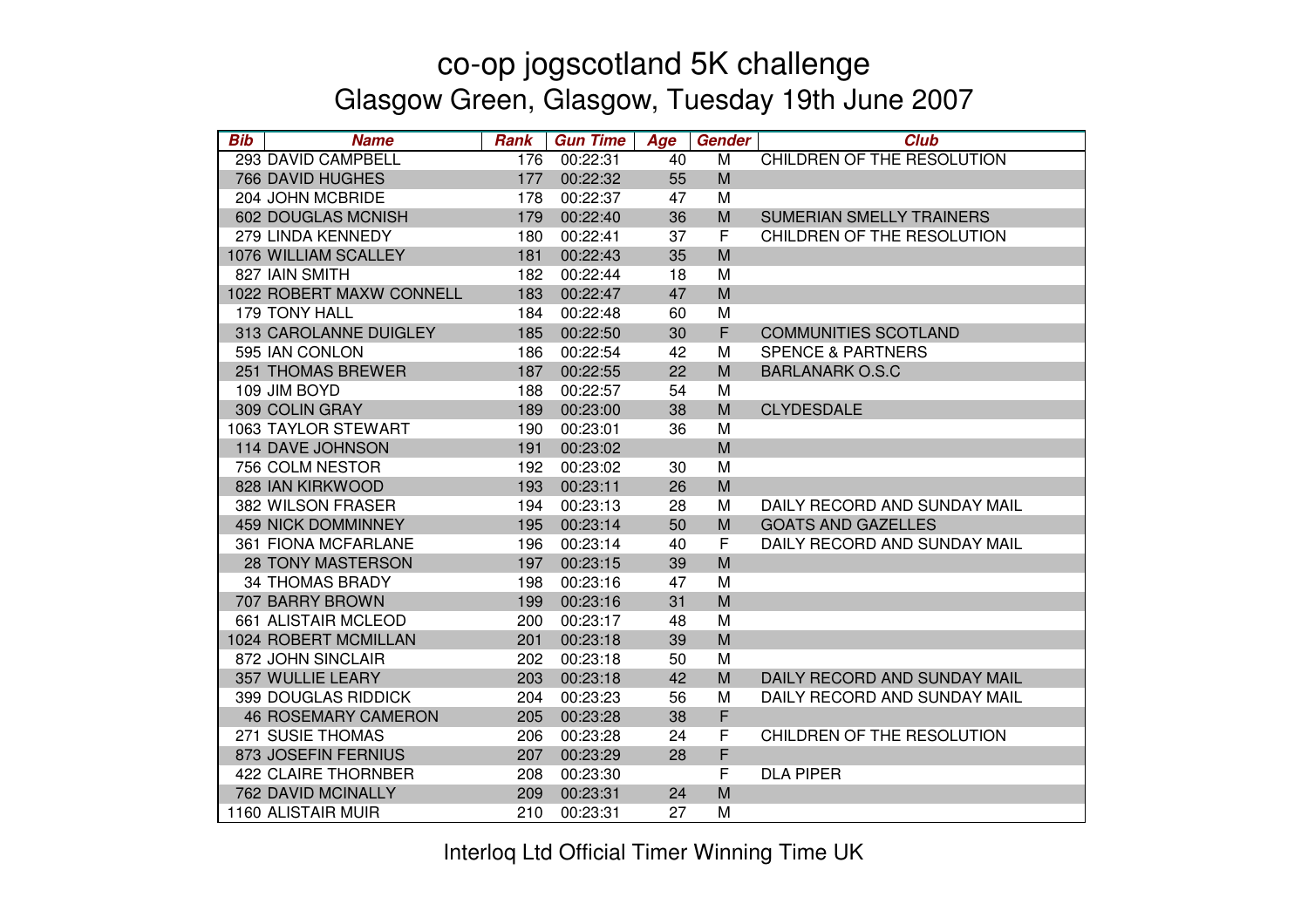| <b>Bib</b> | <b>Name</b>                | <b>Rank</b> | <b>Gun Time</b> | Age | <b>Gender</b> | <b>Club</b>                       |
|------------|----------------------------|-------------|-----------------|-----|---------------|-----------------------------------|
|            | <b>608 DAVID PATON</b>     | 211         | 00:23:33        | 39  | M             | THE NAMELESS TEAM                 |
|            | 866 JOHN DAVIDSON          | 212         | 00:23:34        | 37  | M             |                                   |
|            | <b>56 ANNE WILLIAMSON</b>  | 213         | 00:23:37        | 44  | F             |                                   |
|            | 665 ALLISON GRAHAM         | 214         | 00:23:37        | 35  | F             |                                   |
|            | 903 KEVIN DURKIN           | 215         | 00:23:39        | 21  | M             |                                   |
|            | 411 COLIN CLELLAND         | 216         | 00:23:39        |     | M             | <b>DLA PIPER</b>                  |
|            | <b>468 NEIL COPELAND</b>   | 217         | 00:23:42        | 47  | M             | <b>GOOD FRIENDS</b>               |
|            | 758 CRAIG PATERSON         | 218         | 00:23:43        | 33  | M             |                                   |
|            | 804 GARY WATSON            | 219         | 00:23:44        | 27  | M             |                                   |
|            | 712 BRIAN GRAHAM           | 220         | 00:23:47        | 47  | M             |                                   |
|            | 202 JULIE JOINER           | 221         | 00:23:48        | 40  | F             |                                   |
|            | 387 KEVIN DIXON            | 222         | 00:23:50        | 34  | M             | DAILY RECORD AND SUNDAY MAIL      |
|            | <b>1007 PAUL MCCUSKER</b>  | 223         | 00:23:53        | 46  | M             |                                   |
|            | 295 CAMPBELL WATSON        | 224         | 00:23:56        | 33  | M             | CHILDREN OF THE RESOLUTION        |
|            | 731 CATHERINE BROOKS       | 225         | 00:23:57        | 48  | F             |                                   |
|            | 62 GRANT MCKENNA           | 226         | 00:23:57        | 28  | M             |                                   |
|            | 570 ROBIN MAIR             | 227         | 00:24:00        | 57  | M             | SCOTTISH ENTERPRISE MARKETING     |
|            | 208 ANNE MACKENZIE         | 228         | 00:24:00        | 38  | F             |                                   |
|            | 484 JOAN MUIR              | 229         | 00:24:01        | 46  | F             | <b>JOG SCOTLAND DUMBARTON</b>     |
|            | 160 YVONNE GREEN           | 230         | 00:24:01        | 44  | F             |                                   |
|            | 607 RICHARD SOLAR          | 231         | 00:24:01        | 42  | M             | THE NAMELESS TEAM                 |
|            | 875 JOYCE BAIRD            | 232         | 00:24:01        | 43  | $\mathsf F$   |                                   |
|            | 803 GARY TAYLOR            | 233         | 00:24:03        | 37  | M             |                                   |
|            | 1011 PETER CUNNINGHAM      | 234         | 00:24:03        | 50  | M             |                                   |
|            | 817 HARTMUT LEUTHOLD       | 235         | 00:24:04        | 46  | M             |                                   |
|            | <b>427 STUART MILLIGAN</b> | 236         | 00:24:05        | 36  | M             | <b>EAST END PAVEMENT POUNDERS</b> |
|            | 531 EAMON O'DONNELL        | 237         | 00:24:05        | 47  | M             | REDSPIRIT 2007                    |
|            | 1032 RUTH FILIK            | 238         | 00:24:05        | 29  | $\mathsf{F}$  |                                   |
|            | 434 GARY EUSAST            | 239         | 00:24:05        | 38  | M             | <b>EAST END PAVEMENT POUNDERS</b> |
|            | 370 NEIL MCKENZIE          | 240         | 00:24:10        |     | M             | DAILY RECORD AND SUNDAY MAIL      |
|            | 511 COLIN ROBERTSON        | 241         | 00:24:12        |     | M             | <b>MISTER &amp; MISFITS</b>       |
|            | <b>130 THOMAS KEENAN</b>   | 242         | 00:24:12        | 52  | M             |                                   |
|            | 90 RACHEL GOW              | 243         | 00:24:16        |     | F             |                                   |
|            | 578 DARREN TUCK            | 244         | 00:24:18        |     | M             | SHAWLANDS CO-OP                   |
|            | 153 JACQUELINE MCLEW       | 245         | 00:24:22        | 37  | F             |                                   |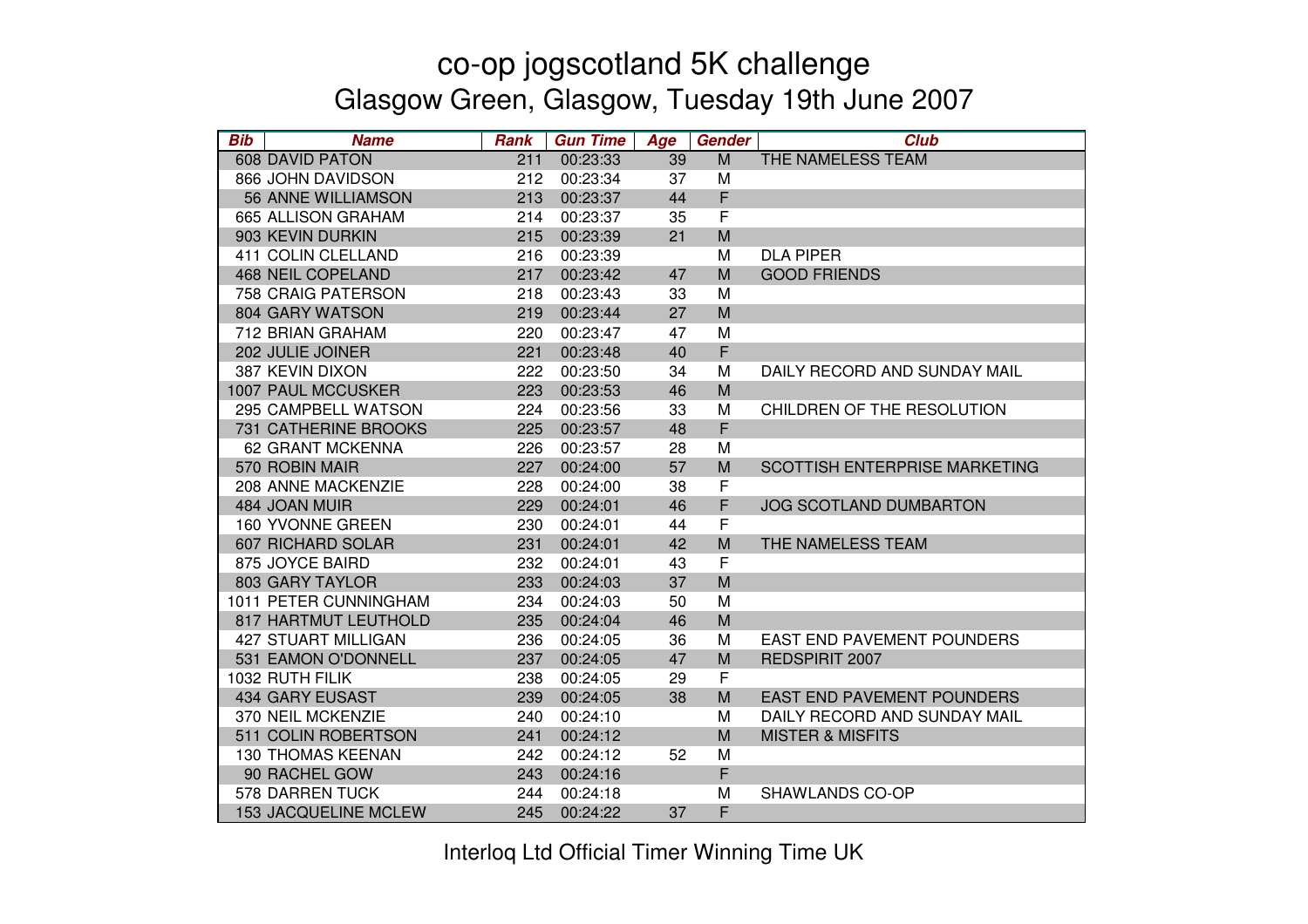| <b>Bib</b> | <b>Name</b>              | <b>Rank</b> | <b>Gun Time</b> | Age | Gender      | <b>Club</b>                     |
|------------|--------------------------|-------------|-----------------|-----|-------------|---------------------------------|
|            | 777 DUGHLAS WATT         | 246         | 00:24:23        | 43  | M           |                                 |
|            | 970 MARK BROWNRIGG       | 247         | 00:24:25        | 34  | M           |                                 |
|            | 569 DOUGLAS MCCHEYNE     | 248         | 00:24:25        | 36  | M           | <b>SCOTTISH ENTERPRISE</b>      |
|            | 937 LORNA MCMILLAN       | 249         | 00:24:29        | 32  | F           |                                 |
|            | 175 LYNNEKE MULHOLLAND   | 250         | 00:24:29        | 34  | $\mathsf F$ |                                 |
|            | 1071 TOM MCMASTER        | 251         | 00:24:31        | 24  | M           |                                 |
|            | 272 MIKE DEVLIN          | 252         | 00:24:34        | 56  | M           | CHILDREN OF THE RESOLUTION      |
|            | 283 GREG MCAREE          | 253         | 00:24:37        | 37  | M           | CHILDREN OF THE RESOLUTION      |
|            | 677 ANDREW FOTHERINGHAM  | 254         | 00:24:38        | 39  | M           |                                 |
|            | 776 DOUGLAS CRUICKSHANK  | 255         | 00:24:40        | 38  | M           |                                 |
|            | <b>186 IAIN PLUNKETT</b> | 256         | 00:24:40        | 52  | M           |                                 |
|            | 601 JANET ADAM           | 257         | 00:24:41        | 29  | F           | SUMERIAN SMELLY TRAINER CHALLE  |
|            | 1168 STEVEN POLLAND      | 258         | 00:24:42        |     | M           | <b>LLOYDS TSB FOR BARNARDOS</b> |
|            | 1081 BRIAN MCCORKINDALE  | 259         | 00:24:43        | 44  | M           | <b>TEAM IBM</b>                 |
|            | 957 MARGARET COMRIE      | 260         | 00:24:43        | 46  | F           |                                 |
|            | <b>36 HEATHER MURRAY</b> | 261         | 00:24:46        | 40  | F           |                                 |
|            | <b>39 JEAN MCCALLUM</b>  | 262         | 00:24:50        | 47  | F           |                                 |
|            | 839 JAMES MCDONALD       | 263         | 00:24:50        | 19  | M           |                                 |
|            | 832 IRENE MCDONALD       | 264         | 00:24:52        | 53  | $\mathsf F$ |                                 |
|            | 1057 STEPHEN FAIRLEY     | 265         | 00:24:53        | 39  | M           |                                 |
|            | 555 NIC MACLENNAN        | 266         | 00:24:55        |     | M           | SCOTTISH CO-OP HEAD OFFICE      |
|            | <b>867 JOHN HAMILTON</b> | 267         | 00:24:57        | 36  | M           |                                 |
|            | <b>151 DAVID LOMAS</b>   | 268         | 00:25:00        | 37  | M           |                                 |
|            | 35 ANDREW GOW            | 269         | 00:25:03        | 25  | M           |                                 |
|            | 362 ALLAN RONNIE         | 270         | 00:25:04        | 46  | M           | DAILY RECORD AND SUNDAY MAIL    |
|            | <b>458 JAMES DERWENT</b> | 271         | 00:25:04        | 27  | M           | <b>GOATS AND GAZELLES</b>       |
|            | 1146 LEE CAIRNEY         | 272         | 00:25:05        | 19  | M           | <b>TODS MURRAY LLP</b>          |
|            | 174 JOANNE TAYLOR        | 273         | 00:25:06        | 29  | F           |                                 |
|            | 869 JOHN KERR            | 274         | 00:25:07        | 42  | M           |                                 |
|            | 668 ALLY ROBB            | 275         | 00:25:09        | 45  | F           |                                 |
|            | 1107 KATIE POLLOCK       | 276         | 00:25:10        | 16  | $\mathsf F$ |                                 |
|            | 765 DAVID HEPBURN        | 277         | 00:25:12        | 34  | M           |                                 |
|            | 216 SHELDON HUNT         | 278         | 00:25:13        | 19  | M           | AND IN LAST PLACE               |
|            | <b>1068 THOMAS KELLY</b> | 279         | 00:25:15        | 36  | M           |                                 |
|            | 1100 GRANT MCBRIDE       | 280         | 00:25:15        | 38  | M           |                                 |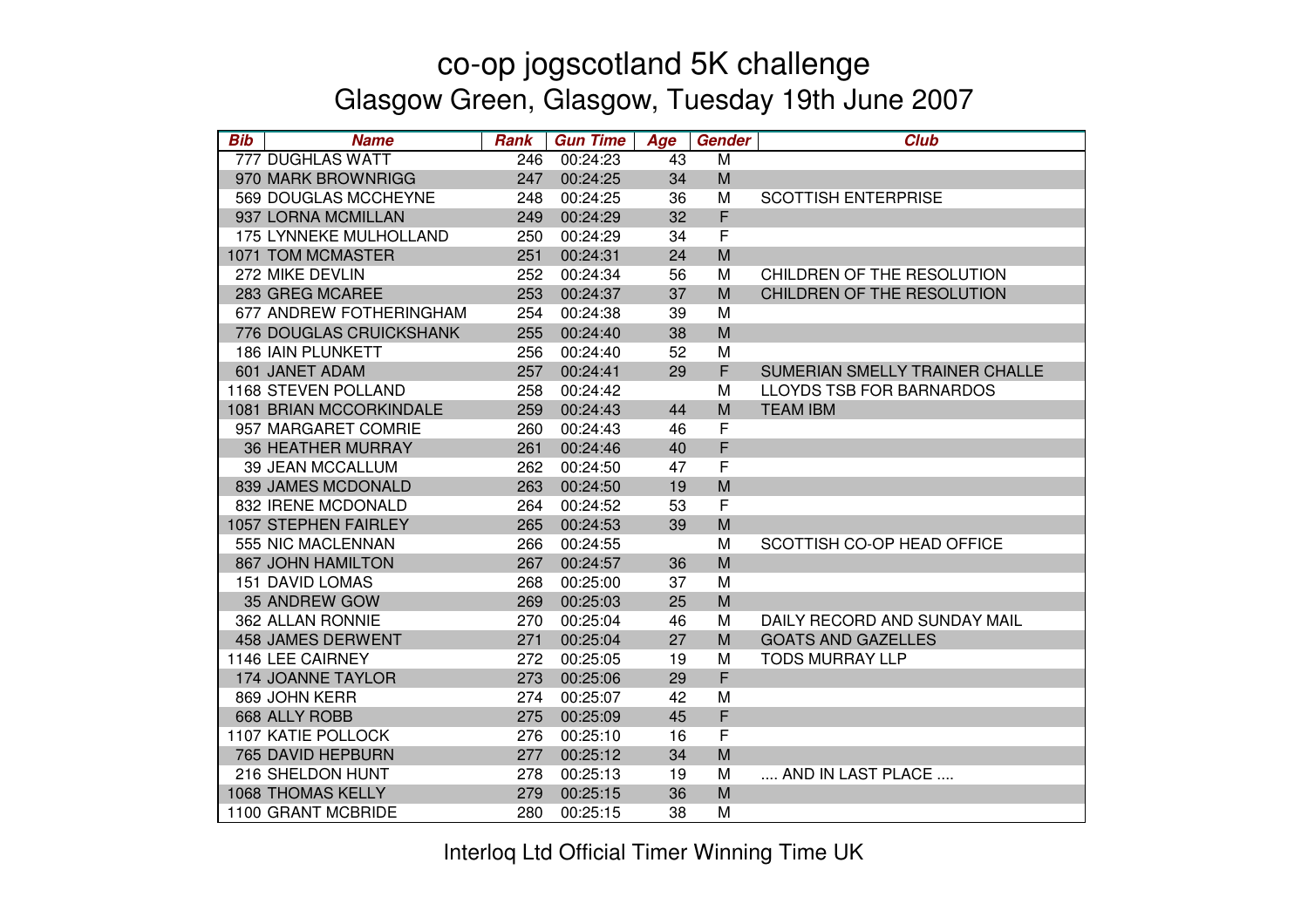| <b>Bib</b> | <b>Name</b>            | <b>Rank</b> | <b>Gun Time</b> | Age | <b>Gender</b>  | <b>Club</b>                       |
|------------|------------------------|-------------|-----------------|-----|----------------|-----------------------------------|
|            | 304 SUZIE MCALEER      | 281         | 00:25:15        | 34  | $\overline{F}$ | <b>CLIFF HANGERS</b>              |
|            | 919 LESANNE CHERRY     | 282         | 00:25:16        | 43  | F              |                                   |
|            | 108 PAUL MEIKLEJOHN    | 283         | 00:25:16        | 37  | M              |                                   |
|            | 802 GARY MCAULAY       | 284         | 00:25:17        | 48  | M              |                                   |
|            | 374 RYAN DALZIEL       | 285         | 00:25:17        | 29  | M              | DAILY RECORD AND SUNDAY MAIL      |
|            | 814 GREG CROCKART      | 286         | 00:25:17        | 27  | M              |                                   |
|            | 786 ELIZABETH PATERSON | 287         | 00:25:18        | 34  | F              |                                   |
|            | 1101 GRAEME CAULFIELD  | 288         | 00:25:18        | 47  | М              |                                   |
|            | 282 DAVID PATERSON     | 289         | 00:25:21        | 37  | M              | CHILDREN OF THE RESOLUTION        |
|            | 750 CLIFF BRACE        | 290         | 00:25:21        | 45  | М              |                                   |
|            | 285 KEVIN MURPHY       | 291         | 00:25:25        | 43  | M              | CHILDREN OF THE RESOLUTION        |
|            | 242 HAILEY CURRIE      | 292         | 00:25:26        | 17  | F              | <b>BALFRON CO-OP</b>              |
|            | 243 CRAIG HANSON       | 293         | 00:25:28        | 24  | M              | <b>BALFRON CO-OP</b>              |
|            | 1017 RICHARD PERRISS   | 294         | 00:25:31        | 25  | M              |                                   |
|            | 352 ALICK MACDONALD    | 295         | 00:25:32        | 52  | M              | DAILY RECORD AND SUNDAY MAIL      |
|            | 686 ANITA JOHNSON      | 296         | 00:25:32        | 49  | F              |                                   |
|            | 1184 DAVID MURRAY      | 297         | 00:25:33        | 15  | M              |                                   |
|            | 211 HELEN CLARK        | 298         | 00:25:33        | 50  | F              |                                   |
|            | 998 NINA SUTHERLAND    | 299         | 00:25:34        | 32  | F              |                                   |
|            | 1141 SHARON DOCHERTY   | 300         | 00:25:34        | 35  | $\mathsf F$    |                                   |
|            | 1182 AUDREY WATSON     | 301         | 00:25:34        | 43  | $\mathsf F$    |                                   |
|            | 435 CLAUDIO ZECCHINO   | 302         | 00:25:36        | 38  | M              | <b>EAST END PAVEMENT POUNDERS</b> |
|            | 70 IAN BROOKS          | 303         | 00:25:36        | 36  | M              |                                   |
|            | <b>44 KAREN LIKELY</b> | 304         | 00:25:37        | 23  | $\mathsf F$    |                                   |
|            | <b>129 SUSAN CLARK</b> | 305         | 00:25:37        | 39  | F              |                                   |
|            | 206 GORDON HOLLERIN    | 306         | 00:25:38        | 50  | M              |                                   |
|            | 150 LYNN GIRDWOOD      | 307         | 00:25:39        | 33  | F              |                                   |
|            | 324 ED ORR             | 308         | 00:25:39        | 29  | M              | <b>COMMUNITIES SCOTLAND</b>       |
|            | 557 LINDSAY CRAWFORD   | 309         | 00:25:41        |     | F              | SCOTTISH CO-OP HEAD OFFICE        |
|            | 703 AUDREY KENNEDY     | 310         | 00:25:44        | 40  | F              |                                   |
|            | 1116 NICK BROADLEY     | 311         | 00:25:46        | 26  | F              | <b>OGILVIE HOMES</b>              |
|            | 322 JO CLEMENTS        | 312         | 00:25:47        | 23  | F              | <b>COMMUNITIES SCOTLAND</b>       |
|            | 363 KAREN O'MALLEY     | 313         | 00:25:48        | 32  | F              | DAILY RECORD AND SUNDAY MAIL      |
|            | 594 BRIAN SPENCE       | 314         | 00:25:48        | 45  | М              | <b>SPENCE &amp; PARTNERS</b>      |
|            | 356 ROB CASEY          | 315         | 00:25:50        | 36  | M              | DAILY RECORD AND SUNDAY MAIL      |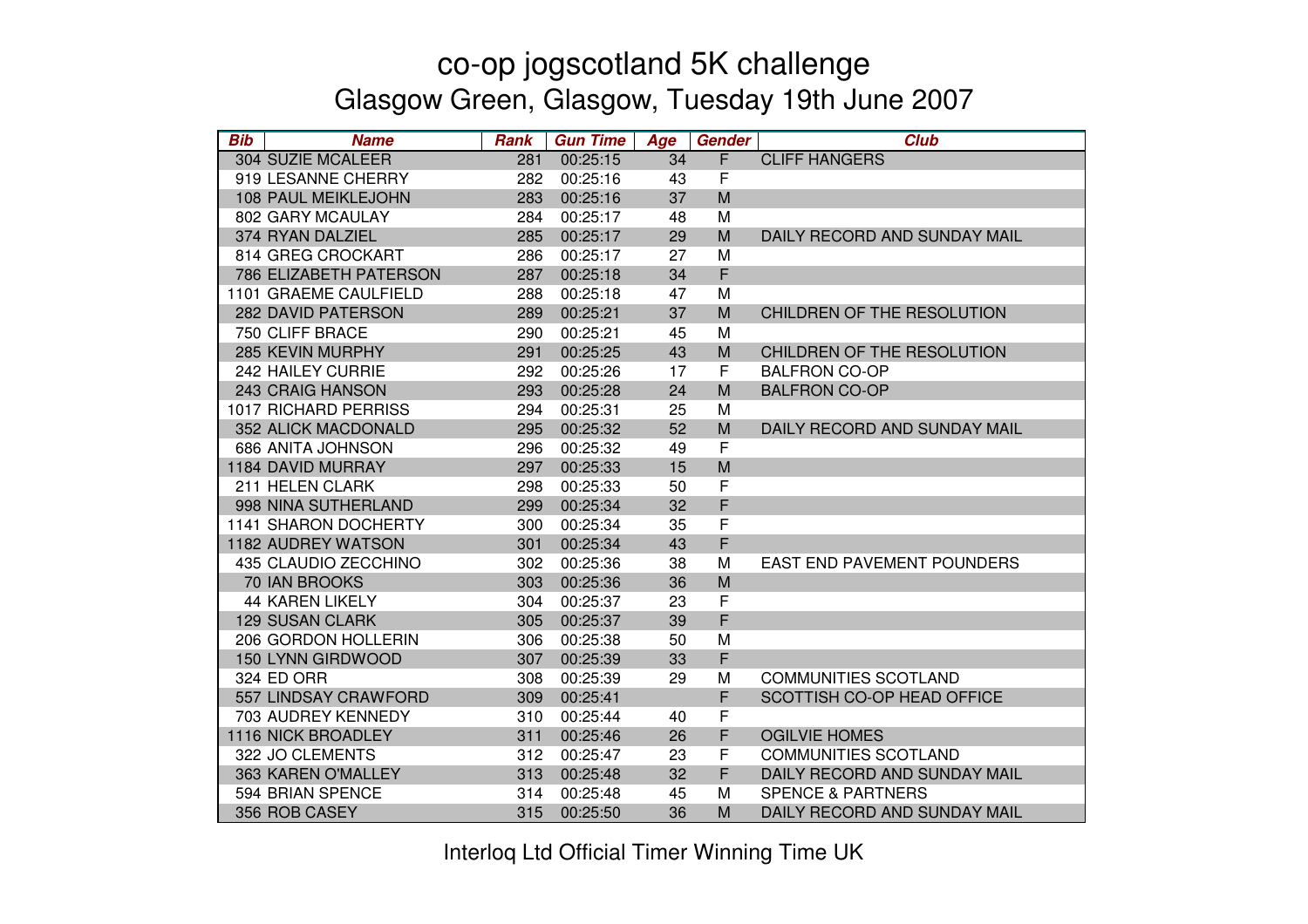| <b>Bib</b> | <b>Name</b>                  | <b>Rank</b> | <b>Gun Time</b> | Age | Gender | <b>Club</b>                  |
|------------|------------------------------|-------------|-----------------|-----|--------|------------------------------|
|            | 197 SUSAN STEEN              | 316         | 00:25:55        | 48  | M      |                              |
|            | 135 ALEXANDER CRUICKSHA      | 317         | 00:25:56        | 25  | M      |                              |
|            | 658 ALASTAIR LUNN            | 318         | 00:25:59        | 54  | M      |                              |
|            | 125 SALLY CONDIE             | 319         | 00:26:00        | 39  | F      |                              |
|            | 315 ANA RICHARDSON           | 320         | 00:26:03        | 40  | F      | <b>COMMUNITIES SCOTLAND</b>  |
|            | 1020 ROBERT ALLAN            | 321         | 00:26:03        | 62  | M      |                              |
|            | 536 ANNE-MARIE DOWLING       | 322         | 00:26:10        | 46  | F      | <b>REID FURNITURE</b>        |
|            | 537 WILLIAM PARKER           | 323         | 00:26:11        | 65  | M      | <b>REID FURNITURE</b>        |
|            | 870 JOHN MCGEOWN             | 324         | 00:26:15        | 28  | M      |                              |
|            | 1127 GILLIAN DARROCH         | 325         | 00:26:16        | 39  | F      |                              |
|            | <b>1155 CAROLINE THOMSON</b> | 326         | 00:26:16        | 33  | F      |                              |
|            | 1196 BRIAN GOUGH             | 327         | 00:26:18        |     | M      | POLMONT CO-OP                |
|            | 415 BRUCE ROSS               | 328         | 00:26:20        |     | M      | <b>DLA PIPER</b>             |
|            | 424 GAVIN DEEPROSE           | 329         | 00:26:20        |     | M      | <b>DLA PIPER</b>             |
|            | 366 MELANIE HARVEY           | 330         | 00:26:21        | 34  | F      | DAILY RECORD AND SUNDAY MAIL |
|            | 1038 SANDRA REID             | 331         | 00:26:23        | 36  | F      |                              |
|            | 735 CATRIONA MCNEILL         | 332         | 00:26:26        | 38  | F      |                              |
|            | 526 PAUL ISHERWOOD           | 333         | 00:26:28        | 38  | M      | N/A                          |
|            | 314 ANDY ROBINSON            | 334         | 00:26:29        | 38  | M      | <b>COMMUNITIES SCOTLAND</b>  |
|            | 321 THERESA RHODIE           | 335         | 00:26:30        | 45  | F      | <b>COMMUNITIES SCOTLAND</b>  |
|            | 384 DAVID ASHMEAD            | 336         | 00:26:30        | 33  | M      | DAILY RECORD AND SUNDAY MAIL |
|            | 606 MICHELLE WAILES          | 337         | 00:26:31        | 27  | F      | THE NAMELESS TEAM            |
|            | 147 ROSE HARVIE              | 338         | 00:26:32        | 65  | F      |                              |
|            | <b>199 KATIE GARDNER</b>     | 339         | 00:26:32        | 15  | F      |                              |
|            | 1055 STEPHEN ANDREW          | 340         | 00:26:34        | 29  | M      |                              |
|            | <b>162 NICOLA HOWARTH</b>    | 341         | 00:26:35        | 33  | F      |                              |
|            | 530 MICHAEL MACPHEE          | 342         | 00:26:35        | 20  | M      | REDSPIRIT 2007               |
|            | 91 LORNA MCCONNELL           | 343         | 00:26:35        | 20  | F      |                              |
|            | 289 MICHELE JOWITT           | 344         | 00:26:38        | 32  | F      | CHILDREN OF THE RESOLUTION   |
|            | <b>88 ANNE STEVEN</b>        | 345         | 00:26:38        | 43  | F      |                              |
|            | <b>454 RICHARD GRAVES</b>    | 346         | 00:26:42        | 31  | M      | <b>GOATS AND GAZELLES</b>    |
|            | 1018 RICKY OVKANE            | 347         | 00:26:43        | 31  | M      |                              |
|            | 747 CLAIRE NUGENT            | 348         | 00:26:43        | 15  | F      |                              |
|            | 532 THOMAS CAMPBELL          | 349         | 00:26:43        | 28  | M      | REDSPIRIT 2007               |
|            | 988 MICHAEL MCINALLY         | 350         | 00:26:43        | 47  | M      |                              |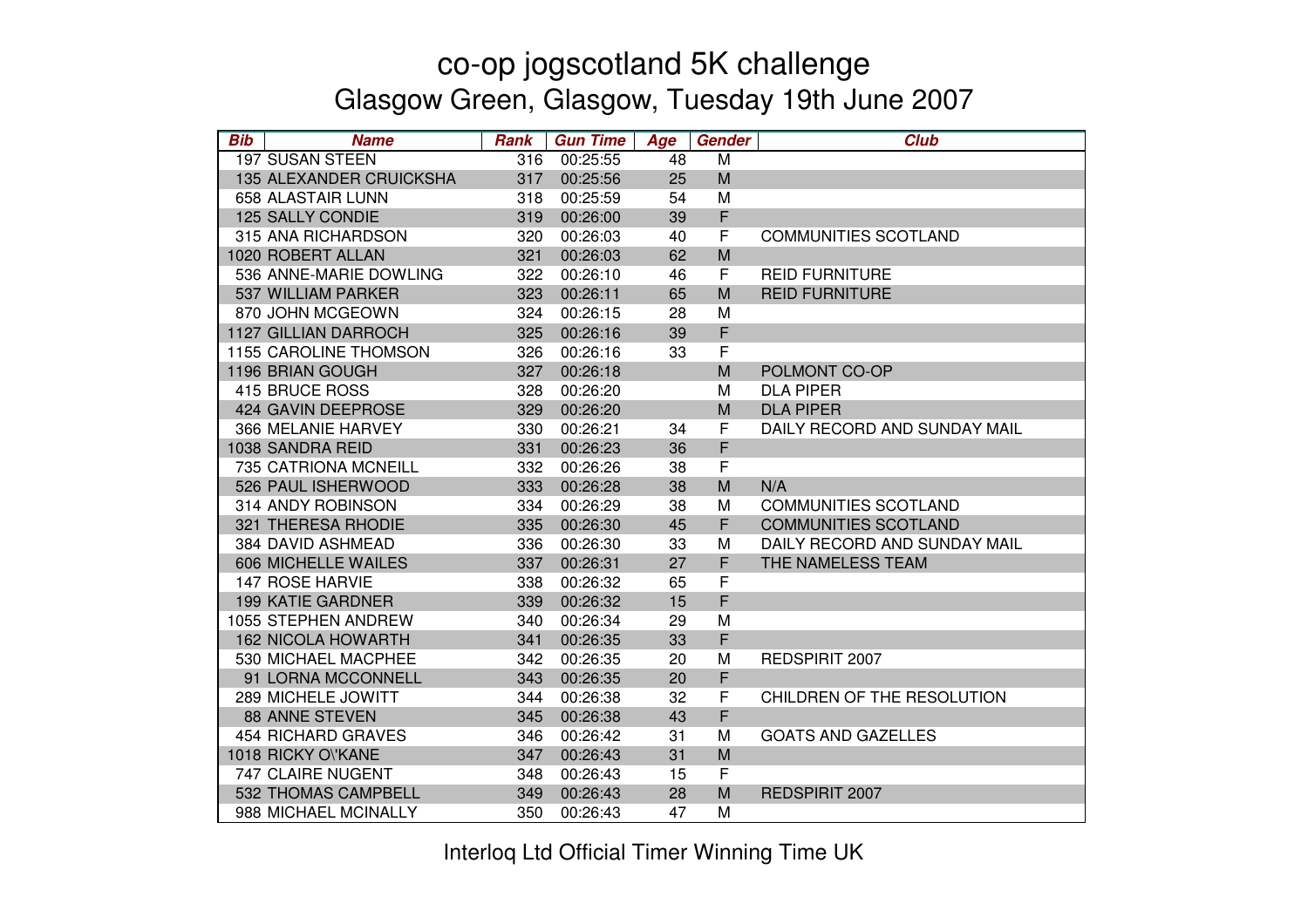| <b>Bib</b> | <b>Name</b>                 | <b>Rank</b> | <b>Gun Time</b> | Age | Gender      | <b>Club</b>                       |
|------------|-----------------------------|-------------|-----------------|-----|-------------|-----------------------------------|
|            | <b>30 DEANE GRANGER</b>     | 351         | 00:26:44        | 40  | F           |                                   |
|            | <b>767 DAVID PERCIVAL</b>   | 352         | 00:26:45        | 48  | M           |                                   |
|            | 343 LUKE HAMILTON           | 353         | 00:26:46        | 19  | M           | <b>CO-OP CRAWLERS</b>             |
|            | 774 DENISE WHITE            | 354         | 00:26:47        | 29  | F           |                                   |
|            | 388 FIONA GREIG-HART        | 355         | 00:26:49        | 33  | F           | DAILY RECORD AND SUNDAY MAIL      |
|            | 1015 RHONA STANNAGE         | 356         | 00:26:49        | 42  | F           |                                   |
|            | 163 JENNY HOWART            | 357         | 00:26:50        | 30  | F           |                                   |
|            | <b>38 CRAIG MILLER</b>      | 358         | 00:26:50        | 30  | М           |                                   |
|            | <b>465 GORDON MUIR</b>      | 359         | 00:26:51        | 31  | M           | <b>GOOD FRIENDS</b>               |
|            | 1031 ROSS MACKAY            | 360         | 00:26:52        | 18  | M           |                                   |
|            | 540 JIM DUNN                | 361         | 00:26:52        | 46  | M           | <b>REID FURNITURE</b>             |
|            | 29 GARY HURR                | 362         | 00:26:54        | 45  | M           |                                   |
|            | 975 MARTIN LYNCH            | 363         | 00:26:56        | 42  | M           |                                   |
|            | 940 LORRAINE SPENCE         | 364         | 00:26:58        | 50  | F           |                                   |
|            | 1061 SUE DOWNIE             | 365         | 00:27:02        | 53  | F           |                                   |
|            | 381 YVONNE SONOH            | 366         | 00:27:03        | 39  | F           | DAILY RECORD AND SUNDAY MAIL      |
|            | 76 BARBARA MACMILLAN        | 367         | 00:27:06        | 62  | F           |                                   |
|            | 240 PETER STEVENS           | 368         | 00:27:07        | 28  | М           | <b>BALFRON CO-OP</b>              |
|            | 248 SEAN-PAUL BYRNE         | 369         | 00:27:10        | 16  | M           | <b>BARLANARK O.S.C</b>            |
|            | 980 MAUREEN LEES            | 370         | 00:27:12        | 40  | F           |                                   |
|            | 325 PAMELA WEDLOCK          | 371         | 00:27:13        |     | F           | <b>COMMUNITY SERVICE CRACKERS</b> |
|            | 274 RENEE MCLACHLAN         | 372         | 00:27:14        | 30  | M           | CHILDREN OF THE RESOLUTION        |
|            | 1003 PAMELA MACMAHON        | 373         | 00:27:15        | 31  | F           |                                   |
|            | 862 JODI MILLOTT            | 374         | 00:27:16        | 25  | $\mathsf F$ |                                   |
|            | <b>452 BRIAN MCMAHON</b>    | 375         | 00:27:17        | 37  | M           | <b>GLASGOW DBC</b>                |
|            | 913 LAURA STARMORE          | 376         | 00:27:18        | 43  | F           |                                   |
|            | <b>45 STEPHEN ROBERTSON</b> | 377         | 00:27:20        | 39  | M           |                                   |
|            | <b>96 PEARCE STEWART</b>    | 378         | 00:27:21        |     | M           |                                   |
|            | 372 LISA ADAMS              | 379         | 00:27:24        | 33  | F           | DAILY RECORD AND SUNDAY MAIL      |
|            | 851 JANET CAMERON           | 380         | 00:27:25        | 42  | F           |                                   |
|            | 852 JANETTE STARK           | 381         | 00:27:26        | 52  | F           |                                   |
|            | 812 GRAEME STEVENSON        | 382         | 00:27:29        | 27  | M           |                                   |
|            | 1056 STEPHEN BOYLE          | 383         | 00:27:32        | 46  | M           |                                   |
|            | 386 DAVID MCNAIR            | 384         | 00:27:34        | 34  | M           | DAILY RECORD AND SUNDAY MAIL      |
|            | 201 DAVID MACKIN            | 385         | 00:27:34        |     | M           |                                   |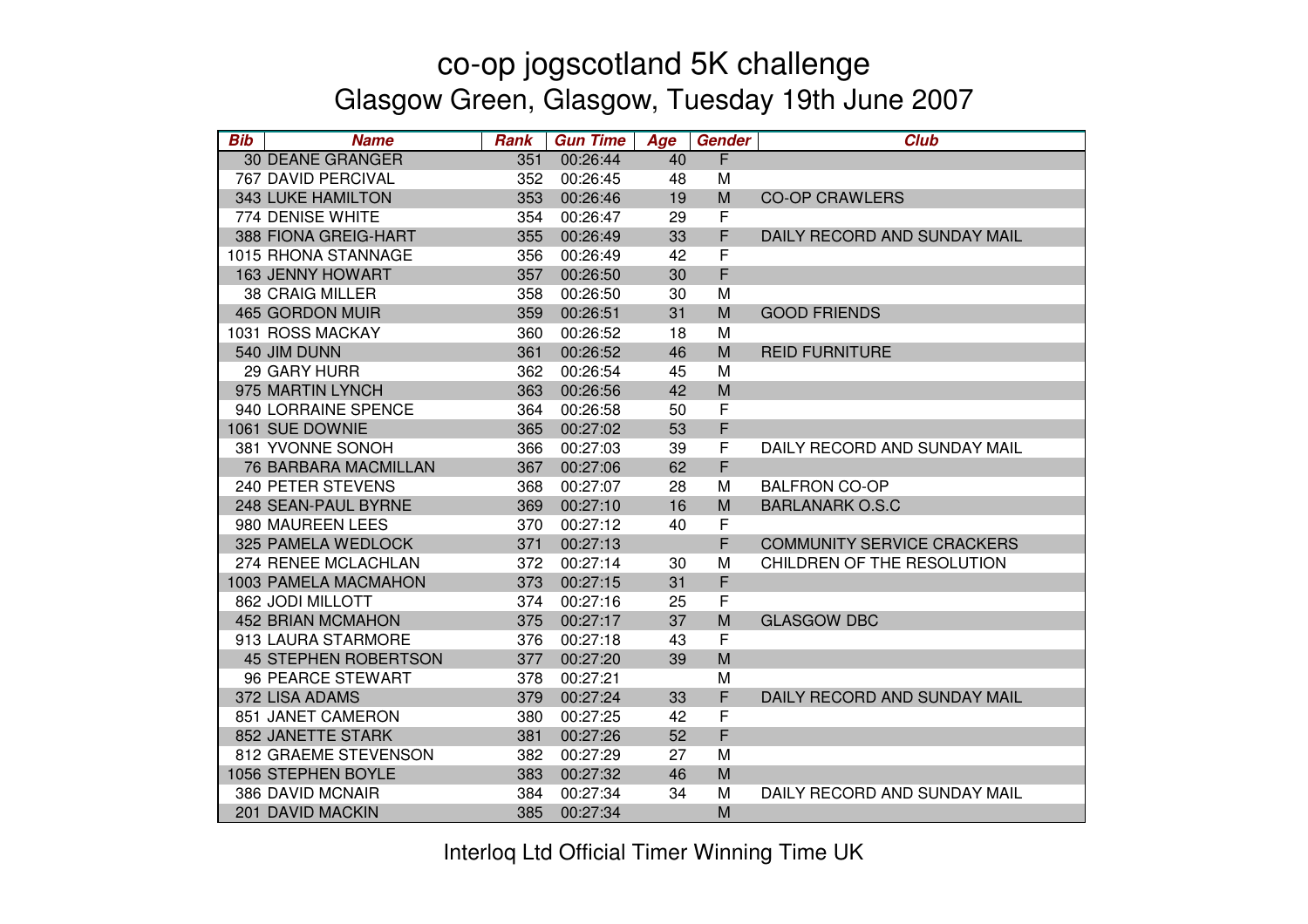| <b>Bib</b><br><b>Name</b>  | <b>Rank</b> | <b>Gun Time</b> | Age | Gender      | <b>Club</b>                  |
|----------------------------|-------------|-----------------|-----|-------------|------------------------------|
| 850 JANET BURNLEY          | 386         | 00:27:35        | 47  | F           |                              |
| 133 LYNN MACLELLAN         | 387         | 00:27:35        | 49  | F           |                              |
| 1140 ROSLYN COOPER         | 388         | 00:27:35        | 40  | F           |                              |
| 779 EILIDH SIMPSON         | 389         | 00:27:36        | 46  | F           |                              |
| 171 DONNA LOVE             | 390         | 00:27:37        | 33  | F           |                              |
| 514 REBECCA ROBINSON       | 391         | 00:27:38        |     | F           | <b>MISTER &amp; MISFITS</b>  |
| 106 SARAH JOHNSTONE        | 392         | 00:27:38        |     | F           |                              |
| 166 ANNE MORRISON          | 393         | 00:27:39        | 47  | F           |                              |
| 349 RONNIE ESPLIN          | 394         | 00:27:41        | 45  | M           | DAILY RECORD AND SUNDAY MAIL |
| 329 DAVID MCDOUGALL        | 395         | 00:27:44        |     | M           | CO-OP                        |
| <b>123 SEAMUS LYNCH</b>    | 396         | 00:27:45        |     | M           |                              |
| <b>409 CALLUM SINCLAIR</b> | 397         | 00:27:46        |     | M           | <b>DLA PIPER</b>             |
| 67 EVELYN FLANNERY         | 398         | 00:27:46        | 43  | F           |                              |
| 797 FIONA SPEIRS           | 399         | 00:27:47        | 38  | F           |                              |
| 805 GERALDINE SCOTT        | 400         | 00:27:48        | 32  | F           |                              |
| 358 MELANIE COULTER        | 401         | 00:27:49        | 33  | F           | DAILY RECORD AND SUNDAY MAIL |
| 246 ANTHONY O'MALLEY       | 402         | 00:27:49        | 22  | M           | <b>BARLANARK O.S.C</b>       |
| <b>423 CHRIS MARTIN</b>    | 403         | 00:27:49        |     | M           | <b>DLA PIPER</b>             |
| 416 ANDREW JACK            | 404         | 00:27:50        |     | M           | <b>DLA PIPER</b>             |
| 976 MARTIN TOCKER          | 405         | 00:27:53        | 25  | M           |                              |
| 134 PAMELA KENNEDY         | 406         | 00:27:53        | 23  | F           |                              |
| <b>863 STUART LANG</b>     | 407         | 00:27:55        |     | M           |                              |
| <b>207 DAVID THOMSON</b>   | 408         | 00:27:56        | 54  | M           |                              |
| 868 JOHN HICKEY            | 409         | 00:27:57        | 31  | M           |                              |
| 241 CLAIRE CURRIE          | 410         | 00:27:58        | 17  | $\mathsf F$ | <b>BALFRON CO-OP</b>         |
| 901 KENNETH BOYLE          | 411         | 00:28:00        | 39  | M           |                              |
| <b>184 PATRICIA CURRIE</b> | 412         | 00:28:02        | 64  | F           |                              |
| <b>47 MARION MCKENZIE</b>  | 413         | 00:28:02        | 56  | F           |                              |
| 1150 LORNA ANDERSON        | 414         | 00:28:02        | 26  | F           |                              |
| <b>880 JULIA TROTTER</b>   | 415         | 00:28:06        | 28  | $\mathsf F$ |                              |
| <b>6 ANDREW MCFARLANE</b>  | 416         | 00:28:06        | 40  | M           |                              |
| 678 ANDREW FYFFE           | 417         | 00:28:07        | 51  | M           |                              |
| 726 CAROLYN BAIRD          | 418         | 00:28:10        | 15  | F           |                              |
| 1148 MARY CONROY           | 419         | 00:28:10        | 51  | F           |                              |
| 306 WILLIAM TAMBLING       | 420         | 00:28:12        | 62  | M           | <b>CLIFF HANGERS</b>         |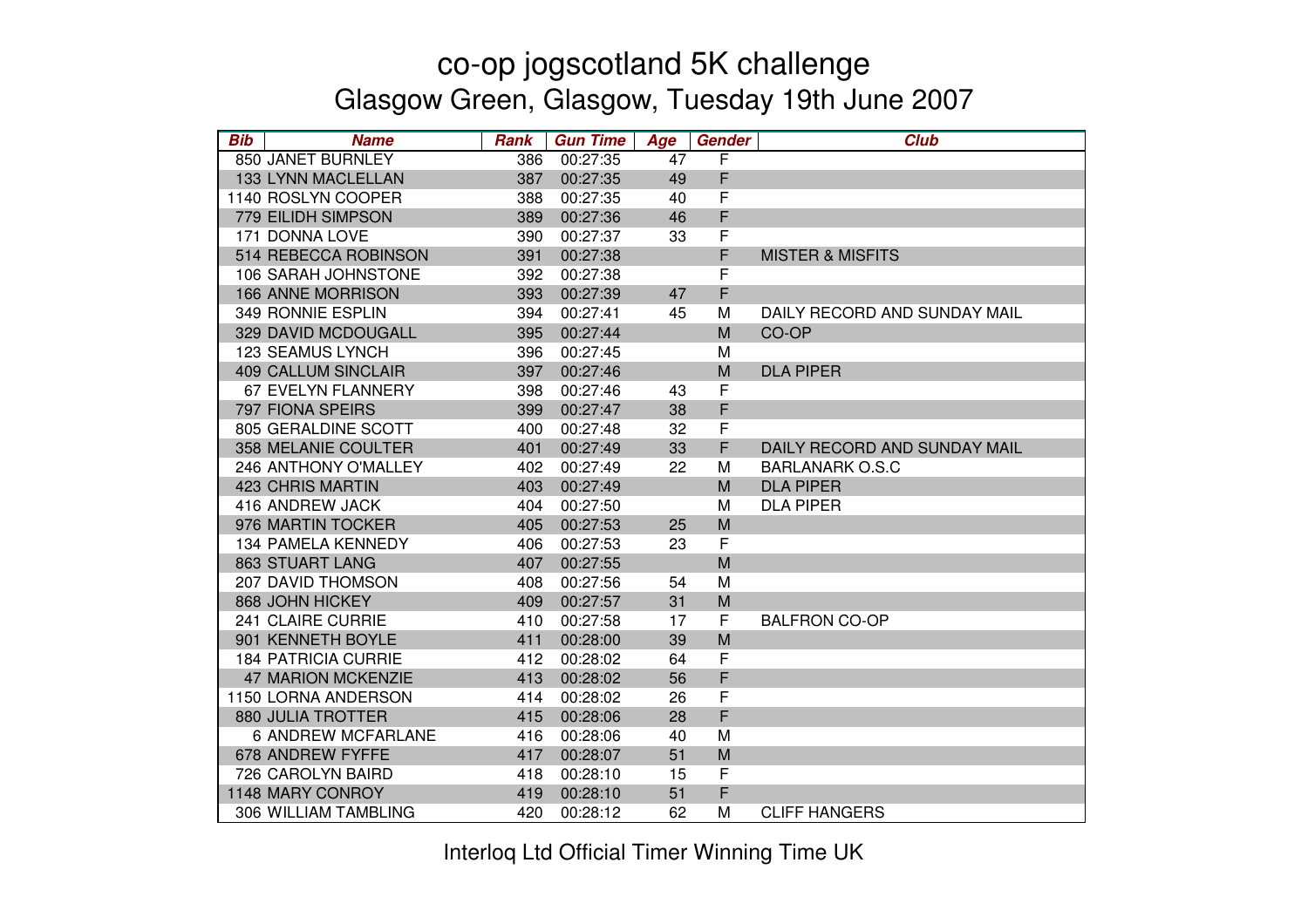| <b>Bib</b> | <b>Name</b>                    | <b>Rank</b> | <b>Gun Time</b> | Age | <b>Gender</b> | <b>Club</b>                       |
|------------|--------------------------------|-------------|-----------------|-----|---------------|-----------------------------------|
|            | <b>402 CAROL BRODIE</b>        | 421         | 00:28:14        | 46  | F             | <b>DISABILITY BENEFIT CENTRE</b>  |
|            | <b>259 KAREN MCALLISTER</b>    | 422         | 00:28:15        | 25  | F             | <b>BELLCRAIG BELLES</b>           |
|            | 1144 GILLIAN FRIEL             | 423         | 00:28:15        | 33  | F             |                                   |
|            | <b>457 NIALL IAIN WRIGHT</b>   | 424         | 00:28:16        | 32  | M             | <b>GOATS AND GAZELLES</b>         |
|            | <b>110 STEPHEN TITTERINGTO</b> | 425         | 00:28:18        | 26  | F             |                                   |
|            | 364 CRAIG BROWN                | 426         | 00:28:19        | 35  | M             | DAILY RECORD AND SUNDAY MAIL      |
|            | 376 CORINNE MCMILLAN           | 427         | 00:28:19        | 30  | F             | DAILY RECORD AND SUNDAY MAIL      |
|            | 1058 STEPHEN THIRD             | 428         | 00:28:19        | 31  | M             |                                   |
|            | 337 IAN CAMPBELL               | 429         | 00:28:20        |     | M             | CO-OP                             |
|            | 917 LEIGH MCCONNELL            | 430         | 00:28:22        | 38  | F             |                                   |
|            | 838 JADE CLARK                 | 431         | 00:28:22        | 16  | F             |                                   |
|            | 623 MARGARET TAGGART           | 432         | 00:28:22        | 41  | F             | UNITY ENTERPRISE                  |
|            | 500 SCOTT DAVIDSON             | 433         | 00:28:25        | 39  | ${\sf M}$     | <b>LEWIS GRANT</b>                |
|            | 588 DONNA GATTENS              | 434         | 00:28:26        |     | F             | SHAWLANDS CO-OP                   |
|            | 577 KAREN LAVERY               | 435         | 00:28:26        |     | F             | <b>SHAWLANDS CO-OP</b>            |
|            | 1110 GARETH HOLLIS             | 436         | 00:28:27        | 28  | M             | <b>OGILVIE HOMES</b>              |
|            | <b>467 CHRISTINE COPELAND</b>  | 437         | 00:28:29        | 47  | F             | <b>GOOD FRIENDS</b>               |
|            | 432 JOHN PAULLEY               | 438         | 00:28:31        |     | M             | <b>EAST END PAVEMENT POUNDERS</b> |
|            | 936 LIZ PITCAIRN               | 439         | 00:28:32        | 45  | F             |                                   |
|            | 684 ANGELA KEANE               | 440         | 00:28:32        | 43  | F             |                                   |
|            | 586 NAZ ASHRAF                 | 441         | 00:28:33        |     | M             | <b>SHAWLANDS CO-OP</b>            |
|            | 397 COLIN TAYLOR               | 442         | 00:28:34        | 35  | M             | DAILY RECORD AND SUNDAY MAIL      |
|            | 718 CAMPBELL BLACK             | 443         | 00:28:38        | 39  | M             |                                   |
|            | <b>414 KATIE MARTIN</b>        | 444         | 00:28:40        |     | F             | <b>DLA PIPER</b>                  |
|            | 931 LINDA SHIELLS              | 445         | 00:28:41        | 44  | F             |                                   |
|            | 1102 LESLEY HASTON             | 446         | 00:28:42        | 39  | F             |                                   |
|            | 1161 CAROL GIBSON              | 447         | 00:28:42        |     | F             |                                   |
|            | 981 MAUREEN MULLEN             | 448         | 00:28:43        | 49  | F             |                                   |
|            | 947 LUCY PEVERALL              | 449         | 00:28:43        | 26  | F             |                                   |
|            | 183 EILEEN DUFFY               | 450         | 00:28:43        | 40  | F             |                                   |
|            | 939 LORRAINE MCFADYEN          | 451         | 00:28:43        | 46  | F             |                                   |
|            | 1047 SHARON SMITH              | 452         | 00:28:45        | 32  | F             |                                   |
|            | 323 JANET MCKENZIE             | 453         | 00:28:52        | 48  | F             | <b>COMMUNITIES SCOTLAND</b>       |
|            | 900 KATRINA WATTS              | 454         | 00:28:54        | 14  | F             |                                   |
|            | 985 MELANIE VAN DE VELD        | 455         | 00:28:54        | 33  | F             |                                   |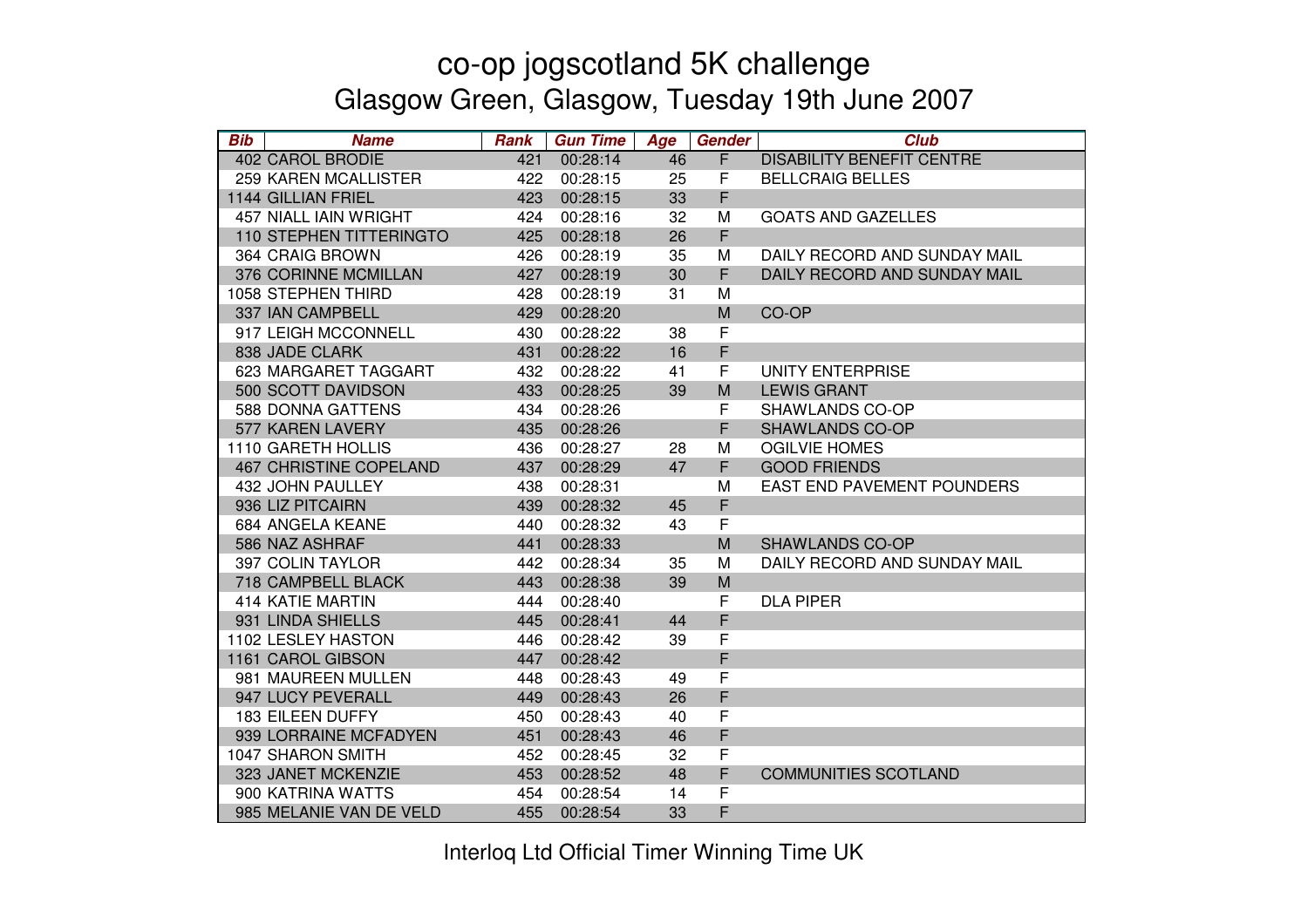| <b>Bib</b> | <b>Name</b>                  | <b>Rank</b> | <b>Gun Time</b> | Age | Gender | <b>Club</b>                          |
|------------|------------------------------|-------------|-----------------|-----|--------|--------------------------------------|
|            | 760 DARREN GLENNIE           | 456         | 00:28:55        | 30  | M      |                                      |
|            | 50 CLAIRE GARDEN             | 457         | 00:28:58        | 25  | F      |                                      |
|            | <b>180 GILLIAN BROWN</b>     | 458         | 00:29:00        | 33  | F      |                                      |
|            | 515 CAROL TURNER             | 459         | 00:29:00        | 43  | F      | MUMS ON THE RUN                      |
|            | 89 CLAIRE ROWAN              | 460         | 00:29:01        | 45  | F      |                                      |
|            | 1009 PAULINE KELLY           | 461         | 00:29:02        | 40  | F      |                                      |
|            | 706 BARBARA SCOTT            | 462         | 00:29:02        | 37  | F      |                                      |
|            | 176 ADRIAN MARR              | 463         | 00:29:07        | 53  | M      |                                      |
|            | <b>1190 MICHAEL HAGUINET</b> | 464         | 00:29:07        |     | M      | <b>BRITISH HEART FOUNDATION CREW</b> |
|            | 1195 SANDEEP KAPOOR          | 465         | 00:29:07        | 36  | M      |                                      |
|            | <b>42 CRAIG CUMMING</b>      | 466         | 00:29:10        | 40  | M      |                                      |
|            | 506 KAREN MCDUBBIN           | 467         | 00:29:12        | 42  | F      | <b>LIVINGWELL WORCNERS</b>           |
|            | 167 JENNY RODGER             | 468         | 00:29:13        | 42  | F      |                                      |
|            | 1169 DAVID SNEDDON           | 469         | 00:29:15        |     | M      | <b>LLOYDS TSB FOR BARNARDOS</b>      |
|            | 582 CHRIS KENNEY             | 470         | 00:29:15        |     | M      | SHAWLANDS CO-OP                      |
|            | 231 SIMON HARRISON           | 471         | 00:29:17        | 45  | M      | <b>ALBA</b>                          |
|            | 222 DAVID CLAYDEN            | 472         | 00:29:17        |     | M      | <b>ALBA</b>                          |
|            | 1042 SHARON LYON             | 473         | 00:29:17        | 36  | F      |                                      |
|            | <b>605 STEPHEN SABAT</b>     | 474         | 00:29:18        | 24  | M      | THE NAMELESS TEAM                    |
|            | 933 LINZI STEWART            | 475         | 00:29:22        | 14  | F      |                                      |
|            | <b>648 MILLIE GILCHRIST</b>  | 476         | 00:29:24        |     | F      | <b>WACKY RACERS</b>                  |
|            | <b>426 BARRY WATSON</b>      | 477         | 00:29:26        | 25  | M      | <b>EAST END PAVEMENT POUNDERS</b>    |
|            | 930 LINDA MCILWRAITH         | 478         | 00:29:29        | 53  | F      |                                      |
|            | <b>603 HEATHER PATON</b>     | 479         | 00:29:32        | 38  | F      | THE NAMELESS TEAM                    |
|            | 156 ROSELYN SMITH            | 480         | 00:29:32        | 29  | F      |                                      |
|            | 563 STUART MCLELLAND         | 481         | 00:29:33        |     | M      | SCOTTISH CO-OP HEAD OFFICE           |
|            | 1046 SHARON MACNAB           | 482         | 00:29:33        | 35  | F      |                                      |
|            | 763 DAVID BHELLA             | 483         | 00:29:33        | 37  | M      |                                      |
|            | 371 IAIN POPE                | 484         | 00:29:34        | 33  | M      | DAILY RECORD AND SUNDAY MAIL         |
|            | 512 SUZANNE HENDERSON        | 485         | 00:29:34        |     | F      | <b>MISTER &amp; MISFITS</b>          |
|            | 456 SYLVIA WERNER            | 486         | 00:29:34        | 33  | F      | <b>GOATS AND GAZELLES</b>            |
|            | 571 JULIE CAVANAGH           | 487         | 00:29:37        | 44  | F      | SE GLASGOW RUNNING NETWORK HAR       |
|            | 431 JOHN LAW                 | 488         | 00:29:37        | 44  | M      | <b>EAST END PAVEMENT POUNDERS</b>    |
|            | 433 GARY WILSON              | 489         | 00:29:38        | 30  | M      | <b>EAST END PAVEMENT POUNDERS</b>    |
|            | 504 NIALL TODD               | 490         | 00:29:39        | 25  | М      | <b>LEWIS GRANT</b>                   |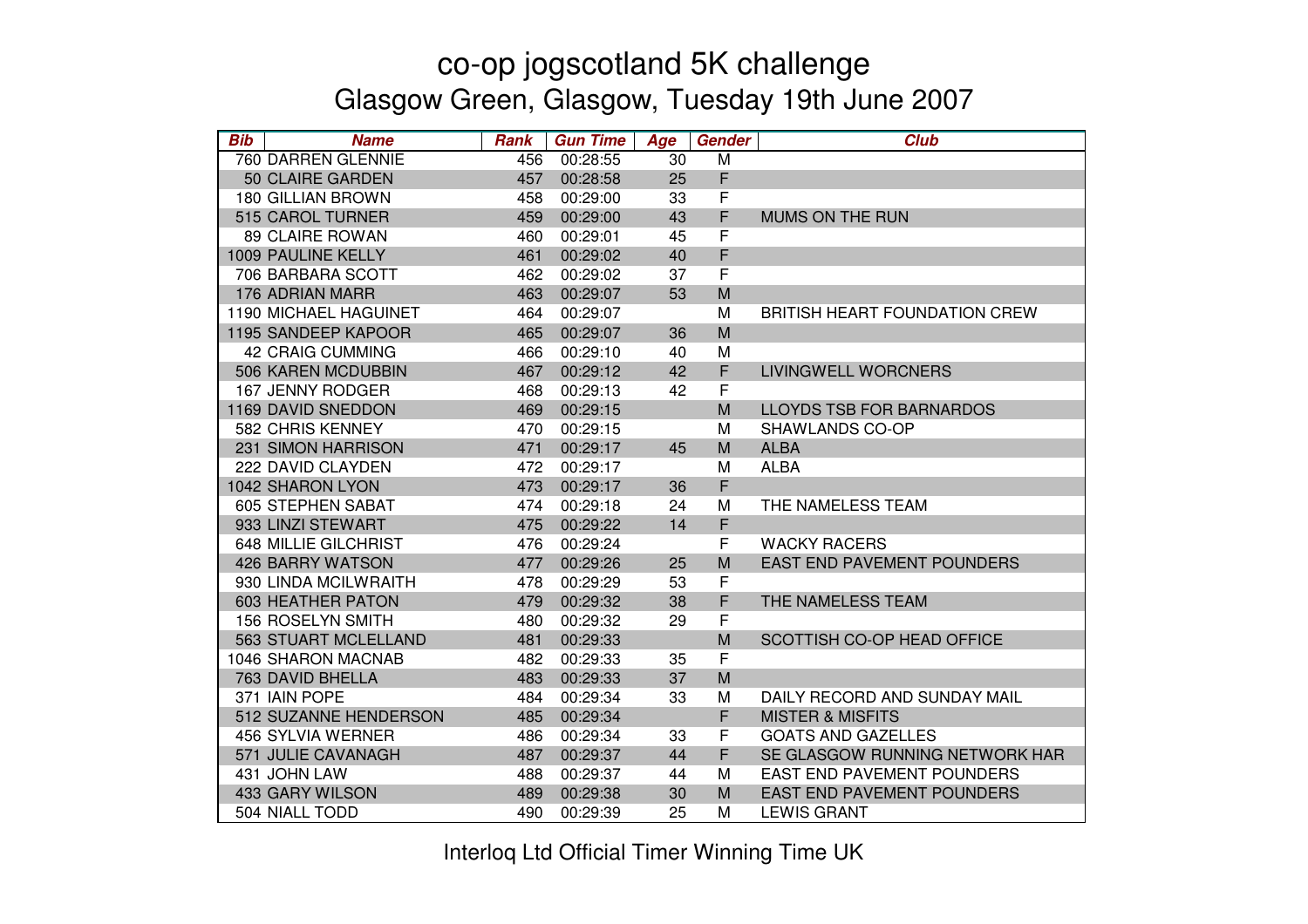| <b>Bib</b><br><b>Name</b>   | <b>Rank</b> | <b>Gun Time</b> | Age | Gender      | <b>Club</b>                  |
|-----------------------------|-------------|-----------------|-----|-------------|------------------------------|
| <b>136 LYNDA THORNTON</b>   | 491         | 00:29:40        | 51  | F           |                              |
| <b>528 TRACEY THOMPSON</b>  | 492         | 00:29:41        | 36  | F           | REDSPIRIT 2007               |
| 51 EMMA LATIMER             | 493         | 00:29:42        | 29  | F           |                              |
| 1139 JENNIFER O'NEIL        | 494         | 00:29:42        | 25  | F           |                              |
| <b>400 DONNA WATTERS</b>    | 495         | 00:29:44        | 41  | F           | DAILY RECORD AND SUNDAY MAIL |
| 808 GORDON MCLEAN           | 496         | 00:29:45        | 33  | M           |                              |
| <b>144 MARIA DARROCH</b>    | 497         | 00:29:45        | 49  | F           |                              |
| 907 KIRSTIE CRAWFORD        | 498         | 00:29:45        | 33  | F           |                              |
| <b>481 VICTORIA BEATTIE</b> | 499         | 00:29:51        | 31  | F           | <b>HARDENED ARTERIES</b>     |
| 754 COLIN HESTER            | 500         | 00:29:51        | 13  | M           |                              |
| <b>87 LINDSAY MAGGS</b>     | 501         | 00:29:51        | 27  | F           |                              |
| 890 KAREN QUICK             | 502         | 00:29:52        | 22  | $\mathsf F$ |                              |
| 1 ANDREW BOYCE              | 503         | 00:29:52        | 35  | M           |                              |
| 723 CAROLINE FINDLAY        | 504         | 00:29:56        | 27  | F           |                              |
| 728 CAROLYN PATERSON        | 505         | 00:29:56        | 25  | F           |                              |
| 823 HELEN MCKEOWN           | 506         | 00:29:57        | 26  | F           |                              |
| 711 BRIAN DARROCH           | 507         | 00:29:57        | 36  | M           |                              |
| <b>4 JACK MCCUMISKY</b>     | 508         | 00:29:58        | 57  | M           |                              |
| <b>499 JANICE DAVIDSON</b>  | 509         | 00:30:03        | 39  | F           | <b>LEWIS GRANT</b>           |
| 773 DEBORAH BLAIR           | 510         | 00:30:06        | 39  | F           |                              |
| 442 AUDREY DELETY           | 511         | 00:30:07        | 28  | F           | <b>EVH</b>                   |
| 1054 STEPHANIE MCKINNEY     | 512         | 00:30:08        | 37  | F           |                              |
| 894 KATHLEEN QUAIL          | 513         | 00:30:09        | 41  | F           |                              |
| 598 CAROL KEENAN            | 514         | 00:30:12        | 50  | F           | STRATHCLYDE STRUTHERS        |
| 31 JACQUELINE BROWN         | 515         | 00:30:14        | 45  | F           |                              |
| 599 GERALDINE ROARTY        | 516         | 00:30:16        | 34  | F           | STRATHCLYDE STRUTTERS        |
| 696 ANNE MCLEAN             | 517         | 00:30:17        | 46  | F           |                              |
| 935 LIZ NAISMITH            | 518         | 00:30:17        | 45  | F           |                              |
| 137 ROSE STRACHAN           | 519         | 00:30:18        | 40  | F           |                              |
| 346 DAVY BRONI              | 520         | 00:30:18        | 49  | M           | D.A.F.T JOGGERS              |
| 1194 WALTER EWING           | 521         | 00:30:18        | 68  | M           | <b>SHETTLESTON HARRIERS</b>  |
| 806 GERALDINE MCGUINNES     | 522         | 00:30:18        | 41  | F           |                              |
| 1214 CATRIONA HENDERSON     | 523         | 00:30:19        |     | F           |                              |
| 277 CATHERINE IRVINE        | 524         | 00:30:20        | 35  | F           | CHILDREN OF THE RESOLUTION   |
| 825 HELEN TURKINGTON        | 525         | 00:30:21        | 49  | F           |                              |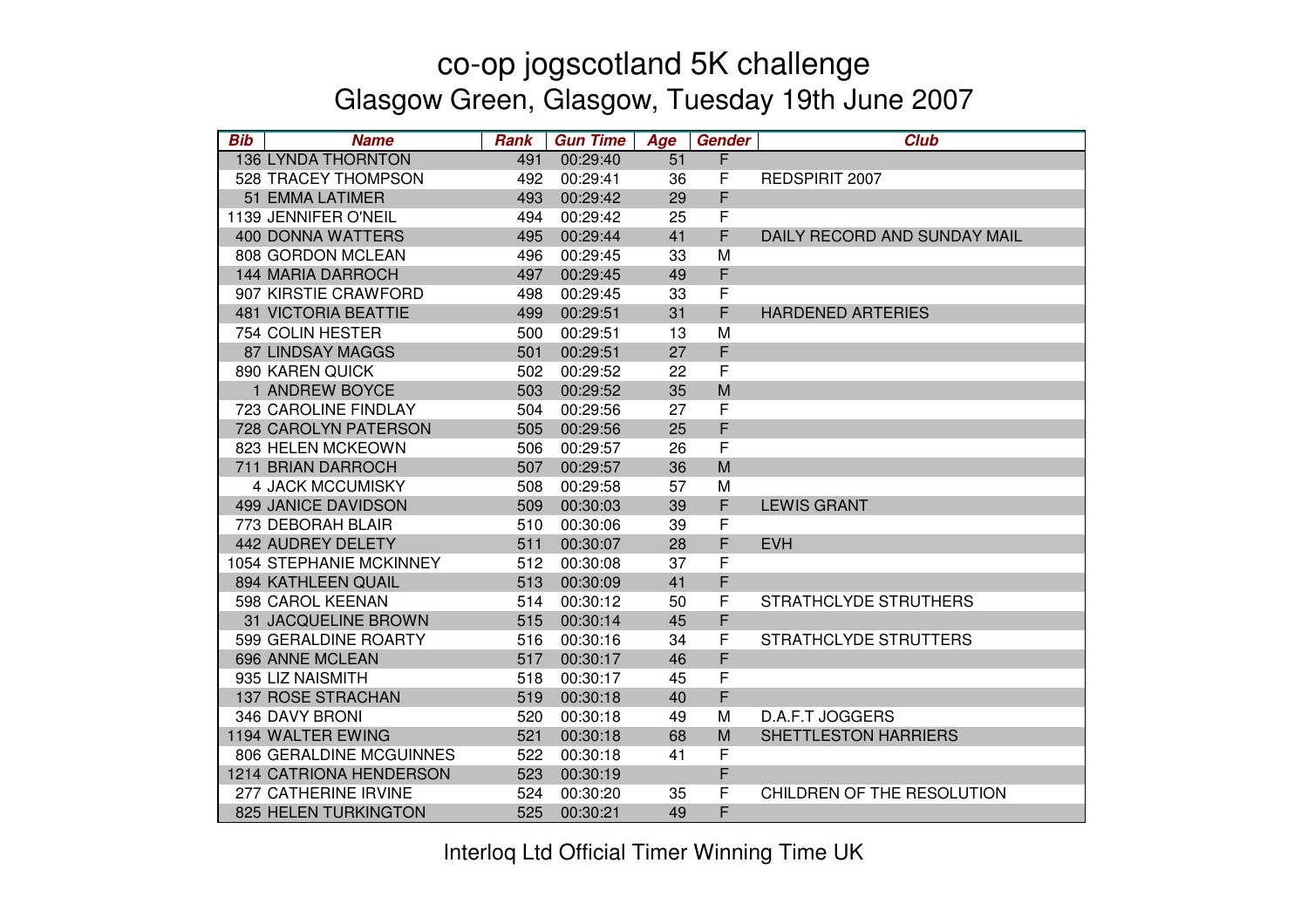| <b>Bib</b> | <b>Name</b>                 | <b>Rank</b> | <b>Gun Time</b> | Age | <b>Gender</b> | <b>Club</b>                 |
|------------|-----------------------------|-------------|-----------------|-----|---------------|-----------------------------|
|            | 821 HELEN GALLACHER         | 526         | 00:30:22        | 39  | F             |                             |
|            | 979 MAUREEN O'BRIEN         | 527         | 00:30:23        | 43  | F             |                             |
|            | <b>155 LAURA MCINTYRE</b>   | 528         | 00:30:23        | 27  | $\mathsf{F}$  |                             |
|            | 94 ROWAN MATTHEWS           | 529         | 00:30:24        |     | M             |                             |
|            | 681 ANGELA TRAINER          | 530         | 00:30:27        | 31  | F             |                             |
|            | 721 CAROL ROSS              | 531         | 00:30:31        | 30  | $\mathsf F$   |                             |
|            | 1008 PAUL MCILWRAITH        | 532         | 00:30:34        | 42  | M             |                             |
|            | 61 SHIRLEY-ANN DUNCAN       | 533         | 00:30:37        | 35  | F             |                             |
|            | 672 AMANDA WALKER           | 534         | 00:30:43        | 37  | F             |                             |
|            | 107 ALEX SHANNON            | 535         | 00:30:47        |     | M             |                             |
|            | 657 ALANA COWAN             | 536         | 00:30:51        | 25  | F             |                             |
|            | 649 CAROLYNE FISHMAN        | 537         | 00:30:53        |     | F             | <b>WACKY RACERS</b>         |
|            | 98 ELAINE ANDERSON          | 538         | 00:30:53        |     | F             |                             |
|            | 695 ANNE MARIE CRAIK        | 539         | 00:30:56        | 35  | F             |                             |
|            | 258 ISOBEL MARTIN           | 540         | 00:30:56        | 38  | F             | <b>BELLCRAIG BELLES</b>     |
|            | 9 SUSAN MUIR                | 541         | 00:30:56        | 39  | F             |                             |
|            | 261 ROSANNE CONNEL          | 542         | 00:30:56        | 50  | F             | <b>BELLCRAIG BELLES</b>     |
|            | <b>164 KELSEY SLOSS</b>     | 543         | 00:30:57        | 15  | F             |                             |
|            | 320 FRANCES MURPHY          | 544         | 00:31:03        | 33  | F             | <b>COMMUNITIES SCOTLAND</b> |
|            | 997 NICOLA MCCREATH         | 545         | 00:31:13        | 29  | F             |                             |
|            | 327 GEORGE MACLEAN          | 546         | 00:31:13        |     | M             | CO-OP                       |
|            | 340 LINDA SIMPSON           | 547         | 00:31:14        |     | F             | CO-OP                       |
|            | 739 CHLOE MCGI MCGINLA      | 548         | 00:31:14        | 15  | F             |                             |
|            | 1221 LATE ENTRY             | 549         | 00:31:14        |     | M             |                             |
|            | 1051 STACEY HUGHES          | 550         | 00:31:17        | 14  | F             |                             |
|            | 886 JULIE MULLIN            | 551         | 00:31:17        | 42  | F             |                             |
|            | 856 JEANETTE DONNELLY       | 552         | 00:31:17        | 44  | $\mathsf F$   |                             |
|            | 333 RICHARD DEWAR           | 553         | 00:31:20        |     | M             | CO-OP                       |
|            | <b>428 ALAN BICKERSTAFF</b> | 554         | 00:31:24        | 54  | M             | EAST END PAVEMENT POUNDERS  |
|            | <b>769 DAWN HAMILTON</b>    | 555         | 00:31:28        | 42  | $\mathsf F$   |                             |
|            | 73 JOHN CLINK               | 556         | 00:31:28        | 24  | M             |                             |
|            | 922 LESLEY DOYLE            | 557         | 00:31:35        | 23  | F             |                             |
|            | 953 LYNNE MORRIS            | 558         | 00:31:36        | 36  | F             |                             |
|            | 1131 JANICE BELL            | 559         | 00:31:39        | 33  | F             |                             |
|            | 820 HELEN FORREST           | 560         | 00:31:42        | 51  | F             |                             |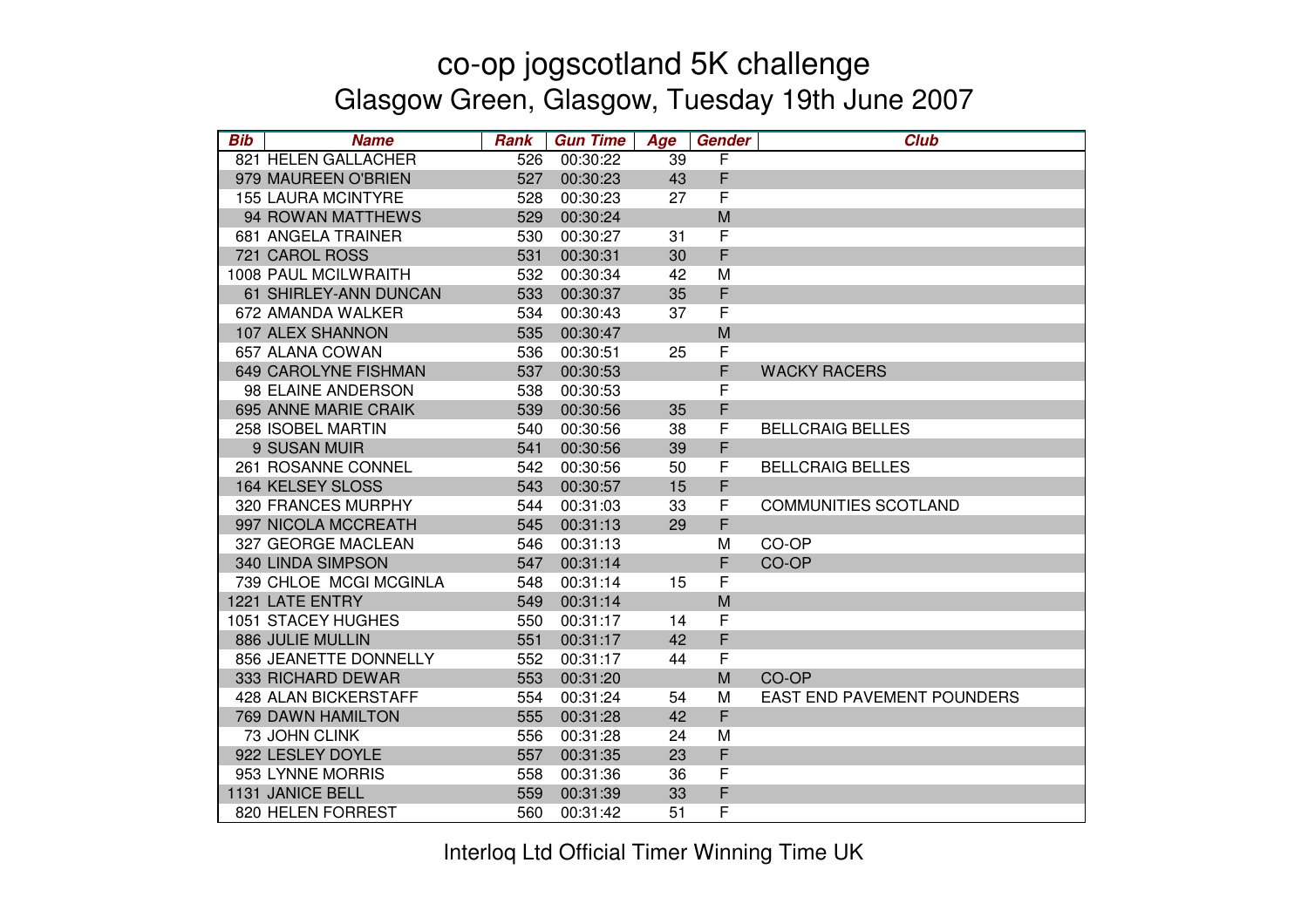| <b>Bib</b> | <b>Name</b>               | <b>Rank</b> | <b>Gun Time</b> | Age | <b>Gender</b> | <b>Club</b>                  |
|------------|---------------------------|-------------|-----------------|-----|---------------|------------------------------|
|            | 899 KATRINA MACKAY        | 561         | 00:31:45        | 35  | F             |                              |
|            | <b>48 BARBARA MILLAR</b>  | 562         | 00:31:46        | 28  | $\mathsf F$   |                              |
|            | 902 KENNY DALZELL         | 563         | 00:31:47        | 48  | M             |                              |
|            | 737 CHARLOTTE WASSERMAN   | 564         | 00:31:49        | 30  | F             |                              |
|            | 904 KEVIN RICKIS          | 565         | 00:31:54        | 38  | M             |                              |
|            | 249 MICHAEL LANG          | 566         | 00:31:55        | 42  | M             | <b>BARLANARK O.S.C</b>       |
|            | 341 ALEX WRIGHT           | 567         | 00:31:58        | 18  | M             | <b>CO-OP CRAWLERS</b>        |
|            | 330 BRIAN MCSHANE         | 568         | 00:32:00        |     | M             | CO-OP                        |
|            | 210 ANNELI COOPER         | 569         | 00:32:01        | 28  | F             |                              |
|            | 10 SANDRA GLASGOW         | 570         | 00:32:05        | 68  | F             |                              |
|            | 1002 PAMELA JAMES         | 571         | 00:32:08        | 23  | F             |                              |
|            | <b>182 JINDY FIETCHER</b> | 572         | 00:32:08        | 37  | F             |                              |
|            | 522 DONNA WALKER          | 573         | 00:32:10        | 19  | F             | MUMS ON THE RUN              |
|            | 549 SUZANNE DAY           | 574         | 00:32:10        | 30  | F             | <b>SCOTTISH BIOMEDICAL</b>   |
|            | 546 MORAG MCFARLANE       | 575         | 00:32:10        | 39  | F             | <b>SCOTTISH BIOMEDICAL</b>   |
|            | 334 GARY MACAULAY         | 576         | 00:32:16        |     | M             | CO-OP                        |
|            | 513 JULIE HUMPHREYS       | 577         | 00:32:16        |     | F             | <b>MISTER &amp; MISFITS</b>  |
|            | 1145 ALISON MORRISON      | 578         | 00:32:18        | 40  | F             |                              |
|            | 974 MARK WHELAN           | 579         | 00:32:18        | 43  | M             |                              |
|            | 203 GILLIAN ROUND         | 580         | 00:32:19        | 41  | F             |                              |
|            | 37 MARGARET FERGUSON      | 581         | 00:32:21        | 53  | F             |                              |
|            | 365 ANNIE BROWN           | 582         | 00:32:21        | 39  | F             | DAILY RECORD AND SUNDAY MAIL |
|            | <b>3 MAY GILFILLAN</b>    | 583         | 00:32:21        | 53  | F             |                              |
|            | 464 JAMES COPELAND        | 584         | 00:32:22        | 50  | M             | <b>GOOD FRIENDS</b>          |
|            | 790 EMMA MUSHET           | 585         | 00:32:23        | 21  | F             |                              |
|            | 689 ANN MARIE SLAVEN      | 586         | 00:32:24        | 36  | F             |                              |
|            | 784 ELIZABETH MCCANN      | 587         | 00:32:26        | 50  | F             |                              |
|            | 960 MARGARET GREEN        | 588         | 00:32:29        | 44  | F             |                              |
|            | 1218 LATE ENTRY           | 589         | 00:32:30        |     | M             |                              |
|            | 955 MAIRI GEMMELL         | 590         | 00:32:33        | 29  | F             |                              |
|            | 632 SARAH ROGERSON        | 591         | 00:32:33        | 24  | F             | <b>UNITY ENTERPRISE</b>      |
|            | 642 AMELIA IRVINE         | 592         | 00:32:36        | 30  | F             | <b>UNITY ENTERPRISE</b>      |
|            | 344 GRAEME MACKENZIE      | 593         | 00:32:39        | 19  | M             | <b>CO-OP CRAWLERS</b>        |
|            | 581 SARAH STEWART         | 594         | 00:32:40        |     | F             | SHAWLANDS CO-OP              |
|            | <b>719 CAROL HARKINS</b>  | 595         | 00:32:41        | 44  | F             |                              |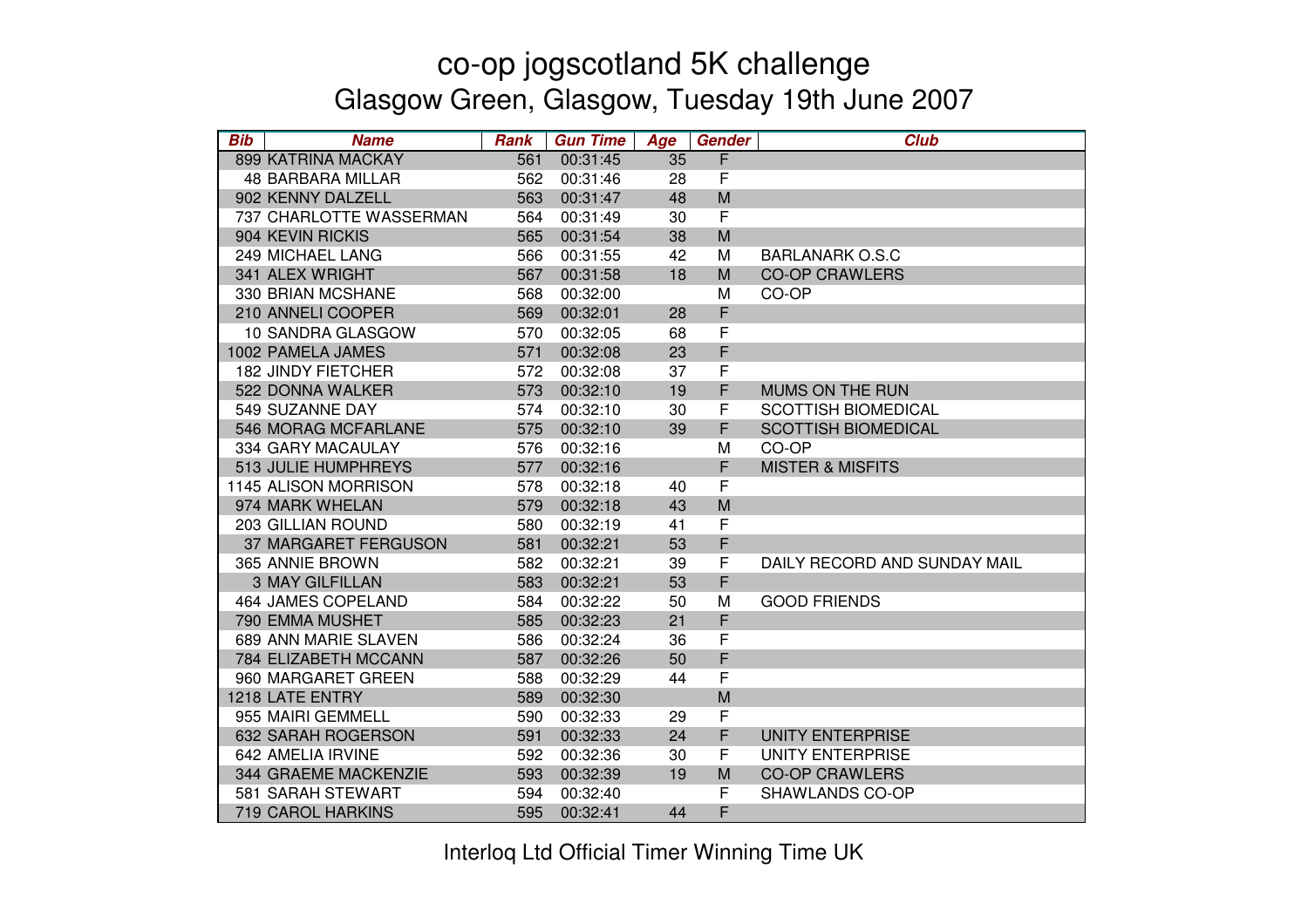| <b>Bib</b> | <b>Name</b>                 | <b>Rank</b> | <b>Gun Time</b> | Age | Gender      | <b>Club</b>                      |
|------------|-----------------------------|-------------|-----------------|-----|-------------|----------------------------------|
|            | 195 ELAINE HANNA            | 596         | 00:32:41        | 56  | F           |                                  |
|            | 200 SALENA JUMP             | 597         | 00:32:41        | 40  | F           |                                  |
|            | 1129 ANGELA HERBERT         | 598         | 00:32:43        | 31  | F           |                                  |
|            | 896 KATHRYN ROARTY          | 599         | 00:32:44        | 30  | F           |                                  |
|            | 1213 GAIL SINCLAIR          | 600         | 00:32:45        |     | F           |                                  |
|            | 990 MO REID                 | 601         | 00:32:50        | 35  | F           |                                  |
|            | 348 MARKUS HILL             | 602         | 00:32:50        | 32  | M           | DAILY RECORD AND SUNDAY MAIL     |
|            | 359 EMMA SIMPSON            | 603         | 00:32:52        | 29  | F           | DAILY RECORD AND SUNDAY MAIL     |
|            | 393 MARIE MORTON            | 604         | 00:32:52        | 34  | F           | DAILY RECORD AND SUNDAY MAIL     |
|            | 738 CHERYL MURRAY           | 605         | 00:32:53        | 33  | F           |                                  |
|            | 954 LYNSEY REID             | 606         | 00:32:53        | 30  | F           |                                  |
|            | 920 LESLEY ANN WRIGHT       | 607         | 00:32:55        | 42  | F           |                                  |
|            | 177 CLAIRE BLACK            | 608         | 00:33:00        | 22  | F           |                                  |
|            | 583 HENRY JACKSON           | 609         | 00:33:01        |     | M           | <b>SHAWLANDS CO-OP</b>           |
|            | 1137 JANE FINLAY            | 610         | 00:33:02        | 47  | F           |                                  |
|            | 909 KIRSTY MACFARLANE       | 611         | 00:33:02        | 23  | F           |                                  |
|            | 198 ANN BRUCE-LAW           | 612         | 00:33:03        | 65  | F           |                                  |
|            | 650 AGNES LOVE              | 613         | 00:33:06        | 51  | F           |                                  |
|            | 680 ANDREW MORAN            | 614         | 00:33:10        | 48  | M           |                                  |
|            | 64 LIZ MITCHELL             | 615         | 00:33:10        | 63  | $\mathsf F$ |                                  |
|            | 332 GRAHAM ROS              | 616         | 00:33:11        |     | M           | CO-OP                            |
|            | <b>143 CAROLINE SIM</b>     | 617         | 00:33:15        | 48  | F           |                                  |
|            | 807 GILL SPILMAN            | 618         | 00:33:17        | 44  | F           |                                  |
|            | 885 JULIE MORRIS            | 619         | 00:33:19        | 32  | F           |                                  |
|            | 781 ELAINE JEFFREY          | 620         | 00:33:19        | 24  | F           |                                  |
|            | 822 HELEN MCALLISTER        | 621         | 00:33:24        | 55  | F           |                                  |
|            | <b>405 FIONA MACDOUGALL</b> | 622         | 00:33:30        | 44  | M           | <b>DISABILITY BENEFIT CENTRE</b> |
|            | 732 CATHERINE FEECHAN       | 623         | 00:33:31        | 39  | F           |                                  |
|            | 846 JANE MARTIN             | 624         | 00:33:31        | 37  | $\mathsf F$ |                                  |
|            | 791 EMMA TONER              | 625         | 00:33:31        | 28  | F           |                                  |
|            | 857 JENNIFER FEGAN          | 626         | 00:33:32        | 32  | $\mathsf F$ |                                  |
|            | 521 JULIA MENTEITH          | 627         | 00:33:33        | 22  | F           | MUMS ON THE RUN                  |
|            | 1121 MAURICE MCINTYRE       | 628         | 00:33:37        | 52  | M           | <b>DUNBARTON DEADBEATS</b>       |
|            | 1119 TOM LENNIE             | 629         | 00:33:37        | 66  | M           | <b>DUNBARTON DEADBEATS</b>       |
|            | 1123 JOE MCCORMACK          | 630         | 00:33:37        | 45  | M           | <b>DUNBARTON DEADBEATS</b>       |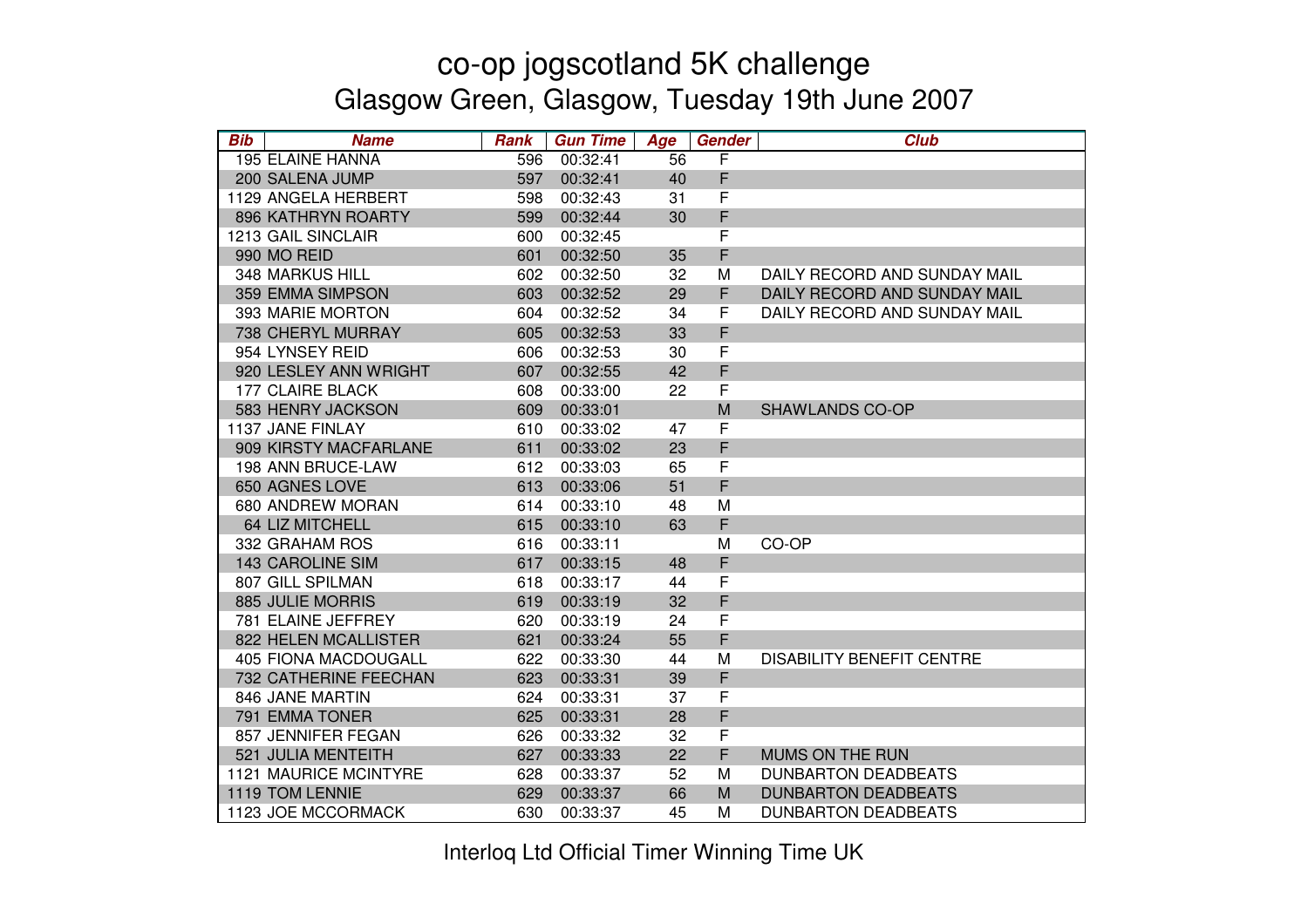| <b>Bib</b> | <b>Name</b>                 | <b>Rank</b> | <b>Gun Time</b> | Age | <b>Gender</b> | <b>Club</b>                  |
|------------|-----------------------------|-------------|-----------------|-----|---------------|------------------------------|
|            | <b>568 AUDREY MACKAY</b>    | 631         | 00:33:41        |     | F             | SCOTTISH CO-OP HEAD OFFICE   |
|            | 316 SUSAN CHALMERS          | 632         | 00:33:43        |     | F             | <b>COMMUNITIES SCOTLAND</b>  |
|            | 968 MARJORIE MARSHALL       | 633         | 00:33:43        | 52  | F             |                              |
|            | <b>437 SHANNA MCPHAIL</b>   | 634         | 00:33:45        | 24  | F             | <b>EVH</b>                   |
|            | 165 JOANNE DREW             | 635         | 00:33:47        | 36  | F             |                              |
|            | 671 AMANDA DOCHERTY         | 636         | 00:33:47        | 40  | F             |                              |
|            | <b>158 MICHELLE MCCLURE</b> | 637         | 00:33:47        | 29  | F             |                              |
|            | <b>159 VICKIE MCGUIRE</b>   | 638         | 00:33:48        | 30  | F             |                              |
|            | 685 ANGELA STEWART          | 639         | 00:33:54        | 45  | F             |                              |
|            | 124 JANET REECE             | 640         | 00:33:55        | 62  | F             |                              |
|            | 619 ANDREA DUNSMORE         | 641         | 00:33:57        | 26  | F             | <b>UNITY ENTERPRISE</b>      |
|            | 24 DAVID KERR               | 642         | 00:33:58        | 28  | M             |                              |
|            | <b>85 IRENE MCKENZIE</b>    | 643         | 00:34:00        | 52  | F             |                              |
|            | 1029 ROSEMARY KELLY         | 644         | 00:34:01        | 33  | $\mathsf F$   |                              |
|            | <b>40 PAMELA GERC</b>       | 645         | 00:34:02        | 57  | F             |                              |
|            | 209 LYNDA WATSON            | 646         | 00:34:02        | 24  | F             |                              |
|            | 235 CAROLYN BIRRELL         | 647         | 00:34:03        | 46  | F             | <b>BAGS NOT LAST</b>         |
|            | 53 KAREN BALSILLIE          | 648         | 00:34:08        | 49  | F             |                              |
|            | 74 SUSAN COWAN              | 649         | 00:34:09        | 37  | F             |                              |
|            | 82 BILLY COWAN              | 650         | 00:34:09        | 34  | M             |                              |
|            | 704 AUDREY MACFARLANE       | 651         | 00:34:09        | 39  | F             |                              |
|            | 502 CARRIE AUDAIN           | 652         | 00:34:10        | 21  | F             | <b>LEWIS GRANT</b>           |
|            | 948 LUCY REYNOLDS           | 653         | 00:34:11        | 32  | F             |                              |
|            | 142 ELIZABETH BELL          | 654         | 00:34:16        | 53  | F             |                              |
|            | 507 MARTIN HARROLD          | 655         | 00:34:20        | 35  | M             | LLOYDS TSB TELEPHONE BANKING |
|            | <b>187 JULIE CLARK</b>      | 656         | 00:34:21        | 45  | F             |                              |
|            | 214 ANGELA HUNTER           | 657         | 00:34:21        | 43  | F             |                              |
|            | 690 ANN NISBET              | 658         | 00:34:21        | 28  | F             |                              |
|            | 234 PATRICIA MCILKENNY      | 659         | 00:34:23        | 50  | F             | <b>ANNETTE IRVINE</b>        |
|            | 60 ANNETTE IRVINE           | 660         | 00:34:23        | 43  | F             |                              |
|            | 897 KATHRYN THORNTON        | 661         | 00:34:25        | 24  | F             |                              |
|            | 911 LAURA MCGILL            | 662         | 00:34:25        | 24  | F             |                              |
|            | 1039 SANDRA STEWART         | 663         | 00:34:29        | 46  | F             |                              |
|            | <b>152 MARY LOWNIE</b>      | 664         | 00:34:29        | 50  | F             |                              |
|            | <b>126 KERRY MCMILLAN</b>   | 665         | 00:34:30        | 32  | F             |                              |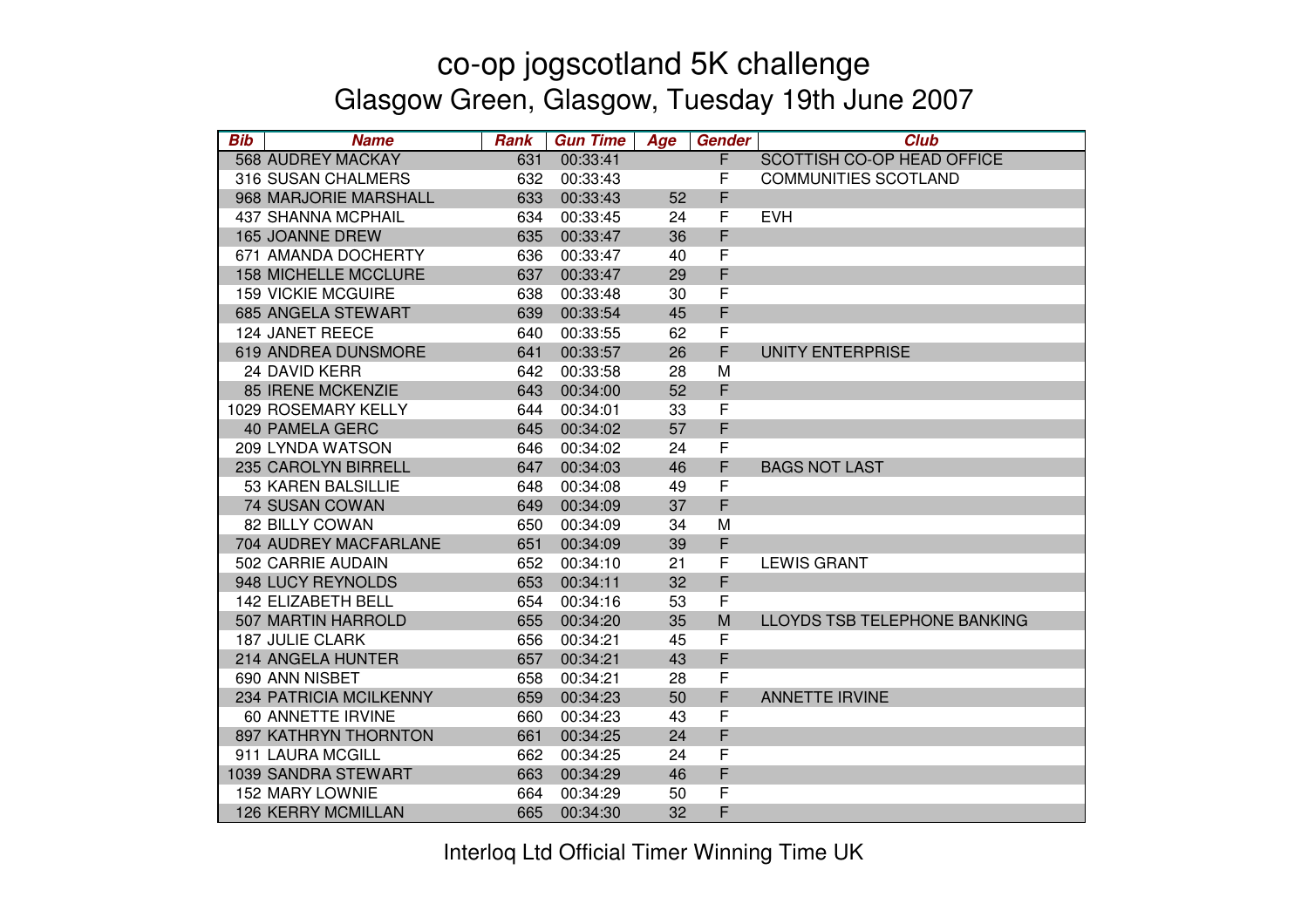| <b>Bib</b> | <b>Name</b>                 | <b>Rank</b> | <b>Gun Time</b> | Age | Gender      | <b>Club</b>                |
|------------|-----------------------------|-------------|-----------------|-----|-------------|----------------------------|
|            | 938 LORRAINE LLOYD          | 666         | 00:34:34        | 19  | F           |                            |
|            | 33 SHARON RODGER            | 667         | 00:34:37        | 36  | F           |                            |
|            | 1044 SHARON INGRAM          | 668         | 00:34:37        | 32  | F           |                            |
|            | <b>725 CAROLINE SMITH</b>   | 669         | 00:34:37        | 35  | F           |                            |
|            | 27 PAT BROOKS               | 670         | 00:34:38        | 57  | F           |                            |
|            | 813 GRANT DAVIDSON          | 671         | 00:34:43        | 37  | M           |                            |
|            | 916 LEE RUSSELL             | 672         | 00:34:46        | 24  | $\mathsf F$ |                            |
|            | 993 NAOMI RUSSELL           | 673         | 00:34:46        | 30  | F           |                            |
|            | 8 JEAN MCCUTHEON            | 674         | 00:34:50        | 60  | F           |                            |
|            | 263 JACQUELINE SOMERS       | 675         | 00:34:52        | 22  | F           | <b>CALANDER GIRLS</b>      |
|            | 1215 CAROLINE JAMES         | 676         | 00:34:53        |     | F           | <b>TODS MURRAY TEAM</b>    |
|            | 945 LOUISE SCOTT            | 677         | 00:34:55        | 28  | F           |                            |
|            | <b>1130 DIANE POTTS</b>     | 678         | 00:34:56        | 41  | F           |                            |
|            | 239 NORMA MENZIES           | 679         | 00:34:58        | 50  | F           | <b>BALFRON CO-OP</b>       |
|            | 853 JANICE MACGREGOR        | 680         | 00:34:59        | 39  | $\mathsf F$ |                            |
|            | 730 CATHERINE BRADY         | 681         | 00:35:04        | 54  | F           |                            |
|            | 524 KELLY LIKELY            | 682         | 00:35:07        | 21  | F           | <b>MUMS ON THE RUN</b>     |
|            | <b>146 JACQUELINE EVANS</b> | 683         | 00:35:08        | 38  | F           |                            |
|            | <b>1050 SINCLAIR AITKEN</b> | 684         | 00:35:08        | 49  | M           |                            |
|            | 910 KIRSTY YULE             | 685         | 00:35:14        | 15  | F           |                            |
|            | 713 BRIAN SCOTT             | 686         | 00:35:18        | 38  | M           |                            |
|            | 495 ELIZABETH BARTLEY       | 687         | 00:35:18        | 34  | F           | <b>JOGSCOTLAND</b>         |
|            | 691 ANN SMALL               | 688         | 00:35:19        | 43  | F           |                            |
|            | 908 KIRSTY HENDRIE          | 689         | 00:35:30        | 34  | F           |                            |
|            | 567 JORDAN DEVLIN           | 690         | 00:35:39        |     | M           | SCOTTISH CO-OP HEAD OFFICE |
|            | 951 LYNNE MCGHIE            | 691         | 00:35:47        | 49  | F           |                            |
|            | 818 HAYLEY MCGHIE           | 692         | 00:35:47        | 24  | $\mathsf F$ |                            |
|            | 1138 ISOBEL DOUGAN-YEATE    | 693         | 00:35:48        | 65  | F           |                            |
|            | <b>25 CHRISTINE EDDY</b>    | 694         | 00:35:48        | 48  | $\mathsf F$ |                            |
|            | 260 MAUREEN WARD            | 695         | 00:35:48        | 40  | F           | <b>BELLCRAIG BELLES</b>    |
|            | 95 SHEENA GALLAGHER         | 696         | 00:35:49        | 51  | $\mathsf F$ |                            |
|            | 460 MISS BELTRA             | 697         | 00:35:53        | 27  | F           | <b>GOATS AND GAZELLES</b>  |
|            | 943 LOUISE HARVEY           | 698         | 00:35:57        | 22  | F           |                            |
|            | 1154 LINDA CAMPBELL         | 699         | 00:35:57        |     | F           |                            |
|            | 1191 ROY IRELAND            | 700         | 00:35:57        | 54  | М           | <b>SMITHYCROFT</b>         |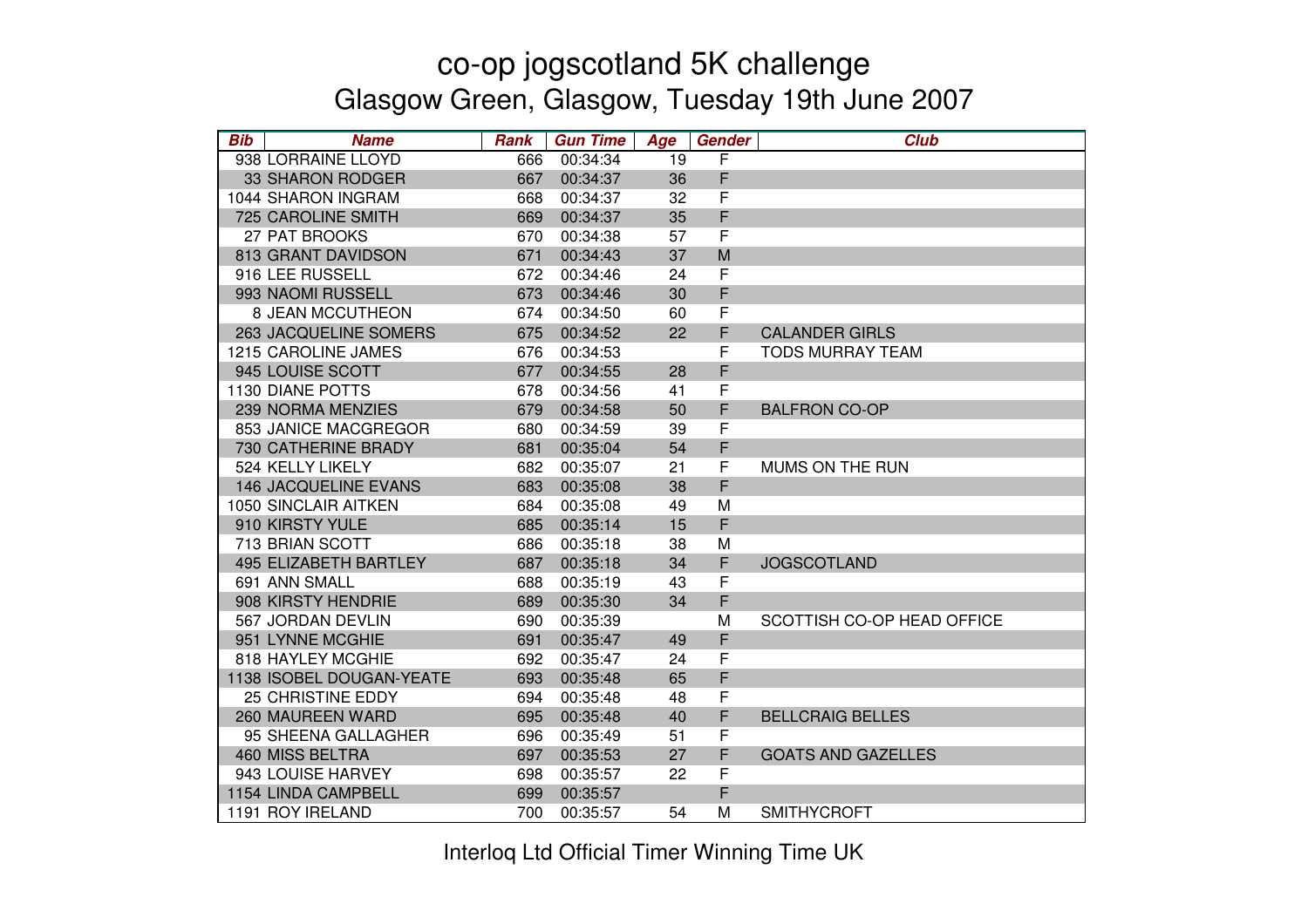| <b>Bib</b> | <b>Name</b>                   | <b>Rank</b> | <b>Gun Time</b> | Age | Gender      | <b>Club</b>                      |
|------------|-------------------------------|-------------|-----------------|-----|-------------|----------------------------------|
|            | 676 ANDREW DYER               | 701         | 00:36:01        | 14  | M           |                                  |
|            | 959 MARGARET DYER             | 702         | 00:36:01        | 48  | F           |                                  |
|            | 1049 SHIRLEYANN WALKER        | 703         | 00:36:02        | 40  | F           |                                  |
|            | 965 MARIE KERR                | 704         | 00:36:03        | 43  | F           |                                  |
|            | 724 CAROLINE FOSTER           | 705         | 00:36:06        | 34  | $\mathsf F$ |                                  |
|            | 1021 ROBERT CLARK             | 706         | 00:36:08        | 45  | M           |                                  |
|            | 2 D HENDRY                    | 707         | 00:36:11        | 54  | M           |                                  |
|            | 927 LINDA HENDRY              | 708         | 00:36:16        | 51  | $\mathsf F$ |                                  |
|            | <b>138 HEATHER MACNIVEN</b>   | 709         | 00:36:22        | 28  | F           |                                  |
|            | 1193 SHONA INGRAM             | 710         | 00:36:22        | 27  | F           |                                  |
|            | <b>69 BARBARA PARK</b>        | 711         | 00:36:26        | 41  | F           |                                  |
|            | 533 JAMES GILLIES             | 712         | 00:36:29        | 18  | М           | REDSPIRIT 2007                   |
|            | 572 KIRSTY BOLAND             | 713         | 00:36:30        |     | F           | <b>SHAWLANDS CO-OP</b>           |
|            | 798 FLORENCE CRAWFORD         | 714         | 00:36:33        | 62  | $\mathsf F$ |                                  |
|            | 751 COLIN CRAWFORD            | 715         | 00:36:33        | 61  | M           |                                  |
|            | 879 JULIA STRANG              | 716         | 00:36:33        | 30  | F           |                                  |
|            | 1122 LAURA GRAY               | 717         | 00:36:38        |     | F           | <b>DUNBARTON DEADBEATS</b>       |
|            | <b>83 MAUREEN CRAWLEY</b>     | 718         | 00:36:39        | 49  | F           |                                  |
|            | <b>16 PATRICIA GRAY</b>       | 719         | 00:36:40        | 49  | F           |                                  |
|            | 574 RICHARD JOHNSTON          | 720         | 00:36:42        |     | M           | <b>SHAWLANDS CO-OP</b>           |
|            | 473 NICOLA SHREENAN           | 721         | 00:36:44        | 24  | F           | <b>HAPPY WANDERERS</b>           |
|            | 1152 DANIELLE GLENDINNIN      | 722         | 00:36:54        | 37  | $\mathsf F$ |                                  |
|            | 72 SANDRA HEGGIE              | 723         | 00:36:57        | 41  | F           |                                  |
|            | 722 CAROLANN SCANLON          | 724         | 00:36:57        | 33  | F           |                                  |
|            | <b>659 ALEXIS CRUICKSHANK</b> | 725         | 00:36:59        | 28  | F           |                                  |
|            | 58 JOYCE LOWE                 | 726         | 00:37:03        | 58  | $\mathsf F$ |                                  |
|            | 59 LESLEY STEVENSON           | 727         | 00:37:03        | 31  | F           |                                  |
|            | 983 MAXINE MCCLINTOCK         | 728         | 00:37:07        | 31  | $\mathsf F$ |                                  |
|            | 847 JANE MCLETCHIE            | 729         | 00:37:07        | 30  | F           |                                  |
|            | 1175 JENNIFER POLLAND         | 730         | 00:37:09        |     | F           | <b>LLOYDS TSB FOR BARNARDOS</b>  |
|            | 1156 ANNE MARIE MCCOLE        | 731         | 00:37:13        |     | F           |                                  |
|            | 527 ALISON ERSKINE            | 732         | 00:37:27        | 55  | M           | REDSPIRIT 2007                   |
|            | 941 LORRAINE TRAINER          | 733         | 00:37:30        | 28  | F           |                                  |
|            | 1064 TERRY MCCANN             | 734         | 00:37:32        | 37  | F           |                                  |
|            | <b>407 KAREN GALLACHER</b>    | 735         | 00:37:43        | 38  | F           | <b>DISABILITY BENEFIT CENTRE</b> |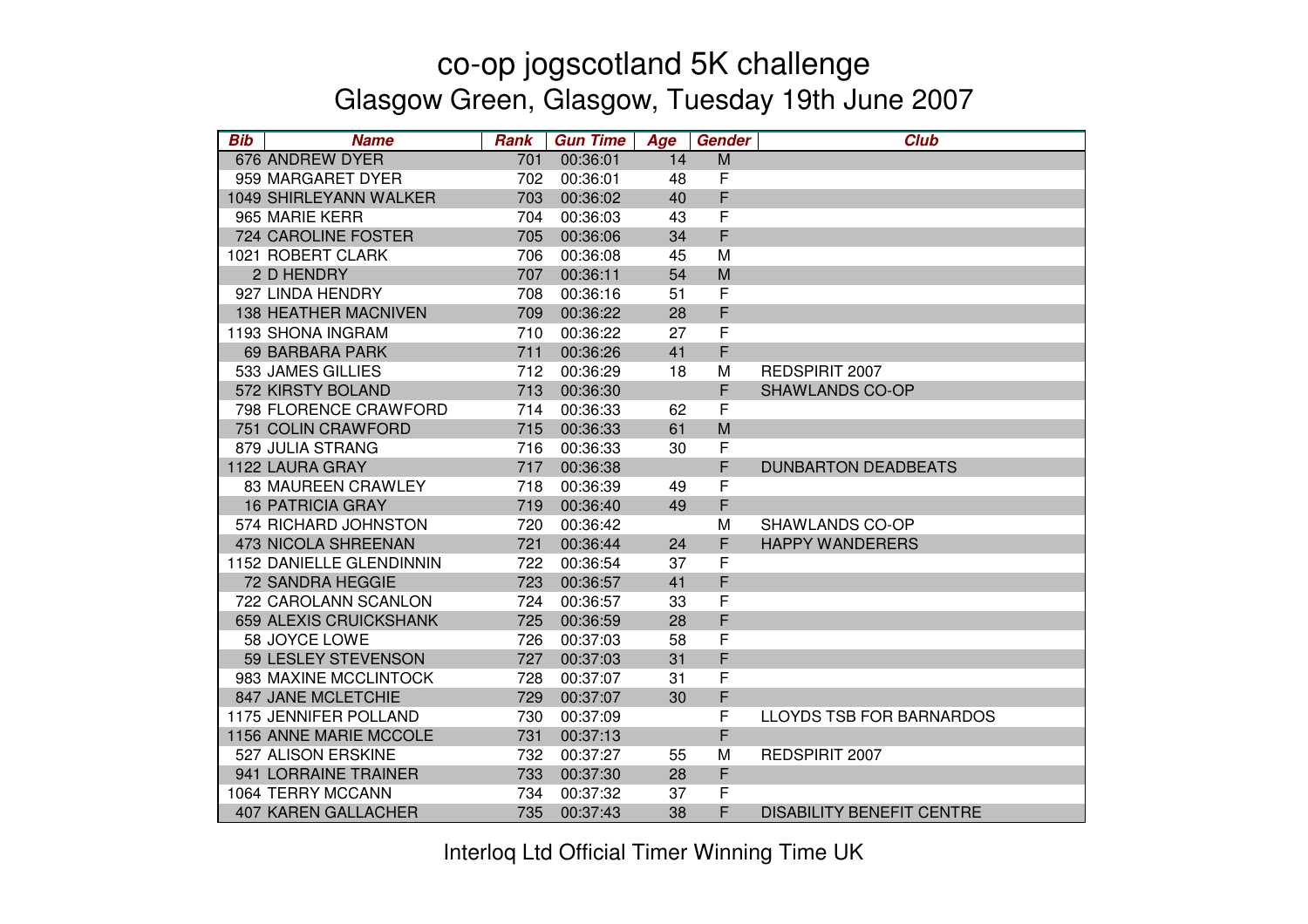| <b>Bib</b> | <b>Name</b>                  | <b>Rank</b> | <b>Gun Time</b> | Age | <b>Gender</b> | <b>Club</b>                          |
|------------|------------------------------|-------------|-----------------|-----|---------------|--------------------------------------|
|            | 347 BRUCE BOOTH              | 736         | 00:37:44        | 60  | M             | DAILY RECORD AND SUNDAY MAIL         |
|            | <b>1207 TERRIE GILES</b>     | 737         | 00:37:46        |     | M             | <b>BARRACHNIE CO-OP</b>              |
|            | 683 ANGELA JOHNSTONE         | 738         | 00:37:47        | 39  | F             |                                      |
|            | 101 PHILIP FRIEL             | 739         | 00:37:48        | 31  | M             |                                      |
|            | 651 AILEEN MCKENZIE          | 740         | 00:37:51        | 39  | F             |                                      |
|            | 525 ALISON LIKELY            | 741         | 00:37:52        | 33  | F             | MUMS ON THE RUN                      |
|            | 778 EILEEN MORMAN            | 742         | 00:37:56        | 39  | F             |                                      |
|            | 1014 RAE STRANG              | 743         | 00:37:58        | 55  | F             |                                      |
|            | <b>113 CHRISTINE MCLAREN</b> | 744         | 00:38:09        | 48  | F             |                                      |
|            | 1219 LATE ENTRY              | 745         | 00:38:09        |     | M             |                                      |
|            | 682 ANGELA DAVIDSON          | 746         | 00:38:10        | 39  | F             |                                      |
|            | 1188 LIZ MCAULEY             | 747         | 00:38:12        |     | F             | <b>BRITISH HEART FOUNDATION CREW</b> |
|            | 236 ALLISON HAY              | 748         | 00:38:12        | 39  | F             | <b>BAGS NOT LAST</b>                 |
|            | 854 JAYNE DUNCAN             | 749         | 00:38:15        | 35  | F             |                                      |
|            | 932 LINDSAY BRANSTON         | 750         | 00:38:15        | 34  | F             |                                      |
|            | 799 FRAN MASHEDER            | 751         | 00:38:18        | 36  | F             |                                      |
|            | 963 MARGARET WEIR            | 752         | 00:38:19        | 62  | F             |                                      |
|            | <b>49 GILLIAN MCFADYEN</b>   | 753         | 00:38:19        | 38  | F             |                                      |
|            | 770 DAWN MACLEAN             | 754         | 00:38:22        | 44  | F             |                                      |
|            | 1223 LATE ENTRY              | 755         | 00:38:22        |     | M             |                                      |
|            | <b>145 CATHERINE DOHERTY</b> | 756         | 00:38:24        | 54  | F             |                                      |
|            | <b>77 MARGARET BEATTIE</b>   | 757         | 00:38:24        | 66  | F             |                                      |
|            | 978 MARY-THERES HANSEN       | 758         | 00:38:24        | 49  | F             |                                      |
|            | 1033 SALLIE LLOYD-JONES      | 759         | 00:38:27        | 68  | F             |                                      |
|            | 516 HELEN MOIR               | 760         | 00:38:30        |     | $\mathsf F$   | MUMS ON THE RUN                      |
|            | 893 KATHLEEN FLYNN           | 761         | 00:38:35        | 35  | F             |                                      |
|            | 1113 JOHN MCDADE             | 762         | 00:38:39        | 39  | M             | <b>OGILVIE HOMES</b>                 |
|            | <b>1117 CAROLINE WALLACE</b> | 763         | 00:38:39        | 28  | F             | <b>OGILVIE HOMES</b>                 |
|            | 621 JACKIE MCQUILLAN         | 764         | 00:38:48        | 45  | F             | <b>UNITY ENTERPRISE</b>              |
|            | 635 BILL WALLACE             | 765         | 00:38:51        | 57  | M             | <b>UNITY ENTERPRISE</b>              |
|            | 835 JACQUELINE MCMILLAN      | 766         | 00:38:54        | 33  | $\mathsf F$   |                                      |
|            | 844 JANE GORDON              | 767         | 00:38:58        | 49  | F             |                                      |
|            | 906 KIMBERLY DONNELLY        | 768         | 00:39:10        | 25  | F             |                                      |
|            | 556 VALERIE EVANS            | 769         | 00:39:11        |     | F             | SCOTTISH CO-OP HEAD OFFICE           |
|            | 339 GARY SOMMERS             | 770         | 00:39:14        |     | М             | CO-OP                                |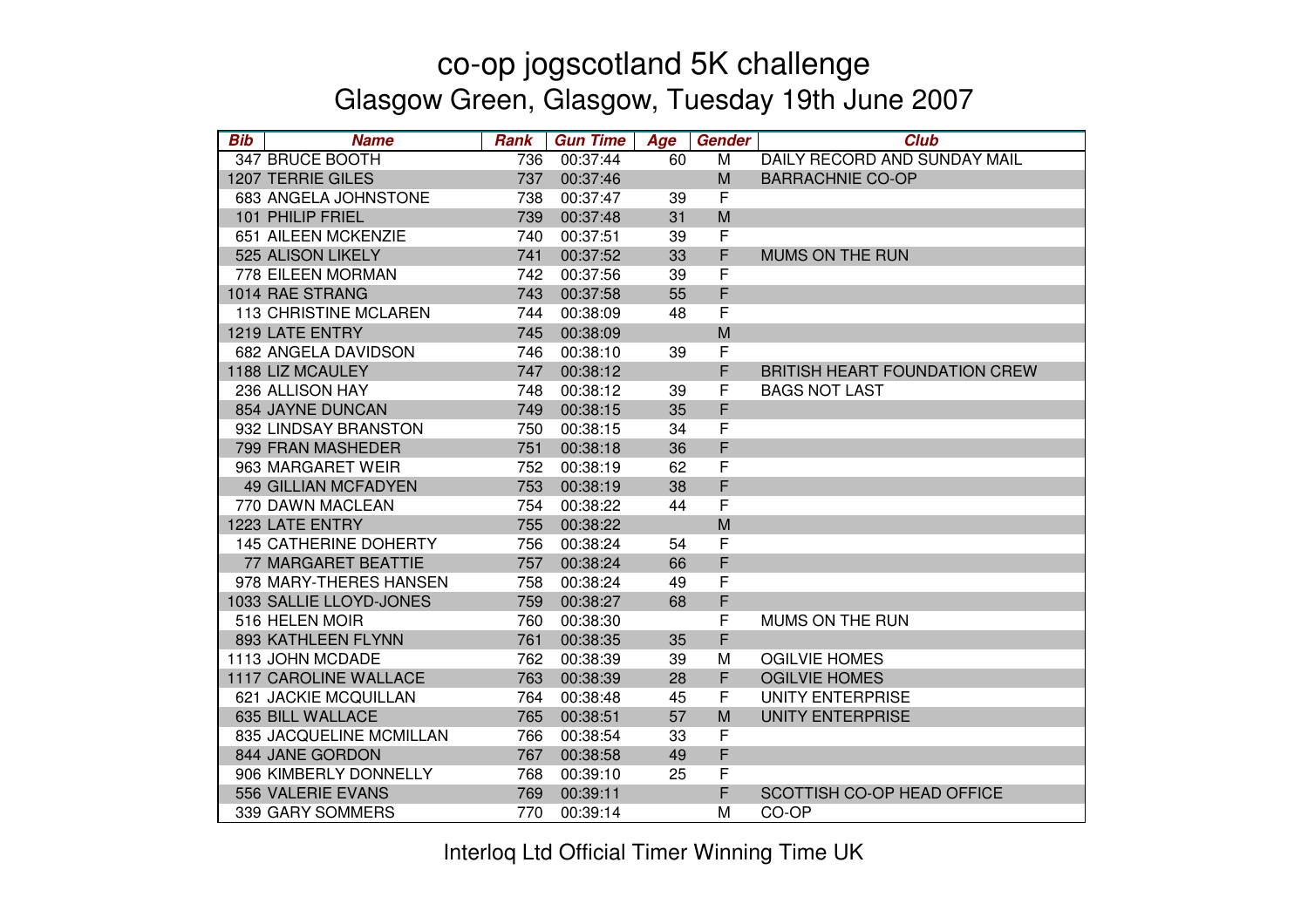| <b>Bib</b> | <b>Name</b>                   | <b>Rank</b> | <b>Gun Time</b> | Age | <b>Gender</b> | <b>Club</b>                     |
|------------|-------------------------------|-------------|-----------------|-----|---------------|---------------------------------|
|            | 100 CHRISTOPHER GILLIGA       | 771         | 00:39:18        | 43  | M             |                                 |
|            | <b>102 TOMMY HARRISON</b>     | 772         | 00:39:18        | 41  | M             |                                 |
|            | 257 PATRICIA O'CONNER         | 773         | 00:39:20        | 46  | F             | <b>BELLCRAG BELLES</b>          |
|            | <b>84 ANNE MCQUEEN</b>        | 774         | 00:39:23        | 52  | F             |                                 |
|            | <b>121 LIAM MCCREATH</b>      | 775         | 00:39:24        |     | M             |                                 |
|            | 795 FIONA MORAN               | 776         | 00:39:25        | 48  | F             |                                 |
|            | 78 MAUREEN MCGOUGAN           | 777         | 00:39:28        | 55  | F             |                                 |
|            | 634 JIM KILPATRICK            | 778         | 00:39:30        | 46  | M             | UNITY ENTERPRISE                |
|            | 99 ELAINE PROVAN              | 779         | 00:39:32        |     | F             |                                 |
|            | 736 CHARLENE DOLLOCHIN        | 780         | 00:39:33        | 28  | F             |                                 |
|            | <b>485 KATHLEEN ALLARDICE</b> | 781         | 00:39:35        | 39  | F             | JOG SCOTLAND DUMBARTON TUESDAY  |
|            | 1077 YVONNE FRIEL             | 782         | 00:39:44        | 38  | F             |                                 |
|            | 958 MARGARET DOYLE            | 783         | 00:39:44        | 56  | F             |                                 |
|            | 999 NUALA HASTINGS            | 784         | 00:39:45        | 40  | F             |                                 |
|            | 20 ANN MARIE MCCARTHY         | 785         | 00:39:54        | 43  | F             |                                 |
|            | <b>491 AMANDA MCDICKENS</b>   | 786         | 00:39:55        | 15  | F             | <b>JOGGING BUDDIES</b>          |
|            | 79 ANNA CANNING               | 787         | 00:39:56        |     | F             |                                 |
|            | <b>490 NATALIE MCILROY</b>    | 788         | 00:39:57        | 17  | F             | <b>JOGGING BUDDIES</b>          |
|            | 520 THERESA MAITLAND          | 789         | 00:40:01        | 44  | F             | MUMS ON THE RUN                 |
|            | 708 BATOOL HASAN              | 790         | 00:40:01        | 36  | F             |                                 |
|            | <b>401 NORMA DEWERS</b>       | 791         | 00:40:01        | 57  | F             | DAILY RECORD AND SUNDAY MAIL    |
|            | 1162 SUSAN RUSSELL            | 792         | 00:40:07        |     | F             | <b>LLOYDS TSB FOR BARNARDOS</b> |
|            | <b>1163 LORRAINE POLLAND</b>  | 793         | 00:40:07        |     | F             | <b>LLOYDS TSB FOR BARNARDOS</b> |
|            | 559 ALISON GLEN               | 794         | 00:40:20        |     | F             | SCOTTISH CO-OP HEAD OFFICE      |
|            | 561 MARIA MCCONNELL           | 795         | 00:40:21        |     | F             | SCOTTISH CO-OP HEAD OFFICE      |
|            | 1132 COCHRANE JOANNE          | 796         | 00:40:21        | 39  | F             |                                 |
|            | 328 GRAHAM COOPER             | 797         | 00:40:21        |     | M             | CO-OP                           |
|            | 1159 ALAN DAWSON              | 798         | 00:40:21        |     | M             | CO-OP                           |
|            | 622 TAM MCLARNEN              | 799         | 00:40:25        | 49  | M             | <b>UNITY ENTERPRISE</b>         |
|            | 831 IQBAL ZAFAR               | 800         | 00:40:36        | 56  | M             |                                 |
|            | 884 JULIE MCMASTER            | 801         | 00:40:51        | 34  | F             |                                 |
|            | 664 ALLISON CONWAY            | 802         | 00:40:52        | 36  | F             |                                 |
|            | 264 JAQUI SNEDDON             | 803         | 00:40:59        | 39  | F             | <b>CALANDER GIRLS</b>           |
|            | 952 LYNNE MCMILLAN            | 804         | 00:40:59        | 28  | F             |                                 |
|            | 793 FIONA BRYANS              | 805         | 00:41:15        | 44  | F             |                                 |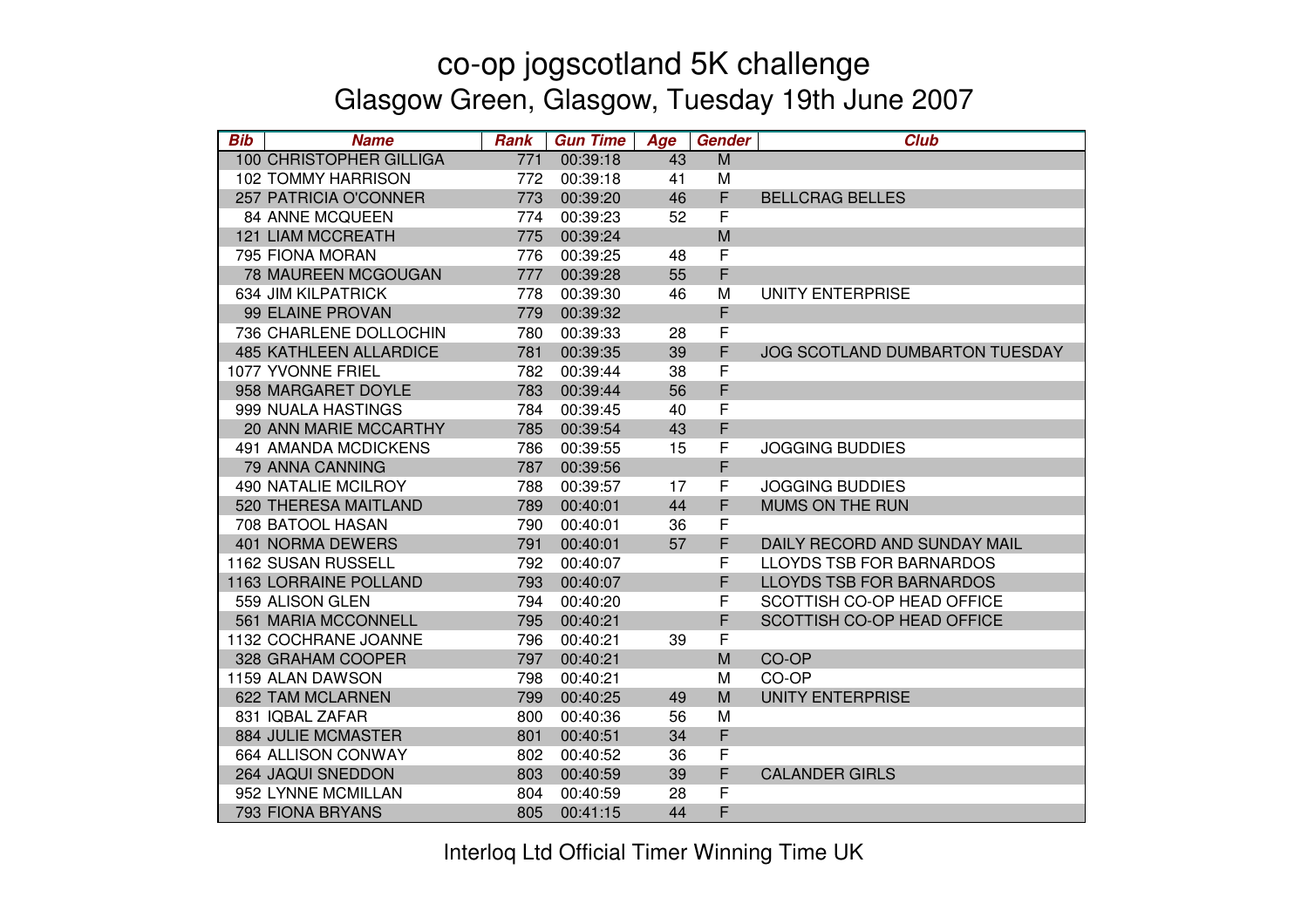| <b>Bib</b> | <b>Name</b>                   | <b>Rank</b> | <b>Gun Time</b> | Age | <b>Gender</b> | <b>Club</b>                          |
|------------|-------------------------------|-------------|-----------------|-----|---------------|--------------------------------------|
|            | 63 IRIS GIBSON                | 806         | 00:41:17        |     | F             |                                      |
|            | <b>742 CHRISTOPHER CURTIS</b> | 807         | 00:41:18        | 34  | M             |                                      |
|            | 1176 ELAINE REID              | 808         | 00:41:21        |     | F             | LLOYDS TSB FOR BARNARDOS             |
|            | 1174 JOAN GRIER               | 809         | 00:41:21        |     | F             | <b>LLOYDS TSB FOR BARNARDOS</b>      |
|            | <b>419 HAYLEY WILSON</b>      | 810         | 00:41:31        |     | F             | <b>DLA PIPER</b>                     |
|            | <b>418 CAROLINE WILSON</b>    | 811         | 00:41:31        |     | F             | <b>DLA PIPER</b>                     |
|            | 408 JANE HICKEY               | 812         | 00:41:31        |     | F             | <b>DLA PIPER</b>                     |
|            | 425 RAMIZA MOHAMMED           | 813         | 00:41:40        |     | M             | <b>DLA PIPER</b>                     |
|            | 1005 PATRICIA ALLWOOD         | 814         | 00:41:43        | 49  | F             |                                      |
|            | 1186 LEATITIA KENNEDY         | 815         | 00:41:48        |     | F             | <b>BRITISH HEART FOUNDATION CREW</b> |
|            | 1185 DEBBIE HOWE              | 816         | 00:41:49        |     | F             | <b>BRITISH HEART FOUNDATION CREW</b> |
|            | 178 EMILY GILLEECE            | 817         | 00:41:57        | 21  | F             |                                      |
|            | 173 JOANNE WEIR               | 818         | 00:41:57        | 36  | F             |                                      |
|            | 1118 IAN CRAWFORD             | 819         | 00:41:57        | 30  | M             | <b>DUNBARTON DEADBEATS</b>           |
|            | 1035 SANDRA DEWART            | 820         | 00:42:07        | 45  | F             |                                      |
|            | 794 FIONA MITCHELL            | 821         | 00:42:07        | 38  | F             |                                      |
|            | 326 AUGREY CAMERON            | 822         | 00:42:12        | 42  | F             | <b>COMMUNITY SERVICE CRACKERS</b>    |
|            | 181 HELEN SNEDDON             | 823         | 00:42:13        | 36  | F             |                                      |
|            | 1037 SANDRA MCGUIRE           | 824         | 00:42:19        | 55  | F             |                                      |
|            | 912 LAURA MCGUINNESS          | 825         | 00:42:23        | 25  | F             |                                      |
|            | 692 ANNA MCGUINNESS           | 826         | 00:42:24        | 51  | F             |                                      |
|            | 265 CAROLINE MCGUIGAN         | 827         | 00:42:35        | 45  | F             | <b>CALANDER GIRLS</b>                |
|            | 523 CLAIRE BURNS              | 828         | 00:42:42        | 22  | F             | MUMS ON THE RUN                      |
|            | 519 SUSAN MCDONALD            | 829         | 00:42:43        | 42  | F             | MUMS ON THE RUN                      |
|            | 244 TAMELA LEA ALLEN          | 830         | 00:42:52        | 18  | F             | <b>BALFRON CO-OP</b>                 |
|            | 891 KAREN WILSON              | 831         | 00:43:01        | 37  | F             |                                      |
|            | 238 STELLA BRADLEY            | 832         | 00:43:03        | 28  | F             | <b>BAGS NOT LAST</b>                 |
|            | 237 KAREEN DYER               | 833         | 00:43:03        | 29  | F             | <b>BAGS NOT LAST</b>                 |
|            | <b>450 EWAN SOUTER</b>        | 834         | 00:43:05        | 44  | M             | <b>GLASGOW DBC</b>                   |
|            | <b>406 LOUISE ROCKS</b>       | 835         | 00:43:05        | 43  | F             | <b>DISABILITY BENEFIT CENTRE</b>     |
|            | 734 CATRIONA MACPHAIL         | 836         | 00:43:11        | 35  | F             |                                      |
|            | 720 CAROL HEPBURN             | 837         | 00:43:22        | 45  | F             |                                      |
|            | 670 AMANDA DOBBRATZ           | 838         | 00:43:39        | 25  | F             |                                      |
|            | 1170 MELANIE DUNCAN           | 839         | 00:43:42        |     | F             | <b>LLOYDS TSB FOR BARNARDOS</b>      |
|            | 705 AZHUR ZAFAR               | 840         | 00:43:43        | 28  | M             |                                      |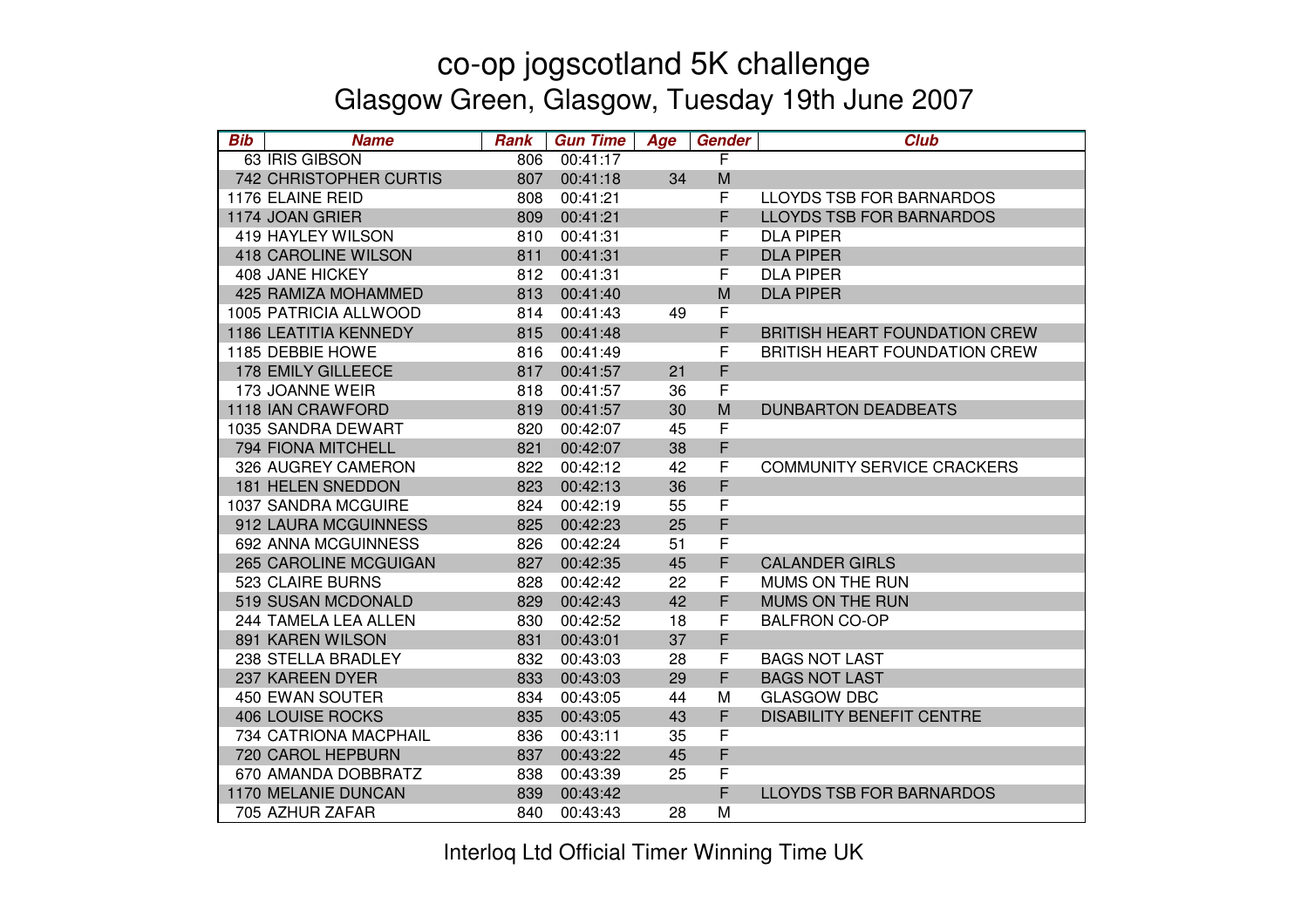| <b>Bib</b> | <b>Name</b>                  | <b>Rank</b> | <b>Gun Time</b> | Age | <b>Gender</b> | <b>Club</b>                          |
|------------|------------------------------|-------------|-----------------|-----|---------------|--------------------------------------|
|            | 1165 ALISON WILSON           | 841         | 00:43:44        |     | F             | <b>LLOYDS TSB FOR BARNARDOS</b>      |
|            | 1166 SUSAN MUIR              | 842         | 00:43:45        |     | F             | <b>LLOYDS TSB FOR BARNARDOS</b>      |
|            | <b>1171 KAY CAIRNS</b>       | 843         | 00:43:45        |     | F             | <b>LLOYDS TSB FOR BARNARDOS</b>      |
|            | 1187 GEMMA MACKIE            | 844         | 00:43:47        |     | F             | <b>BRITISH HEART FOUNDATION CREW</b> |
|            | 1212 DREW BENSON             | 845         | 00:43:49        |     | M             | <b>BARRACHNIE CO-OP</b>              |
|            | <b>1211 STUART MCMATCH</b>   | 846         | 00:43:49        |     | M             | <b>BARRACHNIE CO-OP</b>              |
|            | 733 CATHERINE GALE           | 847         | 00:43:52        | 41  | F             |                                      |
|            | 1066 THERESA GEORGE          | 848         | 00:43:56        | 30  | F             |                                      |
|            | 749 CLARE MCINTOSH           | 849         | 00:43:58        | 47  | F             |                                      |
|            | 987 MHAIRI WATTERS           | 850         | 00:43:58        | 30  | F             |                                      |
|            | <b>788 EMILY LITTLER</b>     | 851         | 00:44:02        | 14  | F             |                                      |
|            | 1112 JENNIFER DAWSON         | 852         | 00:44:08        | 26  | F             | <b>OGILVIE HOMES</b>                 |
|            | 1109 PAMELA STEPHEN          | 853         | 00:44:08        | 26  | F             | <b>OGILVIE HOMES</b>                 |
|            | 410 LINDA POLLOCK            | 854         | 00:44:15        |     | F             | <b>DLA PIPER</b>                     |
|            | 111 LESLEY HOGGAN            | 855         | 00:44:21        | 39  | F             |                                      |
|            | 771 DEANNE CHAPMAN           | 856         | 00:44:22        | 38  | F             |                                      |
|            | 792 EMMA WEIR                | 857         | 00:45:01        | 15  | F             |                                      |
|            | 783 ELEANOR REID             | 858         | 00:45:01        | 14  | F             |                                      |
|            | 217 RACHEL TAIT              | 859         | 00:45:04        | 24  | F             | <b>150 ORR</b>                       |
|            | 824 HELEN STEWART            | 860         | 00:45:04        | 24  | F             |                                      |
|            | 785 ELIZABETH MCCREATH       | 861         | 00:45:05        | 57  | F             |                                      |
|            | <b>666 ALLISON MCCREATH</b>  | 862         | 00:45:06        | 26  | F             |                                      |
|            | <b>421 SARAH COULTER</b>     | 863         | 00:45:06        |     | F             | <b>DLA PIPER</b>                     |
|            | 489 ROBINA CASSIDY           | 864         | 00:45:07        | 38  | F             | <b>JOGGING BUDDIES</b>               |
|            | 492 MARGARET MARTIN          | 865         | 00:45:08        | 49  | F             | <b>JOGGING BUDDIES</b>               |
|            | <b>494 CATHIE DALLAS</b>     | 866         | 00:45:08        | 52  | F             | <b>JOGGING BUDDIES</b>               |
|            | <b>488 MARGARET ORR</b>      | 867         | 00:45:08        | 35  | F             | <b>JOGGING BUDDIES</b>               |
|            | 420 SAMANTHA COULTER         | 868         | 00:45:09        |     | F             | <b>DLA PIPER</b>                     |
|            | 1222 LATE ENTRY              | 869         | 00:45:21        |     | M             |                                      |
|            | 503 ANGELA HOWELL            | 870         | 00:45:21        | 22  | F             | <b>LEWIS GRANT</b>                   |
|            | <b>497 SAMMANTHA CAMERON</b> | 871         | 00:45:21        | 20  | F             | <b>LEWIS GRANT</b>                   |
|            | <b>80 ANN MARIE KELLY</b>    | 872         | 00:45:31        | 45  | F             |                                      |
|            | 493 MARGARET WILSON          | 873         | 00:45:39        | 41  | F             | <b>JOGGING BUDDIES</b>               |
|            | 1189 NICOLA FRAZER           | 874         | 00:45:40        |     | F             | <b>BRITISH HEART FOUNDATION CREW</b> |
|            | 855 JEAN MACKINNON           | 875         | 00:45:50        | 47  | F             |                                      |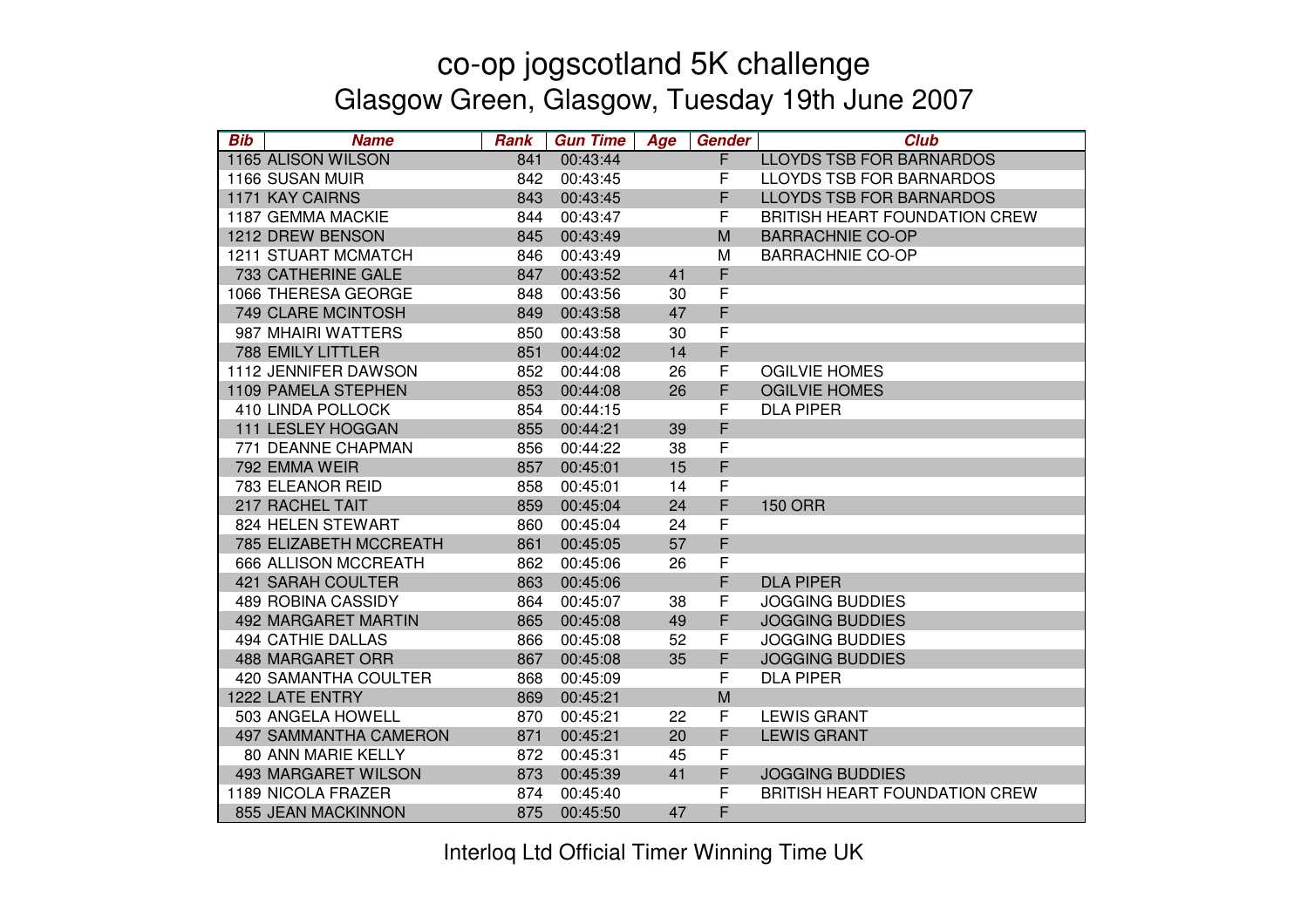| <b>Bib</b> | <b>Name</b>                  | <b>Rank</b> | <b>Gun Time</b> | Age | Gender | <b>Club</b>                     |
|------------|------------------------------|-------------|-----------------|-----|--------|---------------------------------|
|            | 934 LISA COUTTS              | 876         | 00:45:50        | 27  | F      |                                 |
|            | 923 LESLEY GIUDICI           | 877         | 00:45:50        | 32  | F      |                                 |
|            | 1217 ANNA CRAMPTON           | 878         | 00:45:51        |     | F      |                                 |
|            | 921 LESLEY ANNE MCGOLDR      | 879         | 00:45:56        | 46  | F      |                                 |
|            | 52 ANN MARIE MCGUIRE         | 880         | 00:45:56        | 48  | F      |                                 |
|            | 232 CLAIRE MILLS             | 881         | 00:46:11        | 44  | F      | <b>ALEXANDRIA</b>               |
|            | 297 IAIN MANUELL             | 882         | 00:46:25        | 42  | M      | CHILDREN OF THE RESOLUTION      |
|            | 782 ELAINE O'NEILL           | 883         | 00:46:26        | 41  | F      |                                 |
|            | 729 CATHERINE A HUTTON       | 884         | 00:46:31        | 41  | F      |                                 |
|            | 1073 VALERIE MCTAGGART       | 885         | 00:46:32        | 56  | F      |                                 |
|            | 132 JACLYN WATSON            | 886         | 00:46:34        | 23  | F      |                                 |
|            | 127 PAM MAZZARA              | 887         | 00:46:34        | 53  | F      |                                 |
|            | <b>1043 SHARON FARRELL</b>   | 888         | 00:46:46        | 35  | F      |                                 |
|            | 612 JANETTE CAMERON          | 889         | 00:46:48        |     | F      | THURSTON ROAD CO-OP             |
|            | 609 LAURA STELMASZUK         | 890         | 00:46:48        |     | F      | THURSTON ROAD CO-OP             |
|            | 611 ELAINE HAY               | 891         | 00:46:50        |     | F      | THURSTON ROAD CO-OP             |
|            | 318 KELDA SHELTON            | 892         | 00:46:51        | 25  | F      | <b>COMMUNITIES SCOTLAND</b>     |
|            | <b>618 CLAIRE MARSHALL</b>   | 893         | 00:46:59        | 30  | F      | <b>UNITY ENTERPRISE</b>         |
|            | 615 MARY GALGANI             | 894         | 00:46:59        | 59  | F      | <b>UNITY ENTERPRISE</b>         |
|            | 926 LINDA DUFFY              | 895         | 00:47:01        | 49  | F      |                                 |
|            | 694 ANNE MACKAY              | 896         | 00:47:08        | 59  | F      |                                 |
|            | 360 ANN MARIE NIMMO          | 897         | 00:47:08        | 52  | F      | DAILY RECORD AND SUNDAY MAIL    |
|            | 226 NICOLA THOMSON           | 898         | 00:47:10        | 31  | F      | <b>ALBA</b>                     |
|            | 709 BERNADETTE BROWN         | 899         | 00:47:10        | 49  | F      |                                 |
|            | 230 SANDY WATTERSTON         | 900         | 00:47:13        | 33  | M      | <b>ALBA</b>                     |
|            | 1220 LATE ENTRY              | 901         | 00:47:24        |     | M      |                                 |
|            | 1027 ROBERT WATSON           | 902         | 00:47:40        | 48  | М      |                                 |
|            | <b>1180 LORRAINE HOUSTON</b> | 903         | 00:47:59        |     | F      | <b>LLOYDS TSB FOR BARNARDOS</b> |
|            | 1178 IAIN WILSON             | 904         | 00:47:59        |     | M      | <b>LLOYDS TSB FOR BARNARDOS</b> |
|            | 1179 ANNA HOUSTON            | 905         | 00:48:00        |     | F      | <b>LLOYDS TSB FOR BARNARDOS</b> |
|            | 843 JANE BERESFORD           | 906         | 00:48:00        | 40  | F      |                                 |
|            | <b>247 DONNA KEOWN</b>       | 907         | 00:48:24        | 32  | F      | <b>BARLANARK O.S.C</b>          |
|            | 1164 TRICIA BOAX             | 908         | 00:48:24        |     | F      | LLOYDS TSB FOR BARNARDOS        |
|            | 1167 KAREN MEIKLE            | 909         | 00:48:24        |     | F      | <b>LLOYDS TSB FOR BARNARDOS</b> |
|            | 698 ANNE NEWPORT             | 910         | 00:48:44        | 53  | F      |                                 |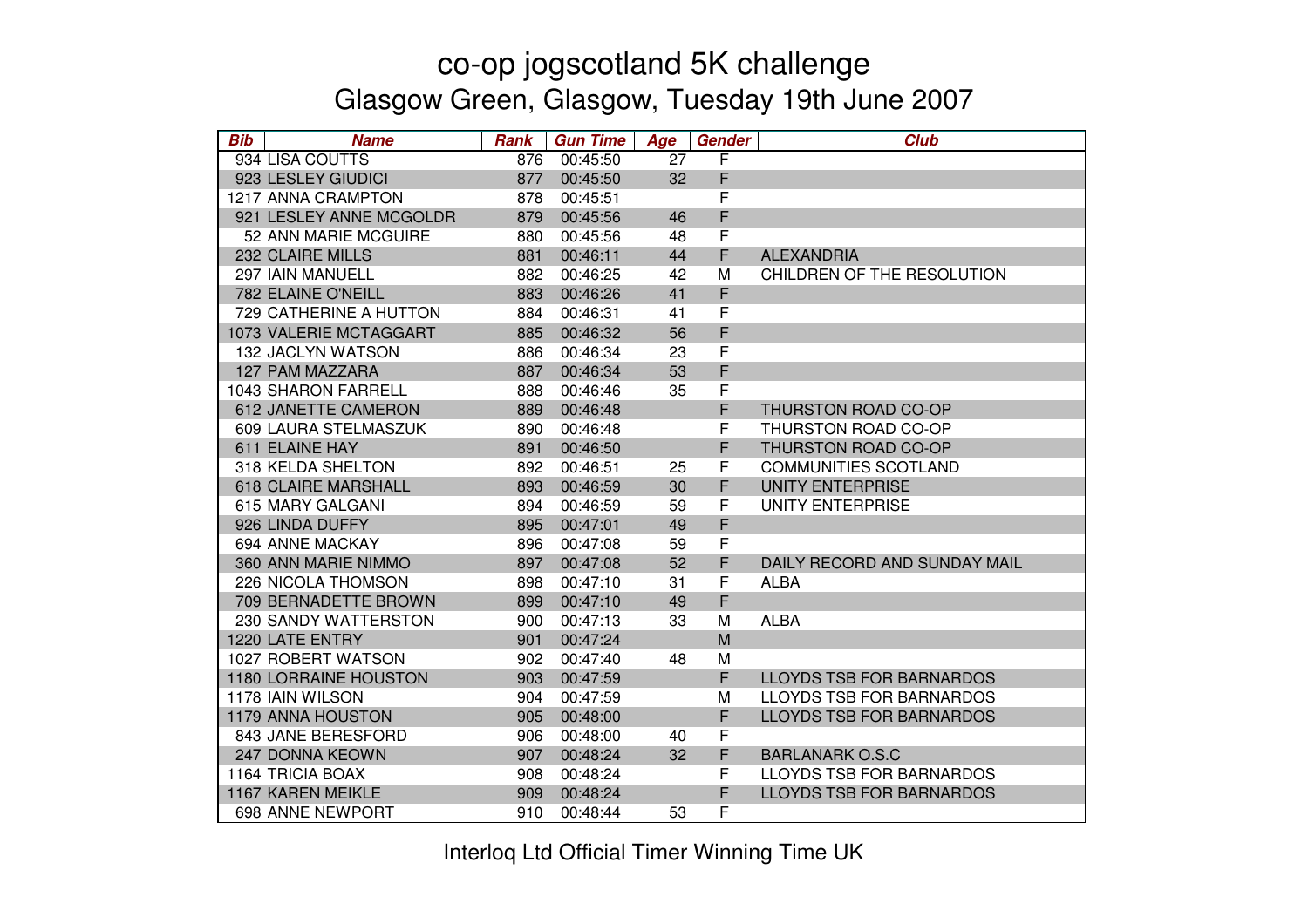| <b>Bib</b> | <b>Name</b>                | Rank | <b>Gun Time</b> | Age | <b>Gender</b> | <b>Club</b>                     |
|------------|----------------------------|------|-----------------|-----|---------------|---------------------------------|
|            | 1103 JUNE CAMPBELL         | 911  | 00:48:46        |     | F             |                                 |
|            | 1104 DAWN NEWPORT          | 912  | 00:48:46        |     | F             |                                 |
|            | 616 DEBBIE HUGHES          | 913  | 00:49:04        | 26  | F             | <b>UNITY ENTERPRISE</b>         |
|            | 562 STACEY ASKEN           | 914  | 00:49:13        |     | F             | SCOTTISH CO-OP HEAD OFFICE      |
|            | 552 PAMELA MCGINNESS       | 915  | 00:49:14        |     | F             | SCOTTISH CO-OP HEAD OFFICE      |
|            | <b>745 CLAIRE WILLIAMS</b> | 916  | 00:49:28        | 36  | F             |                                 |
|            | 630 COLLETTE AITKEN        | 917  | 00:49:28        | 51  | F             | <b>UNITY ENTERPRISE</b>         |
|            | 675 ANDREA VANLANDSCHOO    | 918  | 00:49:30        | 49  | F             |                                 |
|            | 627 ANN MCQUADE            | 919  | 00:49:32        | 57  | F             | <b>UNITY ENTERPRISE</b>         |
|            | 471 BETTY MURRAY           | 920  | 00:49:36        | 59  | F             | <b>GRUESOME TWOSOME</b>         |
|            | 470 JANETTE WILLIAMSON     | 921  | 00:49:36        | 52  | F             | <b>GRUESOME TWOSOME</b>         |
|            | <b>1173 ANNE MCMANUS</b>   | 922  | 00:49:38        |     | F             | <b>LLOYDS TSB FOR BARNARDOS</b> |
|            | 1224 LATE ENTRY            | 923  | 00:49:38        |     | M             |                                 |
|            | 1210 MICHEAL MURRAY        | 924  | 00:49:38        |     | M             | <b>BARRACHNIE CO-OP</b>         |
|            | 1209 ROSEANNE MCALLISTER   | 925  | 00:49:38        |     | F             | <b>BARRACHNIE CO-OP</b>         |
|            | 342 MARIE LEITCH           | 926  | 00:49:49        | 38  | F             | <b>CO-OP CRAWLERS</b>           |
|            | 991 MORAG DOWNIE           | 927  | 00:49:50        | 37  | F             |                                 |
|            | 780 EILIDH STEELE          | 928  | 00:49:53        | 26  | F             |                                 |
|            | 345 JIM INGLIS             | 929  | 00:49:54        | 53  | M             | <b>CO-OP CRAWLERS</b>           |
|            | 626 ROSE ROBERTSON         | 930  | 00:49:55        | 45  | F             | <b>UNITY ENTERPRISE</b>         |
|            | 1134 KELLYANN RUSSEL       | 931  | 00:50:11        |     | F             | <b>CO-OP CAUSEWAYHEAD</b>       |
|            | 266 JEAN KING              | 932  | 00:50:11        | 33  | F             | <b>CALANDER GIRLS</b>           |
|            | 1135 CHERYL BREEN          | 933  | 00:50:12        | 24  | F             | <b>CO-OP CAUSEWAYHEAD</b>       |
|            | 267 GERRY PAUL             | 934  | 00:50:14        | 44  | M             | <b>CALANDER GIRLS</b>           |
|            | 229 CATHERINE MCKELLAR     | 935  | 00:50:16        | 33  | F             | <b>ALBA</b>                     |
|            | 268 DAVINA LAMONT          | 936  | 00:50:18        | 49  | F             | <b>CALANDER GIRLS</b>           |
|            | 227 ANNETTE TRILLE         | 937  | 00:50:27        | 38  | F             | <b>ALBA</b>                     |
|            | 633 ANNE GERRARD           | 938  | 00:50:32        | 59  | F             | <b>UNITY ENTERPRISE</b>         |
|            | 640 MARGARET MCCOLGAN      | 939  | 00:50:32        | 49  | F             | <b>UNITY ENTERPRISE</b>         |
|            | 688 ANN LACEBY             | 940  | 00:50:39        | 58  | F             |                                 |
|            | 250 CORRINA BREWER         | 941  | 00:51:09        | 21  | F             | <b>BARLANARK O.S.C</b>          |
|            | 118 MARGARET HOOD          | 942  | 00:51:14        |     | F             |                                 |
|            | <b>122 YVONNE HOWARTH</b>  | 943  | 00:51:14        |     | F             |                                 |
|            | 643 MARIE JACKSON          | 944  | 00:51:17        | 60  | F             | <b>UNITY ENTERPRISE</b>         |
|            | 645 MARY-ANNETT BROWN      | 945  | 00:51:17        | 57  | F             | UNITY ENTERPRISE                |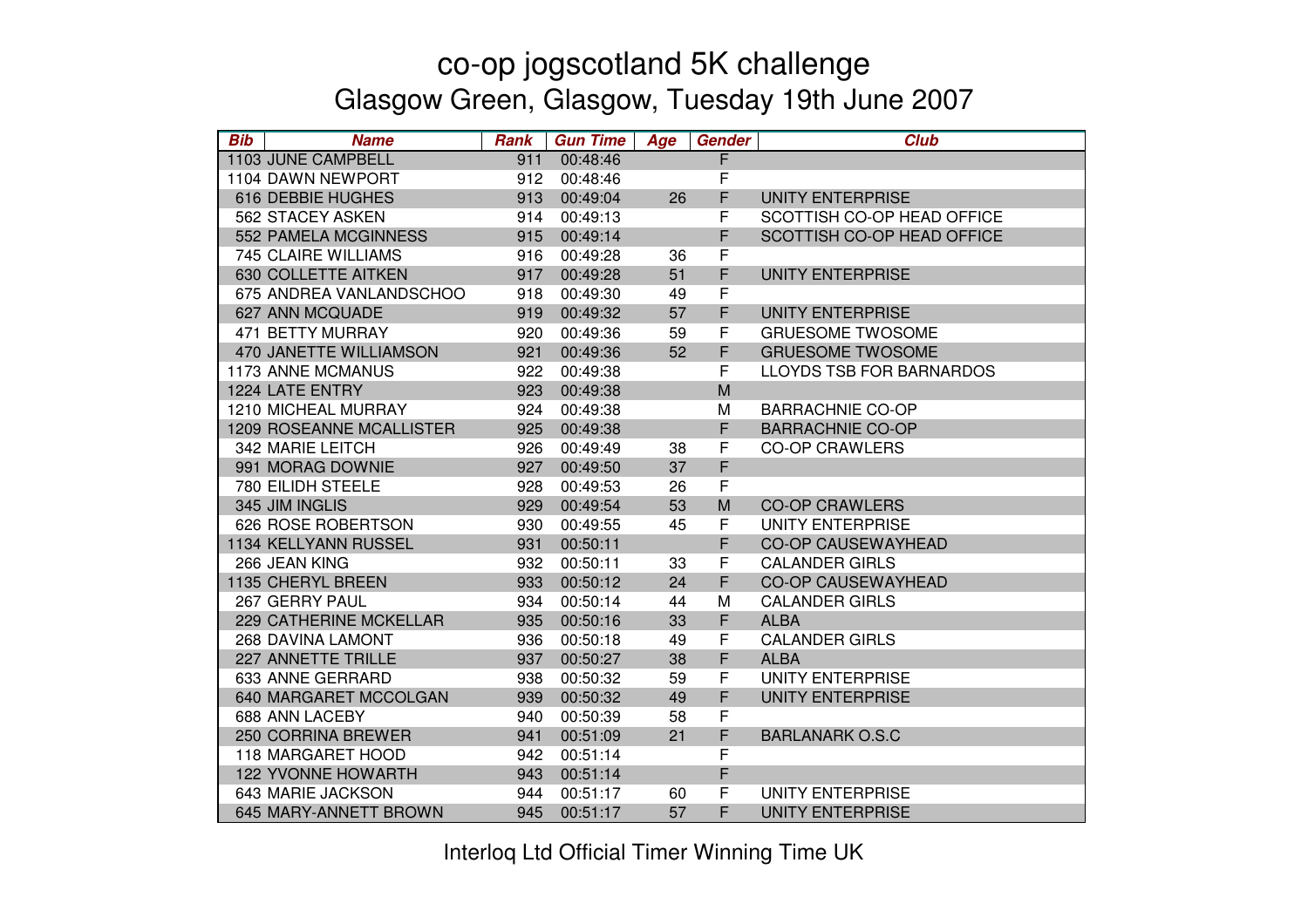| <b>Bib</b> | <b>Name</b>               | <b>Rank</b> | <b>Gun Time</b> | Age | <b>Gender</b> | <b>Club</b>                  |
|------------|---------------------------|-------------|-----------------|-----|---------------|------------------------------|
|            | 551 GILLIAN MCALEER       | 946         | 00:51:18        |     | F             | SCOTTISH CO-OP HEAD OFFICE   |
|            | 554 ANGLEA HEWITT         | 947         | 00:51:18        |     | F             | SCOTTISH CO-OP HEAD OFFICE   |
|            | 925 LINDA DONNELLY        | 948         | 00:51:22        | 44  | F             |                              |
|            | 558 ALISON GUINNEY        | 949         | 00:51:26        |     | F             | SCOTTISH CO-OP HEAD OFFICE   |
|            | 477 SANDRA WILSON         | 950         | 00:51:26        | 51  | F             | <b>HAPPY WANDERERS</b>       |
|            | 1028 ROSEANN MCGEACHAN    | 951         | 00:51:28        | 47  | F             |                              |
|            | 189 AILEEN MILLER         | 952         | 00:51:28        | 59  | $\mathsf F$   |                              |
|            | 508 BARBARA FROHLICK      | 953         | 00:51:32        | 45  | F             | LLOYDS TSB TELEPHONE BANKING |
|            | 510 DIANE DRUMMOND        | 954         | 00:51:39        | 40  | F             | LLOYDS TSB TELEPHONE BANKING |
|            | 772 DEBBIE FALCONER       | 955         | 00:51:48        | 17  | F             |                              |
|            | 859 JOAN FALCONER         | 956         | 00:51:48        | 47  | F             |                              |
|            | 553 SUSAN PATTERSON       | 957         | 00:51:50        |     | F             | SCOTTISH CO-OP HEAD OFFICE   |
|            | 220 MARTINA CHAMBERS      | 958         | 00:52:10        | 28  | F             | 3M'S                         |
|            | 218 MARGARET SHORT        | 959         | 00:52:10        | 61  | F             | 3M'S                         |
|            | 219 MARIE CHAMBERS        | 960         | 00:52:11        | 54  | F             | 3M'S                         |
|            | 224 BARBARA DOUGALL       | 961         | 00:52:21        | 50  | F             | <b>ALBA</b>                  |
|            | 221 DONNA WHITTINGHAM     | 962         | 00:52:22        | 32  | F             | <b>ALBA</b>                  |
|            | 225 BRENDA CAMPBELL       | 963         | 00:52:22        | 58  | F             | <b>ALBA</b>                  |
|            | 560 MARGARET MCLAUGHLIN   | 964         | 00:52:23        |     | F             | SCOTTISH CO-OP HEAD OFFICE   |
|            | <b>565 KAREN BURT</b>     | 965         | 00:52:23        |     | F             | SCOTTISH CO-OP HEAD OFFICE   |
|            | 223 LORRAINE WYLIE        | 966         | 00:52:25        | 52  | $\mathsf F$   | <b>ALBA</b>                  |
|            | <b>445 RAE CARMICHAEL</b> | 967         | 00:52:42        | 30  | $\mathsf F$   | <b>EVH</b>                   |
|            | 436 AGNIESZKA CASEY       | 968         | 00:52:43        | 30  | F             | <b>EVH</b>                   |
|            | <b>443 SUSAN CAMPBELL</b> | 969         | 00:52:43        | 45  | F             | <b>EVH</b>                   |
|            | 438 LORRAINE CASSIDY      | 970         | 00:52:44        | 36  | F             | <b>EVH</b>                   |
|            | 444 EAMONN CONNOLLY       | 971         | 00:52:51        | 47  | M             | <b>EVH</b>                   |
|            | <b>479 CHRISTINE KYLE</b> | 972         | 00:53:02        | 51  | F             | <b>HAPPY WANDERERS</b>       |
|            | 478 JANET WALLACE         | 973         | 00:53:03        | 37  | F             | <b>HAPPY WANDERERS</b>       |
|            | 535 JOAN NELSON           | 974         | 00:53:15        | 49  | F             | REDSPIRIT 2007               |
|            | 534 MARY RITCHIE          | 975         | 00:53:16        | 60  | M             | REDSPIRIT 2007               |
|            | 518 ELIZABETH MCINALTY    | 976         | 00:53:19        | 23  | F             | MUMS ON THE RUN              |
|            | 1133 EVELYN MATONET       | 977         | 00:53:33        |     | F             | <b>CO-OP CAUSEWAYHEAD</b>    |
|            | 629 ELIZABETH MCKEE       | 978         | 00:54:06        | 61  | F             | <b>UNITY ENTERPRISE</b>      |
|            | 956 MANDY-JANE SPROAT     | 979         | 00:54:09        | 42  | F             |                              |
|            | 961 MARGARET LOGAN        | 980         | 00:54:09        | 64  | F             |                              |